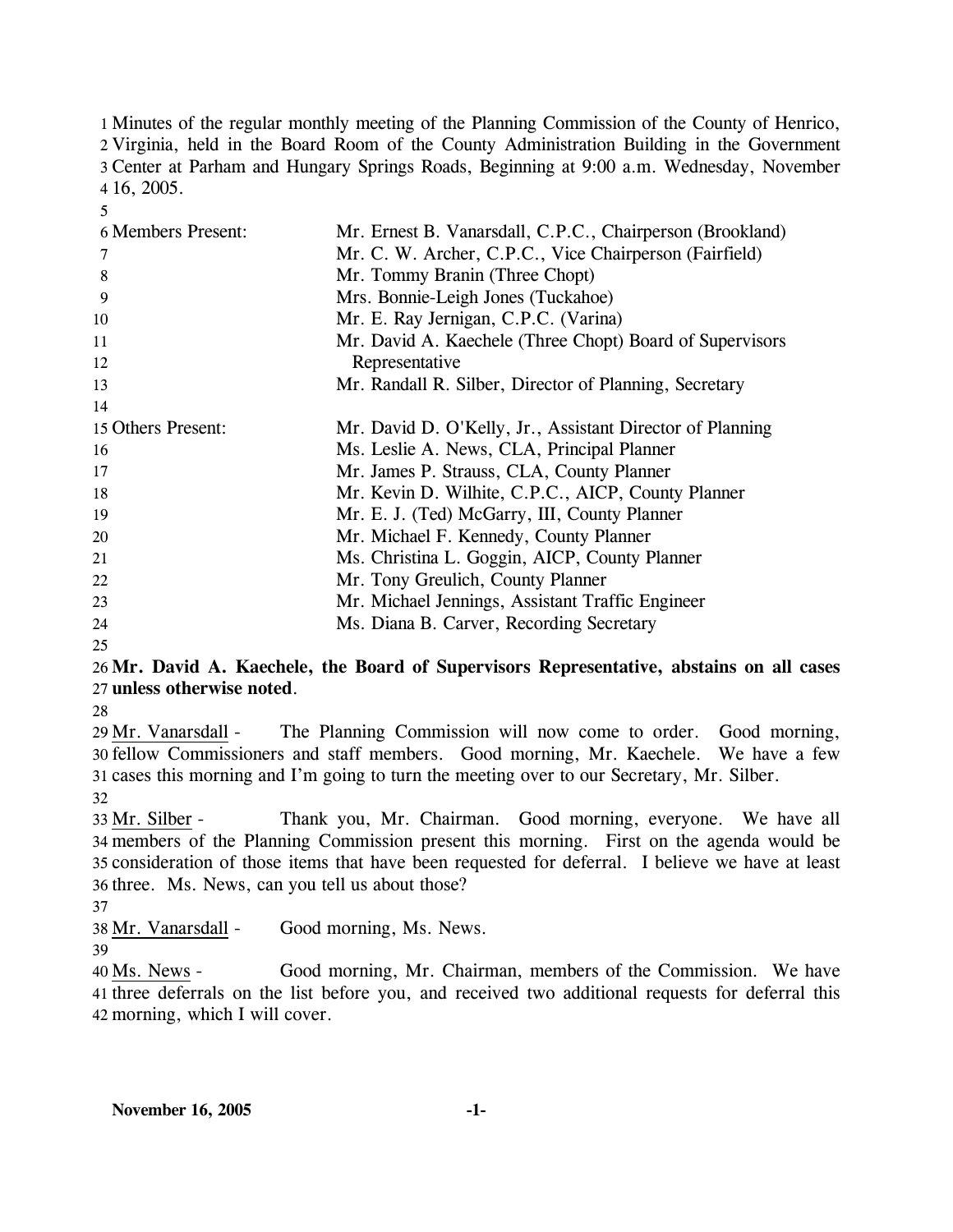43 The first request is on page 2 of agenda and it is located in the Brookland District. This is a 44 transfer of approval for POD-55-75 and POD-46-94, Brookfield Commons. The applicant is 45 requesting a deferral to the January 25, 2006 meeting.

# 47 **TRANSFER OF APPROVAL (Deferred from the October 26, 2005 Meeting)**  48

POD-55-75 and POD-46-94 Brookfield Commons **Hirschler Fleischer for Direct Invest Ventures, LLC:**  Request for transfer of approval as required by Chapter 24, Section 24-106 of the Henrico County Code from Chamberlin, L.P. to Direct Invest Ventures, LLC. The 6.822-acre site is located at 6600 W. Broad Street (U. S. Route 250) at the northeast corner of the intersection of W. Broad Street and Dickens Road on parcel 768-743-7194 The zoning is O-3, Office District. County water and sewer. **(Brookland)** 

49

46

Is there anyone in the audience in opposition to the deferral of POD-55-75 and POD-46-94, Brookfield Commons, in the Brookland District? No opposition. I move 51 52 that POD-55-75 and POD-46-94, Brookfield Commons, be deferred to January 25, 2006, at 53 the applicant's request. 50 Mr. Vanarsdall -

54

55 Mr. Archer - Second.

56

The motion was made by Mr. Vanarsdall and seconded by Mr. Archer. 58 All in favor say aye...all opposed say nay. The motion passes. 57 Mr. Vanarsdall -

59

60 At the request of the applicant, the Planning Commission deferred the transfer of approval 61 request for POD-55-75 and POD-46-94 Brookfield Commons, to its January 25, 2006 meeting. 62

The next request is on page 5 in your agenda and this is located in the 64 Varina District – is the landscape plan LP/POD-34-05, The Village @Osborne – Zero Lot Line 65 Dwellings. The applicant has requested a deferral to the December 14, 2005 meeting. 63 Ms. News -

66

67 **LANDSCAPE PLAN (Deferred from the October 26 2005, Meeting)** 

68

LP/POD-34-05 The Village @ Osborne – Zero Lot Line Dwellings Osborne Turnpike **Foster & Miller, P.C. for FTF, LLC:** Request for approval of a landscape plan, as required by Chapter 24, Sections 24-106 and 24-106.2 of the Henrico County Code. The 41.758-acre site is located at 7101 Osborne Turnpike, approximately 4,500 feet north of Burning Tree Road on parcels 802-696-9269 and 803-696-6866. The zoning is R-5AC, General Residence District (Conditional) **(Varina)** 

69

72 Mr. Jernigan - Mr. Chairman, I move for deferral of landscape plan LP/POD-34-05,

Is there anyone in the audience in opposition to the deferment of LP/POD-34-05, The Village @ Osborne, to the December 14 meeting? No opposition. 71 70 Mr. Vanarsdall -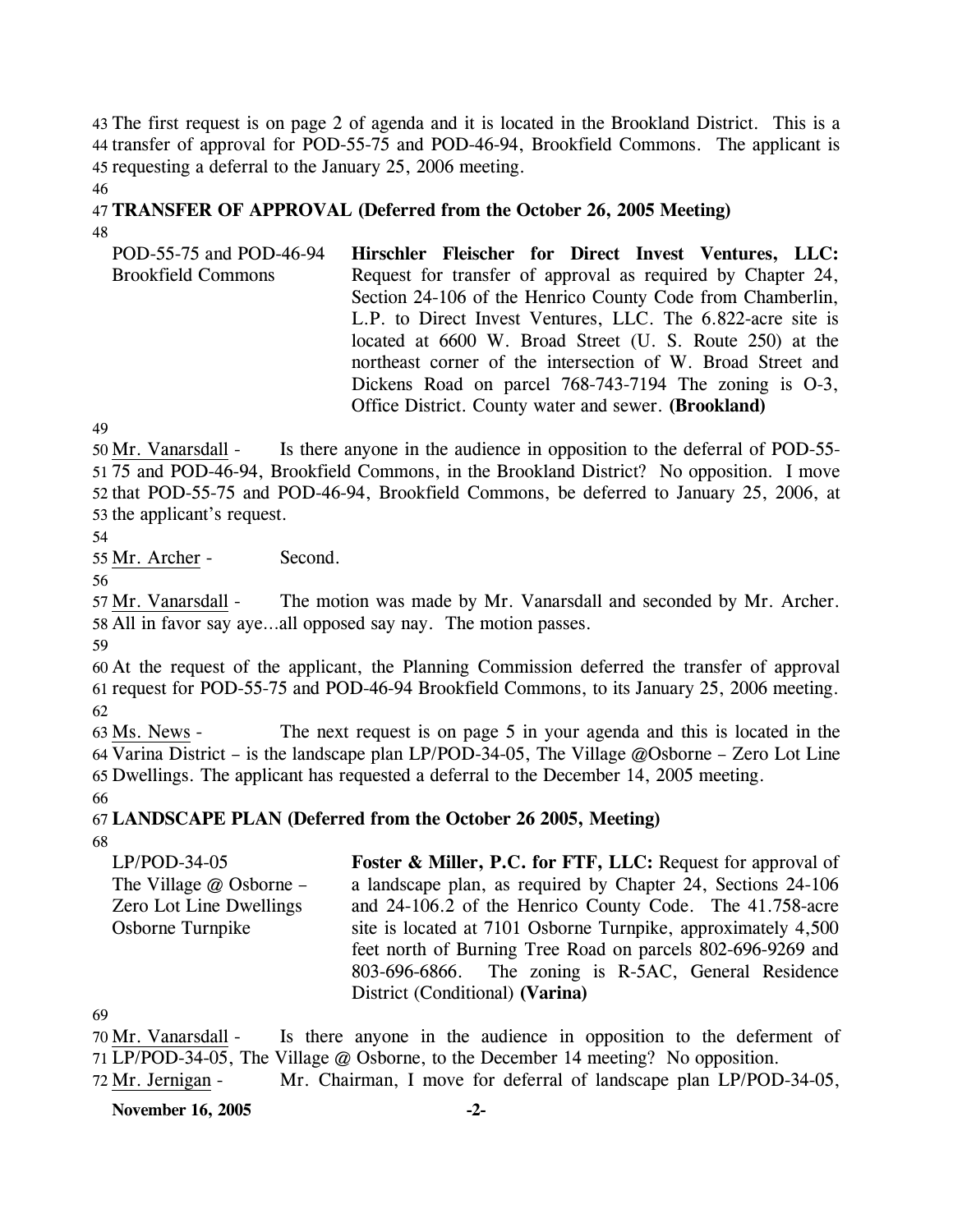73 The Village @ Osborne, to December 14, 2005, by request of the Applicant.

74

75 Mr. Archer - I second, Mr. Chairman.

## 76

The motion was made by Mr. Jernigan and seconded by Mr. Archer. All in favor say aye…all opposed say nay. The motion passes. 78 77 Mr. Vanarsdall -

79

80 At the request of the applicant, the Planning Commission deferred the landscape plan for 81 LP/POD-34-05, The Village @ Osborne, to the December 14, 2005, meeting.

82

The next request is on page 20 in your agenda and this is located in the 84 Varina District - subdivision Hoke Brady Farms (October 2005 Plan) for 43 lots. The applicant 85 has requested a deferral to the December 14, 2005 meeting. 83 Ms. News -

86

# 87 **SUBDIVISION**

88

Hoke Brady Farms (October 2005 Plan) Kingland Road **Engineering Design Associates for Charlie H. Purks, Sr. and D. P. Purks Trust and G & G Limited:** The 126.30-acre site proposed for a subdivision of 43 single-family homes is located on the north line of Kingsland Road between Varina Road and the U.S. Park Service property on parcel 812-674- 1758 The zoning is A-1, Agricultural District. Individual well and septic tank/drainfield. **(Varina) 43 Lots** 

89

Is there anyone in the audience in opposition to the deferral of 91 subdivision Hoke Brady Farms (October 2005 Plan) in the Varina District? No opposition. 90 Mr. Vanarsdall -

92

Mr. Chairman, I move for deferral of subdivision Hoke Brady Farms (October 2005 Plan) to December 14, 2005, by request of the applicant. 94 93 Mr. Jernigan -

95

96 Mr. Archer - Second.

97

The motion was made by Mr. Jernigan and seconded by Mr. Archer. All in favor say aye…all opposed say nay. The motion passes. 99 98 Mr. Vanarsdall -

100

101 At the request of the applicant, the Planning Commission deferred subdivision Hoke Brady 102 Farms (October 2005 Plan), to its December 14, 2005 meeting.

103

This morning we received a request for a deferral for POD-24-04, 105 Hickory Corner Office Park, on page 10 in your agenda, located in the Three Chopt District. 106 The applicant is requesting deferral to the December 14, 2005 meeting. 104 Ms. News -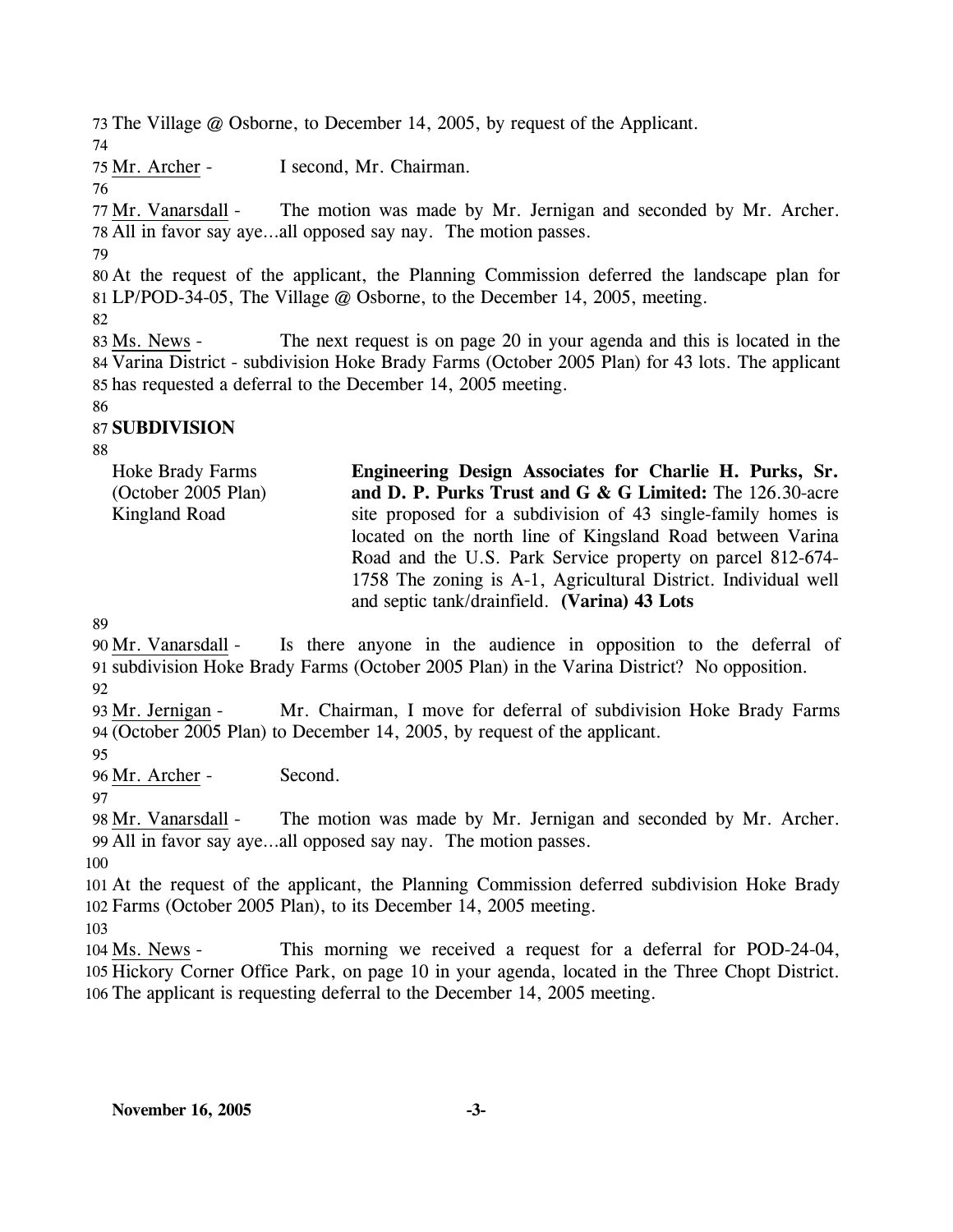## 107 **PLAN OF DEVELOPMENT RECONSIDERATION (Deferred from the October 26, 2005**  108 **Meeting)**

109

POD-24-04 Hickory Corner Office Park 5310 – 5398 Twin Hickory Road

**D. Neil Rankins for Hickory Corner, L.C.:** Request for approval of a reconsideration of a plan of development as required by Chapter 24, Section 24-106 of the Henrico County Code, for approval of revisions to site improvements, architecturals and HVAC screening for a previously approved office park. The 5.135-acre site is located on the east line of Twin Hickory Road, approximately 170 feet north of Nuckols Road on parcel 747-773-1506. The zoning is O-2C, Office District (Conditional). County water and sewer. **(Three Chopt)** 

110

Is there anyone in the audience in opposition to the deferral of POD-24-11204, Hickory Corner Office Park in the Three Chopt District? No opposition. 111 Mr. Vanarsdall -

113

Mr. Chairman, I move that POD-24-04, Hickory Corner Office Park, be 115 deferred to the December 14 meeting, per the applicant's request. 114 Mr. Branin -

116

117 Mr. Jernigan - Second.

118

The motion was made by Mr. Branin and seconded by Mr. Jernigan. All 120 in favor say aye...all opposed say nay. The motion passes. 119 Mr. Vanarsdall -

121

122 At the request of the applicant, the Planning Commission deferred POD-24-04, Hickory 123 Corner Office Park, to its December 14, 2005 meeting.

124

The next request is on page 19 in your agenda and located in the 126 Fairfield District - subdivision Michael's Way (November 2005 Plan). The applicant has 127 requested a deferral to the December 14, 2005 meeting. 125 Ms. News -

128

## 129 **SUBDIVISION**

130

Michael's Way (November 2005 Plan) Madge Lane **McKinney & Company for Mindy Properties, LLC:** The 10.73-acre site proposed for a subdivision of 18 single-family homes is located 350 feet east of the intersection of Madge Lane and Caddie Lane on parcel 804-724-9640. The zoning is R-4, One-Family Residence District. County water and sewer. **(Fairfield) 18 Lots** 

131

Is there anyone in the audience in opposition to the deferral of 133 subdivision Michael's Way (November 2005 Plan) in the Fairfield District? No opposition. 134 Mr. Archer. 132 Mr. Vanarsdall -

135

136 Mr. Archer - Mr. Chairman, I move for deferral of subdivision case Michael's Way

**November 16, 2005 -4-**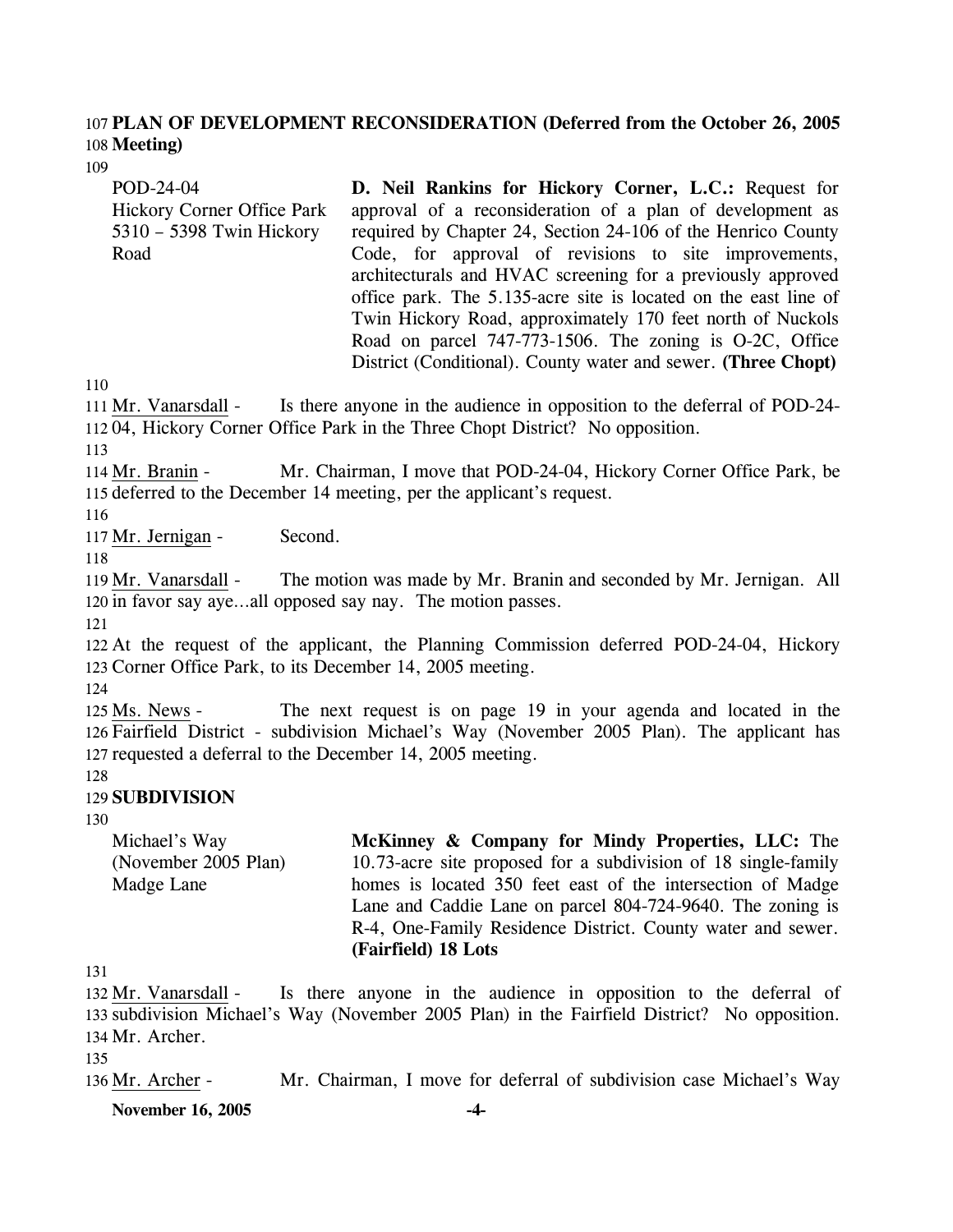137 (November 2005 Plan) to December 14, 2005, by request of the applicant. 138 139 Mr. Jernigan - Second. 140 The motion was made by Mr. Archer and seconded by Mr. Jernigan. All in favor say aye…all opposed say nay. The motion passes. 142 141 Mr. Vanarsdall -143 144 At the request of the applicant, the Planning Commission deferred subdivision Michael's Way 145 (November 2005 Plan), to its December 14, 2005 meeting. 146 147 Ms. News - That's all of the requests for deferral that staff is aware of. 148 149 Mr. Vanarsdall - Thank you, Ms. News. 150 If there are no other deferrals, we will move on to the Expedited 151 Mr. Silber -

152 Agenda. We have a number of items on the Expedited Agenda. What this is, items have been 153 placed on this consent agenda, if you will, that allows for the Planning Commission to take 154 action without hearing these cases. These are plans that have been reviewed by staff, there are 155 no outstanding issues, the applicant is agreeable to the conditions that have been recommended 156 by staff and the Commissioner from that district has no outstanding issues for those plans. So, 157 they are placed on the Expedited Agenda so that we can hear the cases without a hearing. I 158 believe we have three on the Expedited Agenda.

159

That's correct, Mr. Secretary. First on page 3 in your agenda and 161 located in the Three Chopt District is a transfer of approval POD-98-73, Tyler Building (Formerly the Koger Executive Center) and they are recommending approval. 162 160 Ms. News -

163

## 164 **TRANSFER OF APPROVAL**

165

POD-98-73 Tyler Building (Formerly Koger Executive Center Block "C") 1603 Santa Rosa Road

**Bruce E. Mason for Tyler Investors, LLC:** Request for transfer of approval as required by Chapter 24, Section 24-106 of the Henrico County Code from Koger Properties, Inc. and Forest Park Associates, LLC to Tyler Investors, LLC. The 2.024-acre site is located on the east side of Santa Rosa Road, approximately 275 feet northeast of the intersection of Franklin Farm Drive and Santa Rosa Road in the Koger Office Center on parcel 758-744-8860. The zoning is O-2, Office District. County water and sewer. **(Three Chopt)** 

166

Is there anyone in the audience in opposition to the transfer of approval 168 request for POD-98-73, Tyler Building (Formerly Koger Executive Center), in the Three 169 Chopt District? No opposition. Mr. Branin. 167 Mr. Vanarsdall -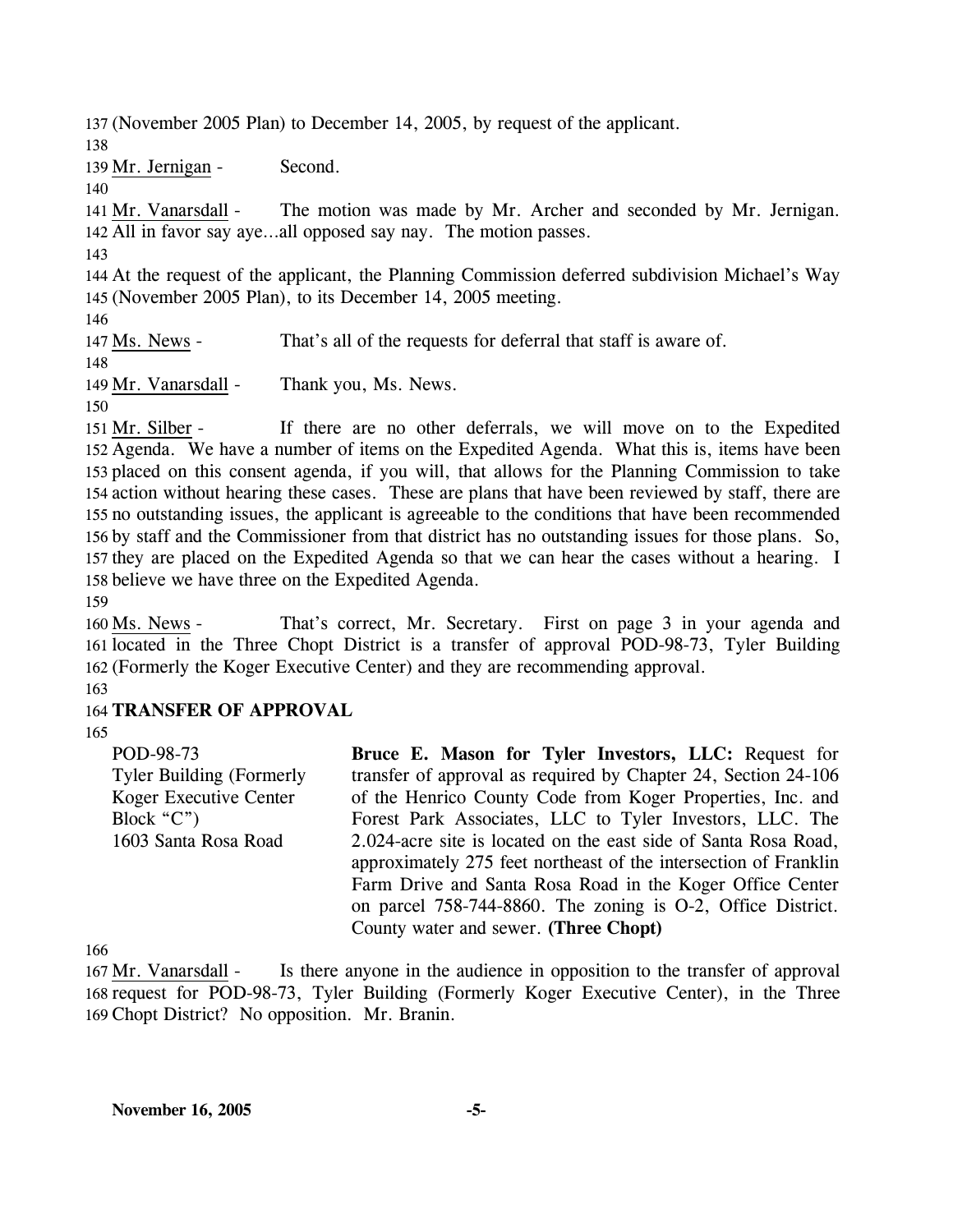Mr. Chairman, I move that the transfer of approval POD-98-73, Tyler 171 Building on the Expedited Agenda be approved. 170 Mr. Branin -

172

173 Mr. Archer - Second.

174

The motion was made by Mr. Branin and seconded by Mr. Archer. All 176 in favor say aye...all opposed say nay. The motion passes. 175 Mr. Vanarsdall -

177

 The Planning Commission approved the transfer of approval request for POD-98-73, Tyler Building (Formerly Koger Executive Center Block "C") subject to the new owners accepting and agreeing to be responsible for continued compliance with the conditions for the original POD approval.

182

Next on page 18 of your agenda, located in the Varina District, is 184 subdivision Rocketts Landing Phase 1 (November 2005 Plan). This is a subdivision of 42 185 residential townhouse lots and nine parcels for future development. 183 Ms. News -

186

# 187 **SUBDIVISION**

188

| Rocketts Landing Phase I<br>(November 2005 Plan) | Shadrach & Neal, Inc. for Central Virginia<br>Investments/Rocketts Landing LLC: The 2.43-acre site                                                                                                                          |  |  |  |
|--------------------------------------------------|-----------------------------------------------------------------------------------------------------------------------------------------------------------------------------------------------------------------------------|--|--|--|
| Osborne Turnpike                                 | proposed for a subdivision of 42 residential townhouses for sale<br>and 9 parcels for future development is located on Old Osborne                                                                                          |  |  |  |
|                                                  | Turnpike at the County line, 150 feet south of Orleans Street on<br>parcels 797-712-3780, 797-713-5542 and 8451. The zoning is<br>UMUC, Urban Mixed Use District (Conditional). County<br>water and sewer. (Varina) 42 Lots |  |  |  |

189

Is there anyone in the audience in opposition to Rocketts Landing, Phase 191 I (November 2005 Plan), in the Varina District? No opposition. Mr. Archer. 190 Mr. Vanarsdall -192

Mr. Chairman, I move approval of Rocketts Landing, Phase 1 (November 2005 Plan) subject to the annotations on the plan, the standard conditions for 194 195 subdivisions served by public utilities and additional conditions Nos. 13, 14 and 15. 193 Mr. Archer -

196

197 Mrs. Jones - Second.

198

The motion was made by Mr. Archer and seconded by Mrs. Jones. All 200 in favor say aye...all opposed say nay. The motion passes. 199 Mr. Vanarsdall -

202 Mr. Jernigan - Mr. Chairman, I abstain.

203

201

204 Mr. Vanarsdall - So noted. Thank you.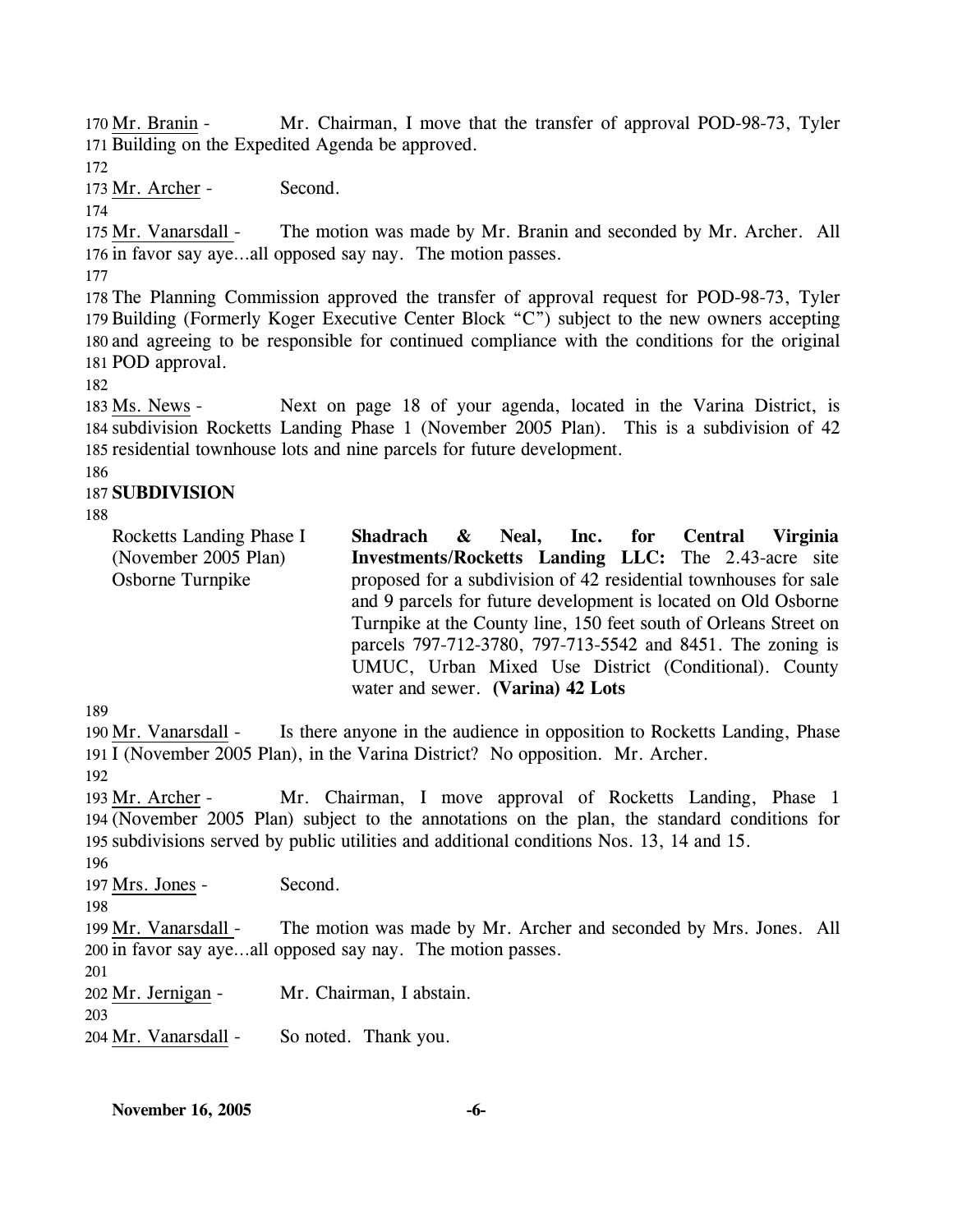The Planning Commission granted conditional approval to subdivision Rocketts Landing, Phase 1 (November 2005 Plan) subject to the annotations on the plans, the standard conditions attached to these minutes for subdivisions served by public utilities, and the following additional conditions. Mr. Jernigan abstained.

209

210 13. 211 212 The limits and elevation of the 100-year frequency flood shall be conspicuously noted on the plat and construction plans and labeled "Limits of 100-year floodplain." Dedicate floodplain as a "Variable Width Drainage & Utilities Easement."

213 14. 214 The proffers approved as part of zoning cases P-14-04 and C-55C-04 shall be incorporated in this approval.

- 215 15. 216 217 15. The final plat shall contain a statement that this subdivision is on an abandoned industrial site. The wording shall be approved by the Department of Planning Staff and the County Attorney, and shall be conspicuously on the face of the plat.
- 218

The final request is on page 23 in your agenda and located in the Varina 220 District. This is subdivision Seven Pines Villa (November 2005 Plan) for five lots. There is an 221 addendum item on page 4 of your addendum adding two additional conditions to the approval. 222 The first addition, No. 14, requires the applicant to show that a dwelling could be situated on 223 the lots to confirm the buildable area of lot 1. And, No. 15 which requires that the site be noted on the construction plans that it is within the core are of the Seven Pines Civil War 224 225 Battlefield and which details requirements in the event that any graves are located during 226 construction. 219 Ms. News -

### 227

## 228 **SUBDIVISION**

229

| Seven Pines Villa    | Engineering Design Associates for James L. and Evelyn          |
|----------------------|----------------------------------------------------------------|
| (November 2005 Plan) | Cannon and Beers & White Inc.: The 2.579-acre site             |
| <b>Howard Street</b> | proposed for a subdivision of 5 single-family homes is located |
|                      | along the south line of Howard Street, approximately 170 feet  |
|                      | east of Seven Pines Avenue on parcels 831-716-1119 and 830-    |
|                      | 716-9014. The zoning is R-4, One-Family Residence District.    |
|                      | County water and sewer. (Varina) 5 Lots                        |

 $230$ 

| 231 Mr. Vanarsdall - | Is there anyone in the audience in opposition to subdivision Seven Pines            |
|----------------------|-------------------------------------------------------------------------------------|
|                      | 232 Villa (November 2005 Plan) in the Varina District? No opposition. Mr. Jernigan. |
| 233                  |                                                                                     |
| 234 Mr. Silber -     | Ms. News, is the applicant aware of those two additional conditions?                |
| 235                  |                                                                                     |
| 236 Ms. News -       | I believe they are. They submitted a request for Expedited Approval.                |
| 237                  |                                                                                     |
| 238 Mr. Silber -     | Expedited Approval with the understanding of those two additional                   |
| 239 conditions.      |                                                                                     |
| 240                  |                                                                                     |
| 241 Ms. News -       | The applicant is indicating that they are in agreement.                             |
| 242                  |                                                                                     |

**November 16, 2005 -7-**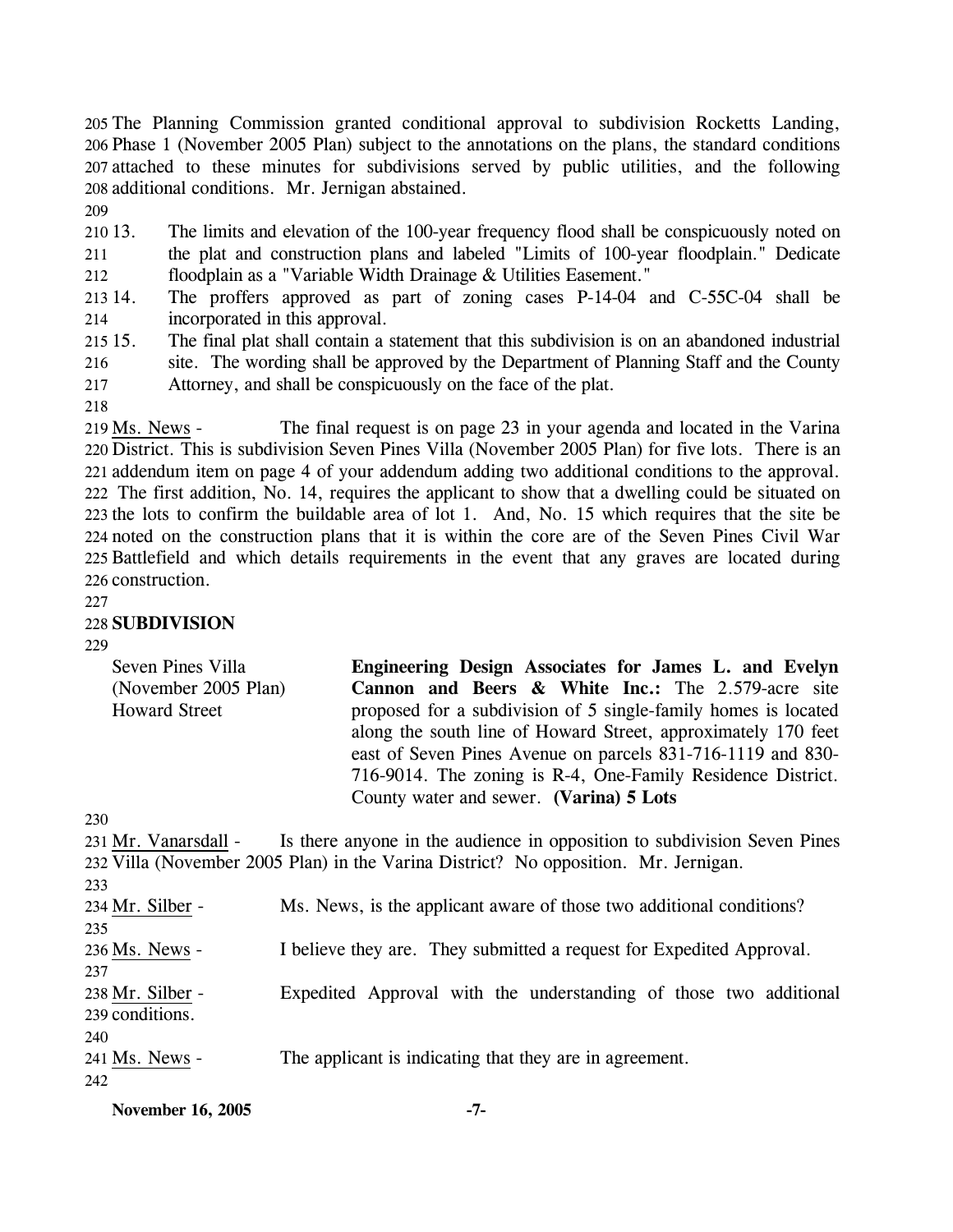243 Mr. Silber - Okay. 244

Mr. Chairman, with that I move for approval of Seven Pines Villa (November 2005 Plan) subject to the annotations on the plans, the standard conditions for 246 247 subdivisions served by public utilities and additional conditions Nos. 12 and 13 and Nos. 14 248 and 15 added on the addendum. 245 Mr. Jernigan -

249

250 Mr. Archer - Second.

251

The motion was made by Mr. Jernigan and seconded by Mr. Archer. 253 All in favor say aye...all opposed say nay. The motion carries. 252 Mr. Vanarsdall -

254

 The Planning Commission granted conditional approval to subdivision Seven Pines Villa (November 2005 Plan) subject to the annotations on the plans, the standard conditions attached to these minutes for subdivisions served by public utilities, and the following additional conditions:

259

 $26012.$ 261 262 The limits and elevation of the 100-year frequency flood shall be conspicuously noted on the plat and construction plans and labeled "Limits of 100-year floodplain." Dedicate floodplain as a "Variable Width Drainage & Utilities Easement."

263 13. Each lot shall contain at least 8,000 square feet exclusive of flood plain areas.

264 14. 265 266 Prior to requesting final approval, the engineer shall furnish the Department of Planning Staff a plan showing a dwelling situated on Lot 1 to determine if the lot design is adequate to meet the requirements of Chapter 24, of the Henrico County Code.

 $26715.$ 268 269 270 271 272 Any found cemetery, burial ground, or graveyard shall be platted as a cemetery lot with either public street frontage or an access easement 16 feet in width. The following note shall be added to the construction plans: NOTICE: The subject property is located within the core area of the Seven Pines Civil War Battlefield Area. Any graves identified during construction activities shall be left undisturbed, unless reburial of the remains is approved in accordance with applicable laws.

273

274 Mr. Vanarsdall - Thank you, Ms. News.

276 Ms. News - You're welcome.

277

275

Now moving back to the top of the agenda on page 1, next would be 279 consideration of extension of conditional approvals. All of them on the agenda this morning 280 can be handled administratively and do not require Planning Commission approval on any of 281 these five extensions. We list them for Planning Commission information. If you want any 282 information on these, staff is prepared to provide that. 278 Mr. Silber -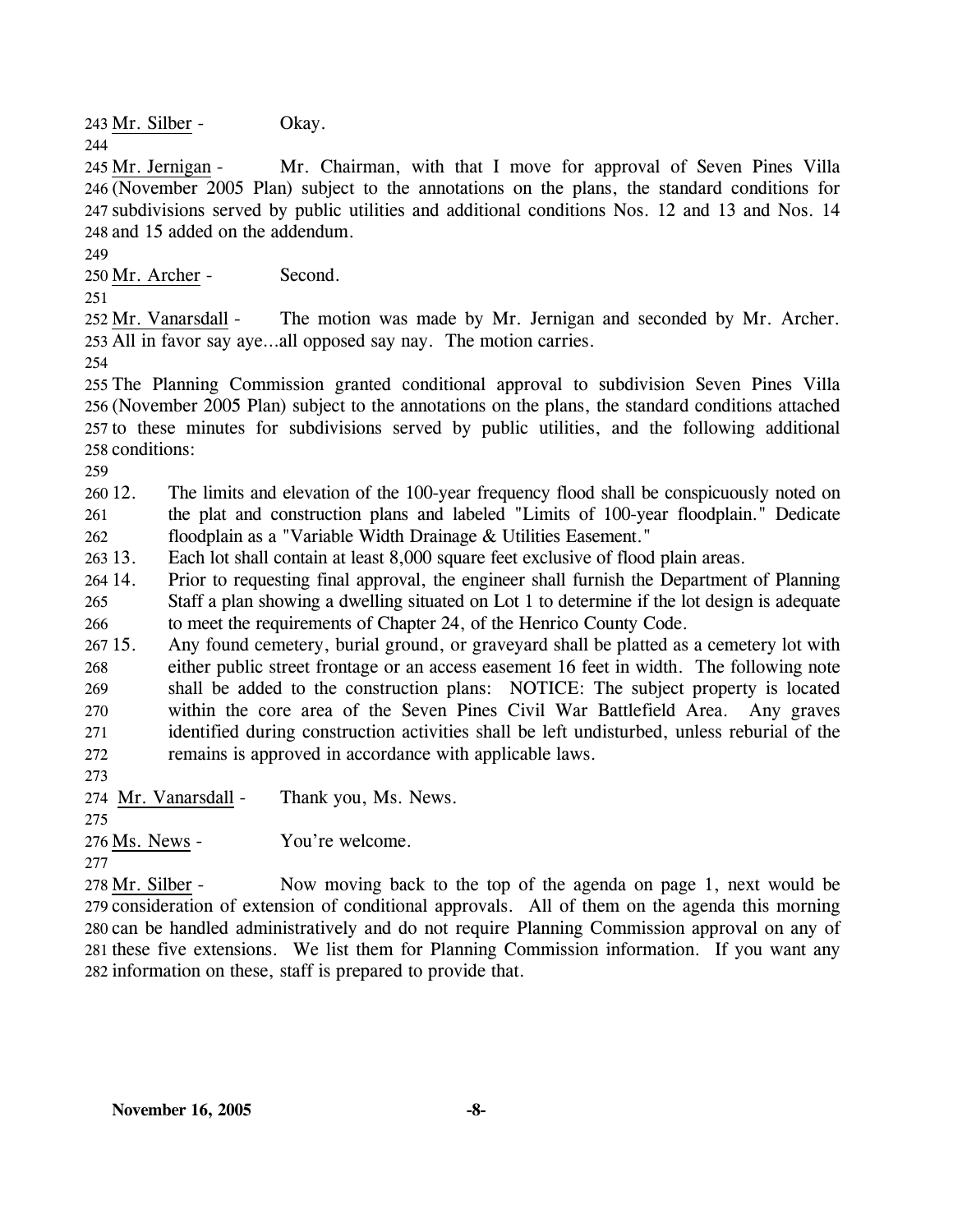## 283 **SUBDIVISION EXTENSIONS OF CONDITIONAL APPROVAL:**

284

## 285 **FOR INFORMATIONAL PURPOSES ONLY**

286

| <b>Subdivision</b>        | <b>Magisterial</b> | Original | <b>Remaining</b> | <b>Previous</b>   | Year(s)         |
|---------------------------|--------------------|----------|------------------|-------------------|-----------------|
|                           | <b>District</b>    | No. of   | Lots             | <b>Extensions</b> | <b>Extended</b> |
|                           |                    | Lots     |                  |                   | Recom-          |
|                           |                    |          |                  |                   | mended          |
| <b>Cedar Run</b>          | <b>Fairfield</b>   | 132      | 91               | 1                 | 1 Year          |
| (November 2003 Plan)      |                    |          |                  |                   | 11/15/06        |
| <b>Kain Estates</b>       | <b>Three</b>       | 96       | 96               | $\boldsymbol{0}$  | 1 Year          |
| (September 2004 Plan)     | <b>Chopt</b>       |          |                  |                   | 11/15/06        |
| <b>Kingsridge</b>         | <b>Varina</b>      | 164      | 117              | 1                 | 1 Year          |
| (October 2003 Plan)       |                    |          |                  |                   | 11/15/06        |
| <b>Purcell Manor</b>      | <b>Brookland</b>   | 3        | 3                | 1                 | 1 Year          |
| (November 2003 Plan)      |                    |          |                  |                   | 11/15/06        |
| <b>River Mill Estates</b> | <b>Brookland</b>   | 12       | 12               | $\bf{0}$          | 1 Year          |
| (October 2004 Plan)       |                    |          |                  |                   | 11/15/06        |

287

288 Mr. Vanarsdall - All right. Good morning, Ms. Goggin.

289

Ms. Goggin, is there anything you need to inform the Commission on 291 these five subdivisions? 290 Mr. Silber -

292

Good morning. No, sir, I'm just here to answer any questions they may 294 have. 293 Ms. Goggin -

295

There are no questions on those so they will be accepted and moved 297 forward. We will now start into our regular agenda and the first case is on page 4, an 298 alternative fence height which was deferred from the October 26 meeting, the Adamson 299 Residence on River Road. 296 Mr. Silber -

300

301 **ALTERNATIVE FENCE HEIGHT PLAN (Deferred from the October 26, 2005, Meeting)**  302

Adamson Residence - River Road **William H. Spell for John and Katherine Adamson:** Request for approval of an alternative fence height plan to permit a brick serpentine wall in excess of 42 inches in height in the front yard, as required by Chapter 24, Sections 24-106 and 24- 95(1)7 of the Henrico County Code. The 2.295-acre site is located at 9301 River Road on parcel 744-735-2788. The zoning is R-1, One-Family Residence District. **(Tuckahoe)** 

303

Is there anyone in the audience in opposition to this case, Adamson 305 Residence, serpentine wall, in the Tuckahoe District? Are you in opposition? 304 Mr. Vanarsdall -306 Mr. McKinney - We've got it worked out, Mr. Vanarsdall, as far as I know.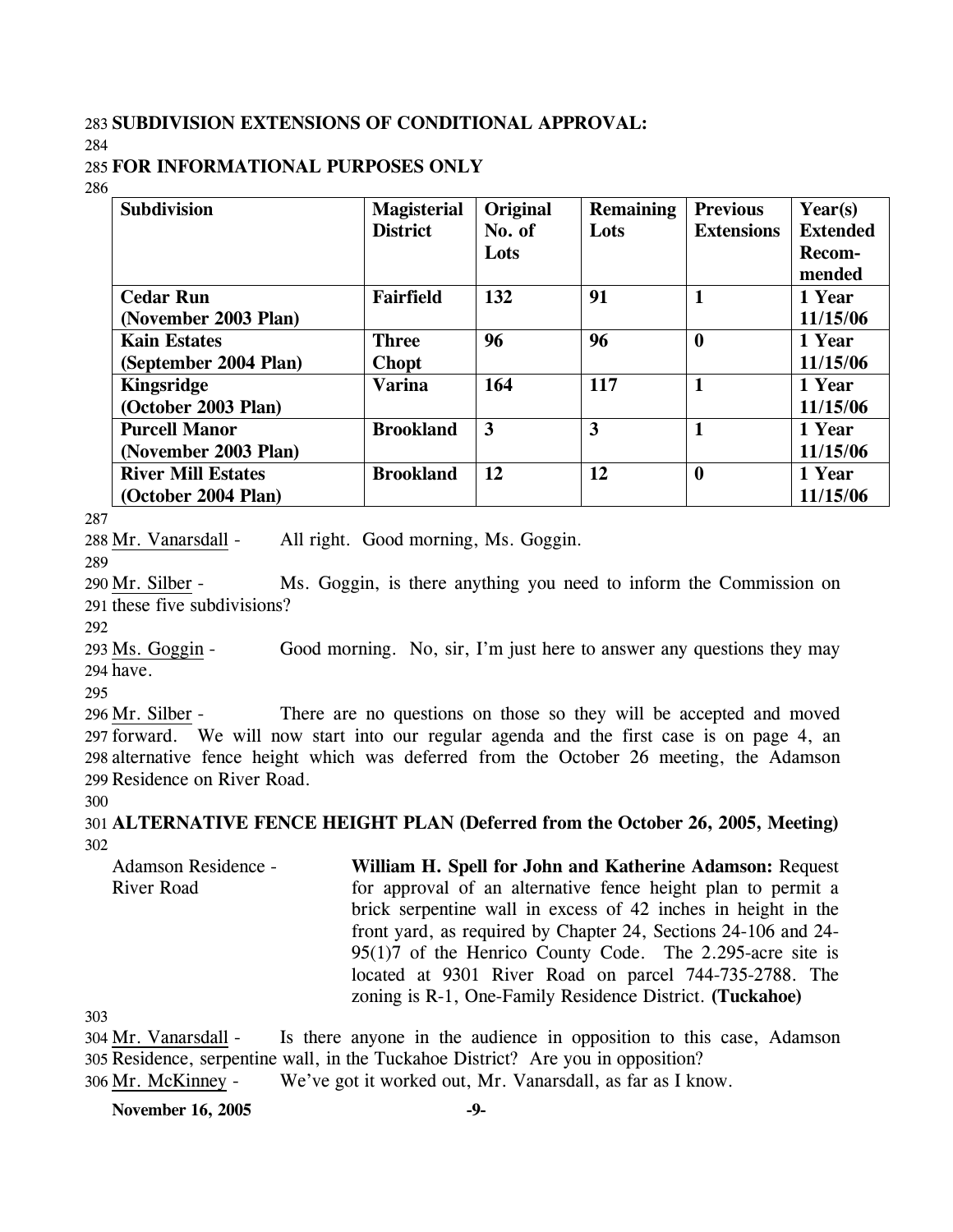For the record, that was Mr. Moe McKinney. Thank you, Mr. Chairman. This case was deferred last month in order to allow the applicant Mr. Adamson 309 310 time to schedule a meeting with his neighbor to discuss the height of the wall. This meeting was held and staff did discuss the proposed wall design with the applicant's landscape 311 architect, Mr. Bill Spell, and he was also present at the meeting. There was some opposition 312 313 about the column height at either side of the entrance. It is my understanding, that after 314 discussions this morning, there is a compromise that has been reached. The applicant is 315 willing to adjust the height of the column to eight feet instead of the nine feet that was 316 proposed. So, at this time staff is recommending approval of the plan that was submitted for 317 approval last month with the note about the "right-of-way." And, in addition, we would like 318 to annotate the plan that the columns would be a total of eight feet in height. If you have 319 additional questions, I'm here to answer them and Mr. Bill Spell is also here. Thank you. 308 Mr. Strauss -

320

321 Mr. Vanarsdall - Are there any questions for Mr. Strauss by Commission members? 322

All right. Thank you, gentlemen. Mr. Strauss, let me make sure that I 324 understand this. The right-of-way notation will be removed from the plan. 323 Mrs. Jones -

325

326 Mr. Strauss - Right.

327

And there will be an additional annotation on the plan indicating the 329 height of the columns will be eight feet. 328 Mrs. Jones -

330

331 Mr. Strauss - Yes.

332

With that, I move for approval of alternative fence height plan for John 334 and Katherine Adamson with the annotations on the plan and the additional eight-foot-column 335 height annotation and the removal of the right-of-way annotation. 333 Mrs. Jones -

336

337 Mr. Jernigan - Second.

338

The motion was made by Mrs. Jones and seconded by Mr. Jernigan. All 340 in favor say aye...all oppose say nay. The motion passes. Thank you for your input, Mr. McKinney. I see an old face there, Mr. Bill Spell, I don't mean O L D, I mean O L E. 341 339 Mr. Vanarsdall -342

343 The Planning Commission approved the alternative fence height plan for the Adamson 344 Residence subject to the annotations on the plan and the standard conditions for landscape 345 plans.

307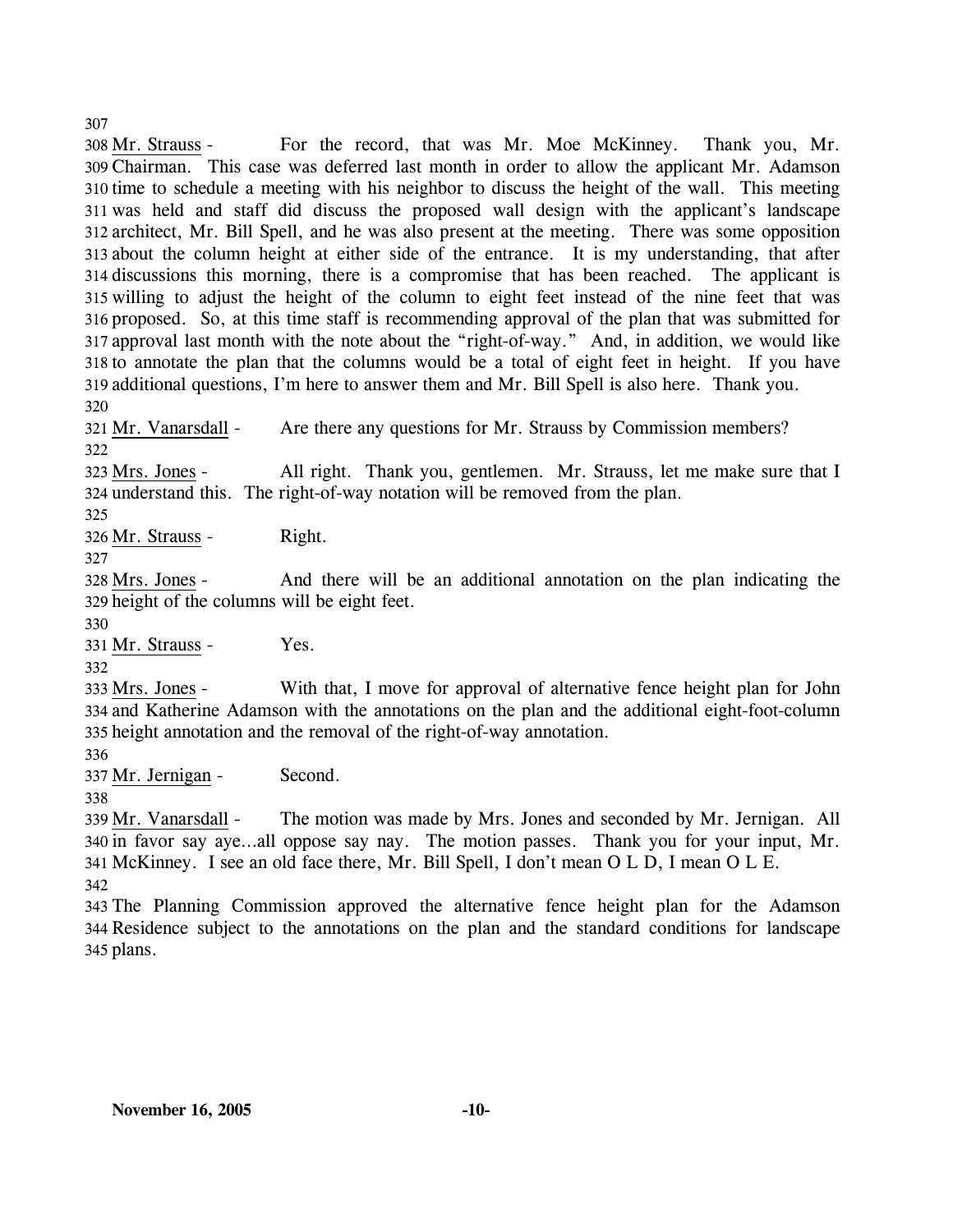# 346 **SUBDIVISION & EXCEPTION (Deferred from the October 26, 2005, Meeting)**

347

| Sweetbay Hill             | Foster & Miller, P.C. for William C. & Edith B.                                                                                                                                                                                                                                                                                                                                                                                                                                                                                                                                    |
|---------------------------|------------------------------------------------------------------------------------------------------------------------------------------------------------------------------------------------------------------------------------------------------------------------------------------------------------------------------------------------------------------------------------------------------------------------------------------------------------------------------------------------------------------------------------------------------------------------------------|
| (October 2005 Plan)       | Schermerhorn Charitable Remainder Unitrust<br>and                                                                                                                                                                                                                                                                                                                                                                                                                                                                                                                                  |
| <b>JEB Stuart Parkway</b> | <b>Sweetbay Development, Inc.: Request for approval of a</b><br>conditional subdivision and exception pursuant to Sections 19-<br>4(c) and 19-112 of the Henrico County Code for creation of a<br>block greater than 1,320 feet in length between intersecting<br>streets. The 95.316-acre site is located adjacent to Magnolia<br>Ridge subdivision, approximately 1500 feet northwest of the<br>intersection of Magnolia Ridge Drive and unimproved J.E.B.<br>Stuart Parkway on parcels 781-773-3186, 780-773-3673 and<br>2718 and 780-772-9071. The zoning is R-2AC, One-Family |
|                           | Residence District (Conditional). County water and sewer.<br>(Fairfield) 144 Lots                                                                                                                                                                                                                                                                                                                                                                                                                                                                                                  |

348

There is an addendum item associated with this case that includes revised 350 conditions. 349 Mr. Silber -

351

Is there anyone in the audience in opposition to Sweetbay Hill (October 2005 Plan) in the Fairfield District? No opposition. Mr. McGarry. 353 352 Mr. Vanarsdall -

354

Good morning, Mr. Chairman, members of the Commission. A revised 356 plan has been handed out to you. You will be taking action on that plan. You will need three motions today on this case. The first is to waive the time limits on the plan. The second is for 357 358 the exception and third would be for the approval of the subdivision. There are three issues 359 that staff thinks have been worked out. We will cover the first one. The Department of Public Works is in agreement with the developer regarding the specific improvements to Woodman 360 Road/JEB Stuart Parkway and the Grenville Lane connection. That will provide access to the 361 362 subdivision. Then a financial guarantee for completeness of the JEB Stuart Parkway portion 363 over to Brook Road has also been worked out with the Director of Public Works. Staff can 364 recommend approval of 144 lots. 355 Mr. McGarry -

365

 Secondly, the developer proposes a 24-foot all weather emergency access road between Kings Tree Drive and Queens Tree Drive within the Virginia Power easement which abuts lots 17 and 30. This is in lieu of a road connection. Staff is willing to accept that in place of the actual constructed road.

370

 Third, walking trails will be provided to connect Tuliptree Court to Queens Tree Drive and a trail along the Chickahominy River. There is also a tot lot on Kings Tree Drive. Construction details for all these items will be shown on the construction plans. Staff can recommend approval of the 144-lot subdivision subject to the standard conditions, plus conditions Nos. 12 though 20 with No. 19 revised, No. 20 is a replacement condition on your addendum where it specifies the requirements for the construction plans to show the tot lot and the trails. Number 21 references the emergency access drive standard and No. 22 requires that Virginia Power be

**November 16, 2005 -11-**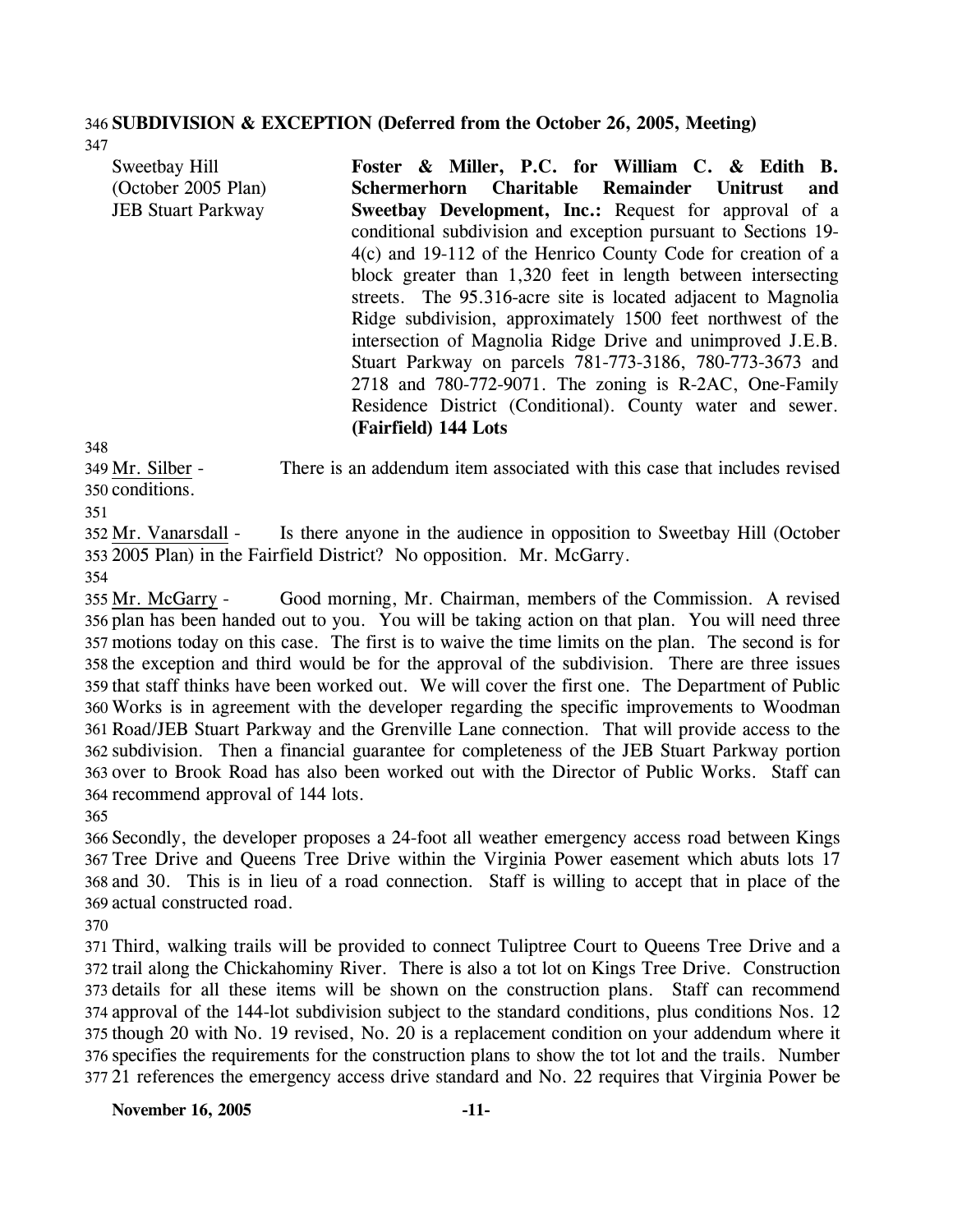378 in agreement with the emergency access drive. I'll be happy to answer any questions. 379 380 Mr. Archer - So, Mr. McGarry, we've got to do the time limits and the exception? 381 382 Mr. McGarry - Yes, sir, and the subdivision approval…three motions. 383 384 Mr. Vanarsdall - What's the date on these, today? 385 Sweetbay Hill came in Monday, November 14. So, it came in after the 387 deadline of the previous week. 386 Mr. McGarry -388 Mr. McGarry, the all weather emergency access would that run, I guess, north of lot 17 and 30? Is that going to be entirely within the Virginia Power easement? 390 389 Mr. Silber -391 392 Mr. McGarry - That's correct. 393 And with that access we there is still a need for the exception on the lot 395 length? 394 Mr. Silber -396 397 Mr. McGarry - I think so. 398 How will the access be noted? If that road going to be used for 400 emergency purposes, is it going to be blocked off, or is going to be.... 399 Mr. Silber -401 There will be bollards at each end, it will be paved, perhaps signage will also be appropriate to include with the construction plans. The details will be in the 403 404 construction plans. 402 Mr. McGarry -405 406 Mr. Silber - The bollards are removable bollards? 407 I suspect they would be. That's a detail that could be addressed with the 409 construction plan. 408 Mr. McGarry -410 411 Mr. Silber - The plan says six-inch removable bollards. 412 413 Mr. McGarry - Okay. 414 I guess my point is that this is a little bit out of the ordinary that we 416 would consider this form of shortening the length between connecting streets. I think it is a 417 technique that may work fine but I'm just concerned about how this emergency access 418 connection between these two roads will actually function. If it's going to be blocked off and 419 you won't know that it is really there then it's not going to serve its purpose. If designed 420 properly then I think it will work. So, I don't know to what extent we have information on 421 how that connection will be provided. 415 Mr. Silber -

422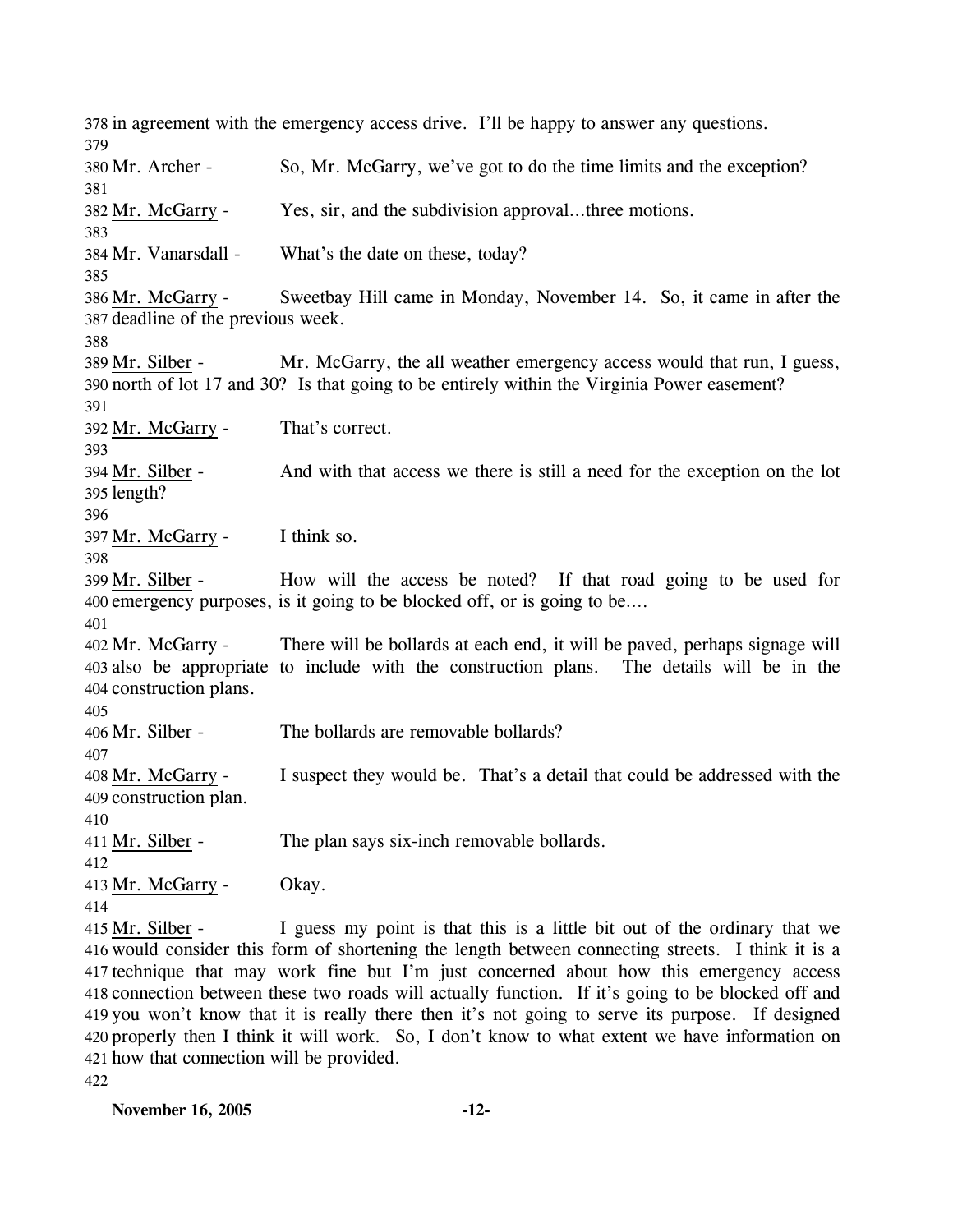Mr. Secretary, do you think we need to improve the language at this 424 point, or do you think it can be worked out administratively? 423 Mr. Archer -

425

I think we can work it out administratively. We might want to have the applicant come up and provide us with some details as to how that might be provided. That's 427 428 just a concern that I have. I want to make sure that when it is finished and constructed that it 429 actually serves its purpose. 426 Mr. Silber -

430

431 Mr. Vanarsdall - The applicant is here, if you want to speak to him.

432

Mr. Chairman and members of the Commission, my name is Jim Theobald, attorney for Atack Properties. The bollard emergency design was discussed with 434 435 Mr. Thompson and Mr. Jennings and is designed to be most likely a gravel type surface. With 436 removable bollards they just lift up for the Fire Department, that way pedestrians and bikes 437 and whatnot can continue to use it as a part of the walking trails. But, that's how essentially it 438 would function. And while I'm up here, Mr. Archer, I would ask that you amend condition 439 No. 20 in the sentence where it says: The common area shall be an amenity... paved walking 440 trials in the common area. We had discussed with Mr. O'Kelly and Mr. McGarry that some of 441 these trails border or may actually be over some wetlands in order to connect the trails and so 442 we are able to do a boardwalk type of construction for those trails. So, I believe it would be more accurate to say, "paved walking trails and/or boardwalks in the common area" so that we 443 444 won't have a condition to require us to pave in wetlands which obviously would not be 445 allowed. I'll be happy to answer any other questions. 433 Mr. Theobald -

446

447 Mr. Archer - Is that satisfactory language to you, Mr. Secretary?

448

I think so. What if Virginia Power says that they will not accept this in 450 their right-of-way or their easement? 449 Mr. Silber -

451

Well, I suppose they could do that. We've not had that experience in the 453 past. I don't think that we are breaking any new ground here. We have the right to use the 454 surface area of that easement as long as we don't interfere with their lines. We can't do 455 basketball courts with hoops and whatnot, but we do have the right to drive over it obviously 456 with roads etc. So, I don't know why it would be any different than any other road crossing 457 the easement. 452 Mr. Theobald -

| 458                |                                                                  |
|--------------------|------------------------------------------------------------------|
| 459 Mr. Silber -   | Okay. Thank you.                                                 |
| 460                |                                                                  |
| 461 Mr. Archer -   | Mr. Theobald, how do you want to word that, paved walking trails |
| $462$ and/or       |                                                                  |
| 463                |                                                                  |
| 464 Mr. Theobald - | Boardwalks would be my suggested language.                       |
| 465                |                                                                  |
| 466 Mr. Archer -   | Boardwalks, that's the word I forgot. Okay.                      |
| 467                |                                                                  |
|                    |                                                                  |

**November 16, 2005 -13-**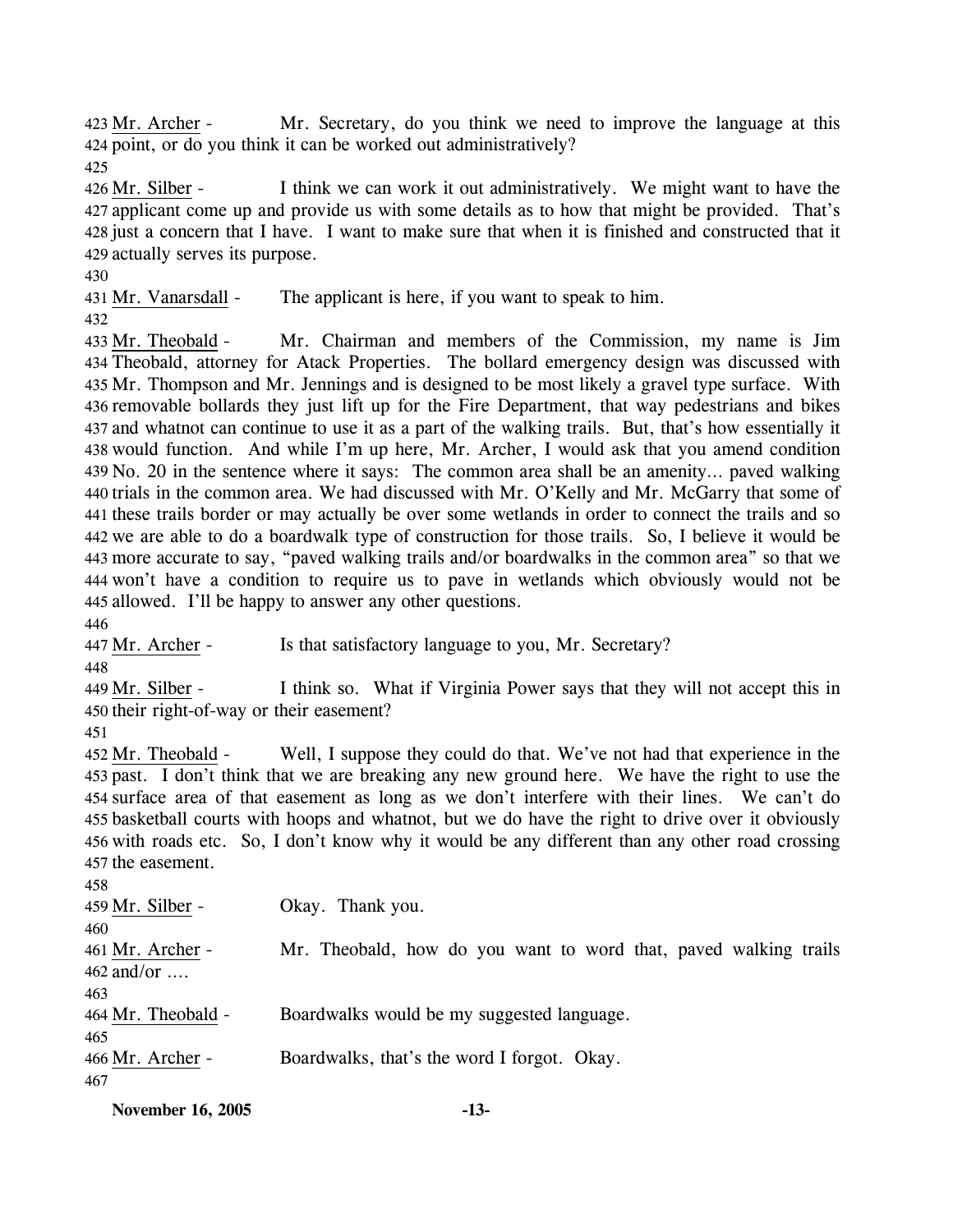**November 16, 2005 -14-** All right. Are there any more questions by Commission members? Mr. Archer. 469 468 Mr. Vanarsdall -470 Well, Mr. Chairman, first I will move to waive the time limits on the 472 plan. 471 Mr. Archer -473 474 Mr. Jernigan - Second. 475 The motion was made by Mr. Archer and seconded by Mr. Jernigan. All in favor say aye…all opposed say nay. The motion passes. 477 476 Mr. Vanarsdall -478 479 The Planning Commission waived the time limits to accept this plan after the deadline date. 480 481 Mr. Archer - And second, I will move to grant the necessary exception. 482 483 Mr. Jernigan - Second. 484 The motion was made by Mr. Archer and seconded by Mr. Jernigan. All in favor say aye…all opposed say nay. The motion passes. 486 485 Mr. Vanarsdall -487 488 The Planning Commission approved the exception to create a block greater than 1,320 feet in 489 length between intersecting streets for subdivision Sweetbay Hill (October 2005 Plan) 490 Okay and then I will move to approve Sweetbay Hill, JEB Stuart Parkway subject to the annotations on the plan, the standard conditions for subdivisions, 492 493 conditions Nos. 12 through 20 on the agenda and the revised No. 19 and replacement of No. 20 which adds the language "paved walking trails and/or wooden boardwalks" and the added 494 495 additional conditions Nos. 21 and 22. 491 Mr. Archer -496 497 Mr. Jernigan - Second. 498 The motion was made by Mr. Archer and seconded by Mr. Jernigan. All in favor say aye…all opposed say nay. The motion passes. 500 499 Mr. Vanarsdall -501 502 The Planning Commission granted conditional approval for subdivision Sweetbay Hill (October 503 2005 Plan) subject to the annotations on the plans, the standard conditions for subdivisions 504 served by public utilities, and the following additional conditions: 505 506 12. 507 508 13. 509 510 14. 511 512 12. A County standard sidewalk shall be constructed along the north side of Woodman Road and one side of all non cul-de-sac streets. The proffers approved as part of zoning case C-6C-05 shall be incorporated in this approval. The limits and elevation of the 100-year frequency flood shall be conspicuously noted on the plat and construction plans and labeled "Limits of 100-year floodplain." Dedicate floodplain as a "Variable Width Drainage & Utilities Easement."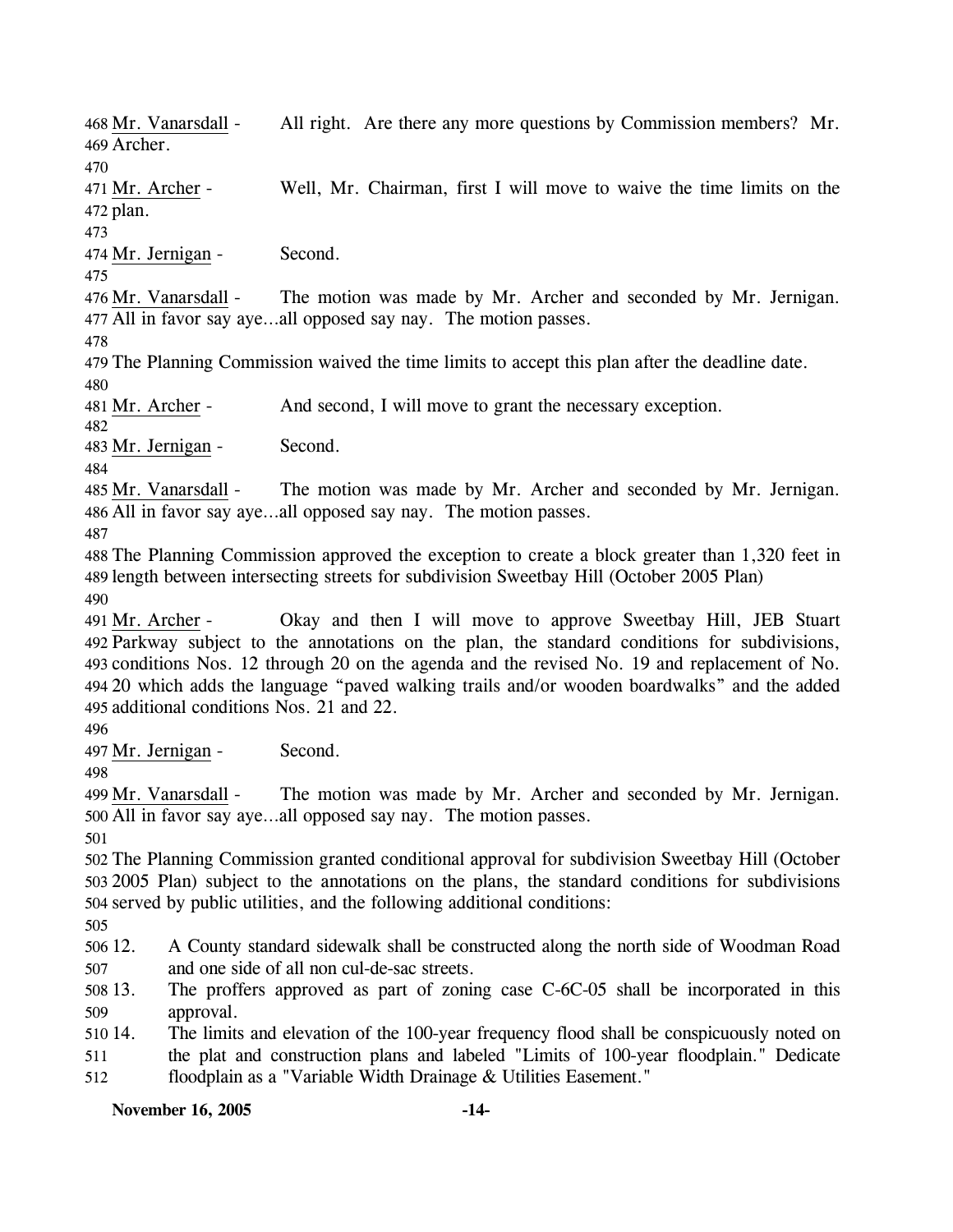$513\,15$ . 514 15. Prior to requesting recordation, the developer shall furnish a letter from Dominion Virginia Power stating that this proposed development does not conflict with its facilities.

515 16. 516 517 16. The detailed plant list and specifications for the landscaping to be provided within the 20-foot-wide planting strip easement along Woodman Road shall be submitted to the Department of Planning for review and approval prior to recordation of the plat.

- 518 17. 519 520 521 522 17. Prior to requesting the final approval, a draft of the covenants and deed restrictions for the maintenance of the common area by a homeowners association shall be submitted to the Department of Planning for review. Such covenants and restrictions shall be in form and substance satisfactory to the County Attorney and shall be recorded prior to recordation of the subdivision plat.
- 523 18. 524 525 18. Prior to final approval, the developer shall petition the Board to initiate the process to abandon and offer for sale the portion of Woodman Road within this Development not needed for access.
- 526 19. 527 528 529 530 531 Access shall be provided by Woodman Road/ JEB Stuart Parkway and Grenville Road. The Developer will build ½ Woodman Road/JEB Stuart Parkway and then 1/2 Grenville Road plus a 12-foot lane in the opposite direction on Grenvile Road. A financial contribution will be escrowed for the remainder of JEB Stuart Parkway, the amount of which will be approved by the Director of Public Works, or development shall be limited to 56 lots on a single point of access.
- 532 20. 533 534 535 536 The common area shall be an amenity to the neighborhood by including a tot lot on the east side of Kings Tree Drive; paved walking trails and/or wooden boardwalk in the common area connecting Tuliptree Court and Kings Tree Drive; and a trail along the Chickahominy River. Construction details for these items shall be shown on the construction plans for review and approval by the Director of Planning.
- 537 21. 538 539 540 21. An all weather emergency access drive connecting Kings Tree Drive and Queens Tree Drive within the Dominion Virginia Power easement abutting lots 17 and 30 shall be provided to the satisfaction of the Director of Public Works prior to construction plan approval.
- 541 22. 542 543 22. The developer shall furnish a letter from Dominion Virginia Power stating that the proposed development, including roads, the emergency access drive, and the walking trails does not conflict with its facilities, prior to approval of construction plans.
- 544

Mr. Chairman, I would like to thank Mr. McGarry and Mr. O'Kelly as 546 well as Mr. Jennings and Mr. Thompson. A week ago this matter was not as tidy as it is today 547 and they worked very hard with us and we appreciate it. 545 Mr. Theobald -

548

549 Mr. Archer - Thank you, Mr. McGarry.

550

551 Mr. Vanarsdall - Thank you, Mr. Theobald.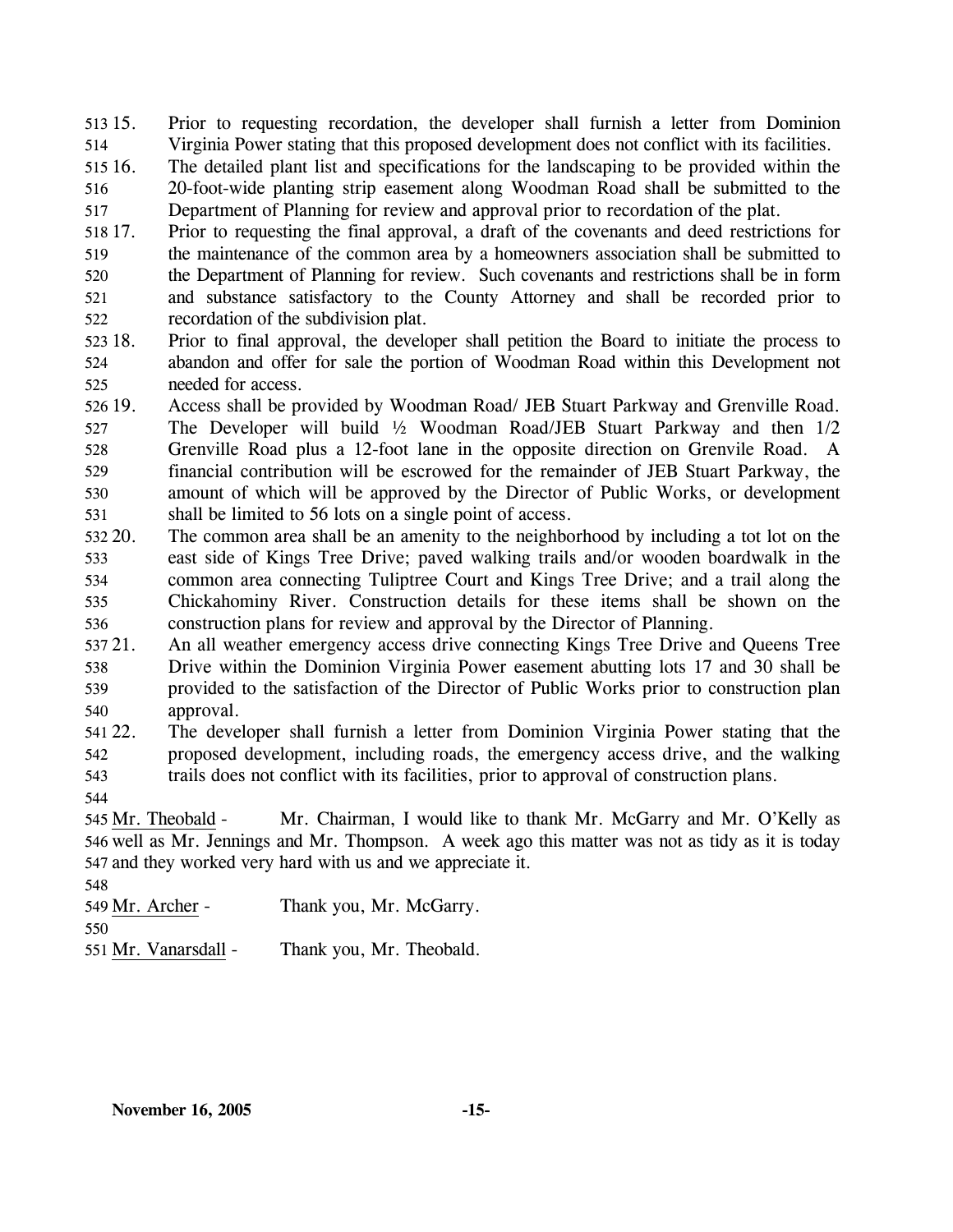Townsend (November 2005 Plan) **Foster & Miller, P.C. for Dominion Land & Development Partnership:** The 14.2-acre site proposed for a subdivision of 32 single-family homes on zero lot lines is located on the western side of Francistown Road abutting the south side of Echo Lake Elementary School on parcels 759-767-5161, 2638, 6934 and 6516 and 758-767-8413. The zoning is R-5AC, General Residence District (Conditional). County water and sewer. **(Brookland) 32 33 Lots** 

554

553

Is there anyone in the audience in opposition to Townsend (November 2005 Plan) in the Brookland District? No opposition. Mr. McGarry. 556 555 Mr. Vanarsdall -

557

A revised plan is being handed out. These were submitted in time so there 559 is no waiver of time limit required. Your approval will be for 33 lots on this revised plan. The 560 original plan in the packet contained 32 lots, 33 is authorized under the proffers, that's the maximum. The three issues that staff, actually there were four, and I'll start with the three that 561 562 were on the original staff plan as annotations. We believe that they all have been successfully 563 worked out. The annotation requires that the common areas provide the details for the trails in 564 the construction plans. The second annotation, there will be a need for two of the lots on this 565 revised plan, lots 21 and 22, will need to be tweaked to provide the 80 feet of lot width that's 566 required by the proffers that say that 80 percent of all of the lots have to have 80 feet of lot 567 width. Three, staff is still recommending a Transitional Buffer 10 abutting lot No. 32 and then 568 last on the revised plan, we found that there is a need for a 25-foot front yard setback as 569 measured from the access drive which is a proffer No. 6 requirement. It is not shown that way 570 but the plan has been annotated to that end. With that, staff will be happy to recommend 571 approval subject to the standard conditions for public utilities, additional conditions Nos. 12 to 16 572 and of course referencing the annotations on the plans. 558 Mr. McGarry -

573

574 Mr. Vanarsdall - Are there any questions by Commission members?

575

I have a question. Could you touch again on the fact that this was 577 proffered for a 32-lot subdivision? 576 Mrs. Jones -

578

No, it's 33. His original plan was for 32, he has now sent in a revised 580 plan for 33 and the proffers allow up to 33. So, this is permitted. 579 Mr. McGarry -

581

582 Mrs. Jones - I see.

583 584 Mr. Jernigan - I misunderstood that. I thought you said 32.

585

I apologize to the rest of the Commissioners for getting this this morning. 587 I was a little surprised myself. I'm glad we have it. 586 Mr. Vanarsdall -588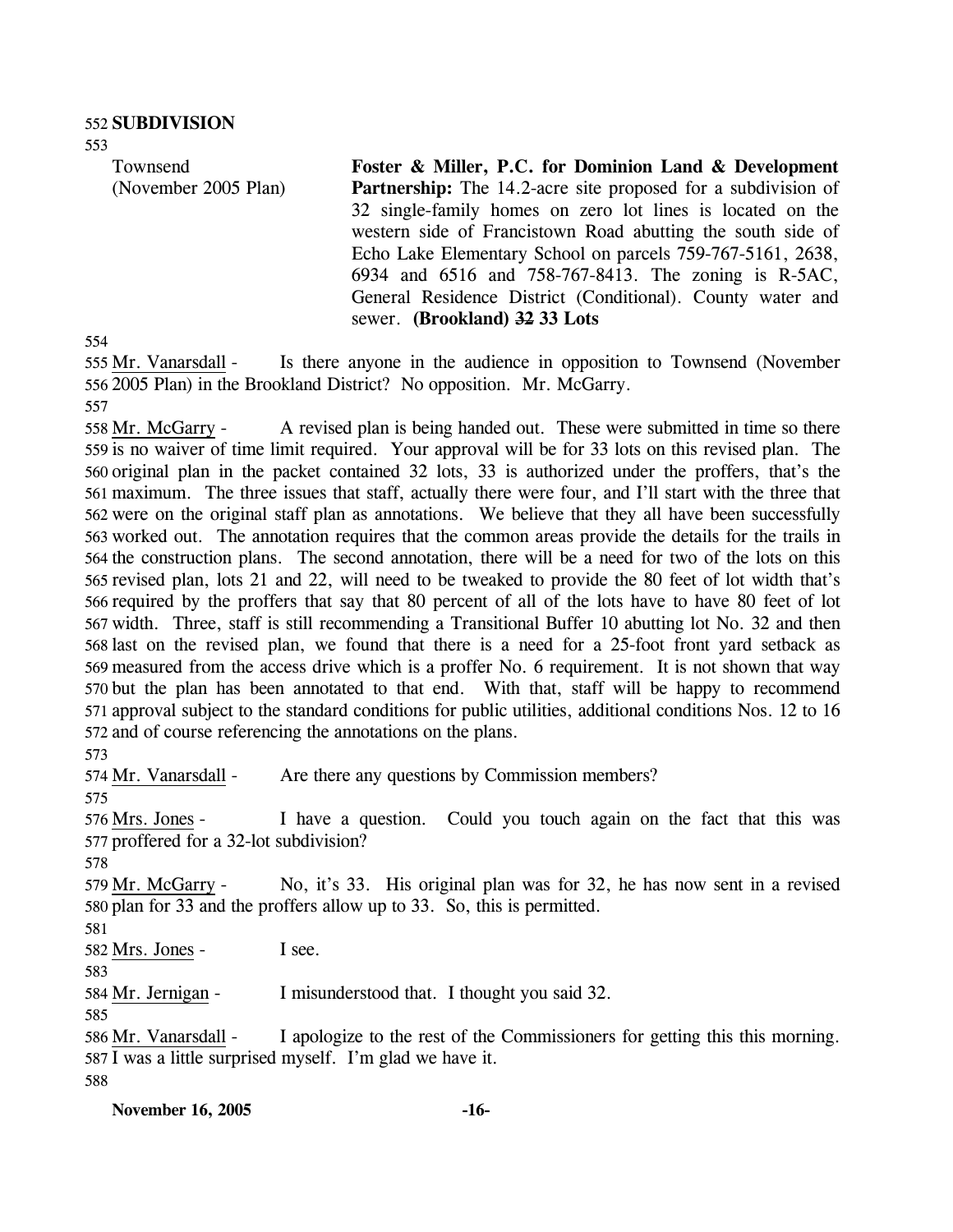**November 16, 2005 -17-** 589 Mr. McGarry - We spent a lot of work getting this to this point this morning. 590 591 Mrs. Jones - Thank you for the clarification. 592 593 Mr. Vanarsdall - Are there any other questions? 594 I have a question, and perhaps this can be best answered by the applicant, 596 but, Mr. McGarry, on lot 17, this is a zero lot line development, and homes must be placed on 597 one of the side property lines. Lot 17 doesn't show it that way. In fact, if they put it on that 598 southern property line, which I assume that's where they want to put it, there's a potential 599 conflict with the wetlands location. Perhaps the applicant could address where they would situate 600 the home on that lot. 595 Mr. Silber -601 602 Mr. Vanarsdall - What did you say is wrong with it? 603 On lot 17, it is showing a buildable area in the middle of the lot. All buildable areas or all houses must be placed on one of the two side lot lines. If they place it on 605 606 that southern lot line, Mr. Vanarsdall, then it's right up against the wetlands, which is in 607 violation of the wetlands requirements. 604 Mr. Silber -608 609 Mr. Vanarsdall - Okay. How can we fix that now? 610 611 Mr. Silber - Maybe the applicant can address that. 612 613 Mr. Vanarsdall - You heard what Mr. Silber is asking. 614 Mr. Commissioner, members of the Commission, my name is Gibson Wright with Dominion Land Development. If I'm not mistaken I believe that those wetlands are 616 617 to be impacted. During the course of this process Public Works had changed the policy with 618 respect to buffering along, what they call environmental ditches or what have you, that in the 619 past, the Corps, they want them piped and then I guess they would allow them to remain and now 620 they are requiring buffers along those ditches which severely impacts our lots. So, we have 621 decided to go in and impact those by piping that ditch through there and filling it and that would 622 allow us to get those lots. So, I'm pretty sure that is the case, Randy. 615 Mr. Wright -623 All right. Mr. Wright, I am raising this as an issue because Planning 625 doesn't administer the wetland requirements but my understanding is you need to have a setback 626 from the wetlands. So, if you move that house over that property line you will still need to have 627 some setback from any wetlands is my understanding. So, I think some attention to that lot 17 628 will be necessary when you put your final plans together. 624 Mr. Silber -629 630 Mr. Wright - That's fine. 631 632 Mr. Vanarsdall - Number 18 is all right, right? 633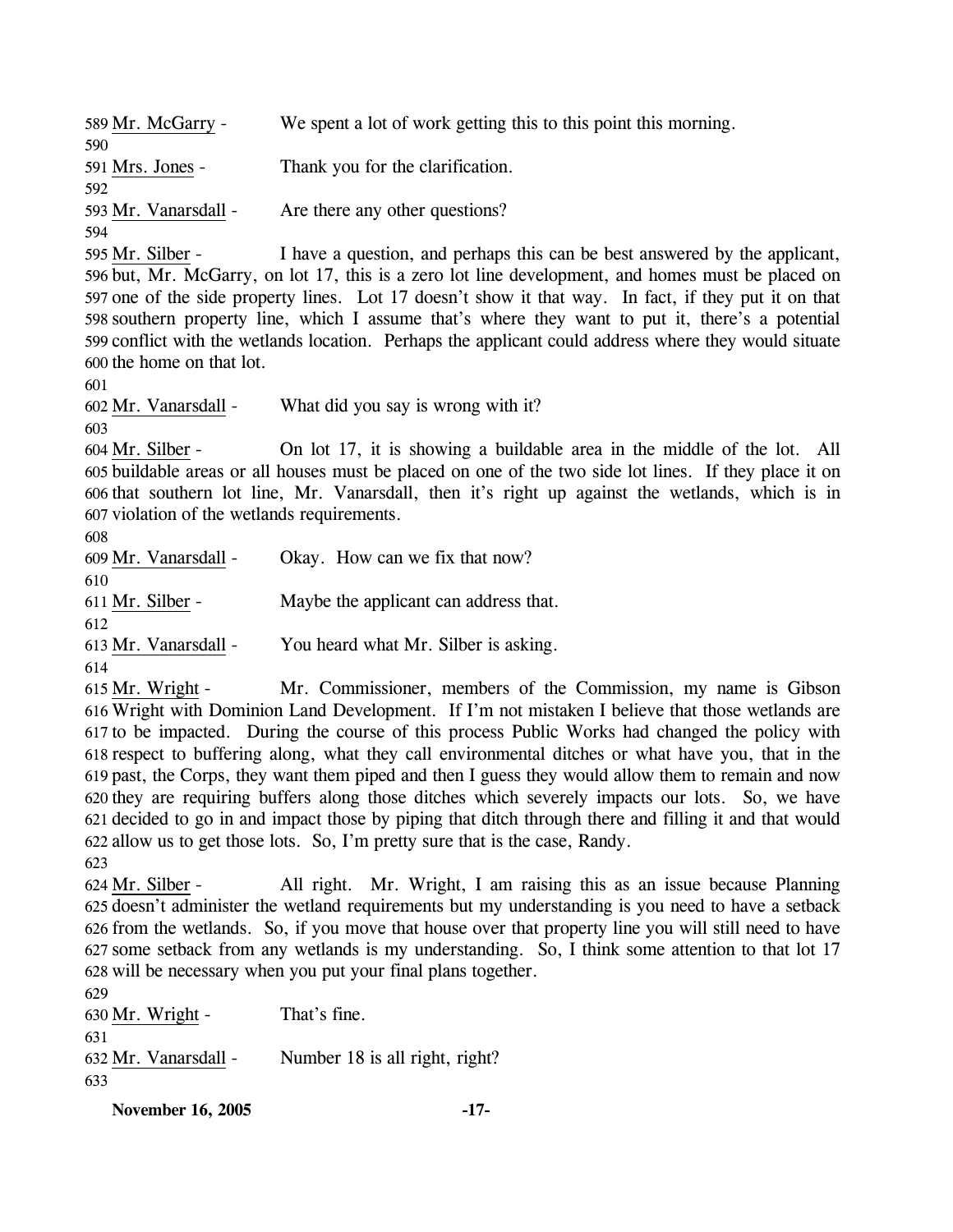634 Mr. McGarry - Yes. It is on a zero lot line. 635 636 Mr. Vanarsdall - Are there any other questions? 637 Mr. Chairman, just as a point of clarification, and something I should 639 probably know, but what is the rule regarding the tower drop zone? I'm looking at how it 640 impacts lots 25 and 26 and 22. Is it that it has to be a certain number of feet away from the 641 construction itself? 638 Mr. Archer -642 The actual tower drop zone has to be set up so that any dwelling structure 644 is outside of that zone. 643 Mr. McGarry -645 646 Mr. Archer - It's the structure, not the lot? 647 648 Mr. McGarry - Correct. 649 650 Mr. Archer - Okay. 651 The main house will be in buildable areas that have all been set up so that 653 they will be outside of the fall zone. 652 Mr. McGarry -654 655 Mr. Archer - That's what I needed to know. Thank you. 656 Are there any other questions? Do we need to waive the time limit on  $658$  this? 657 Mr. Vanarsdall -659 660 Mr. McGarry - No, sir, you do not. 661 I didn't see a date on it. Before I make the motion, I did want to make a motion to waive the transitional buffer that runs down by, it used to be 32 and now its 33. 663 662 Mr. Vanarsdall -664 665 Mr. Branin - Second. 666 The motion was made by Mr. Vanarsdall and seconded by Mr. Branin. All in favor say aye…all opposed say nay. The motion passes. 668 667 Mr. Vanarsdall -669 And now I would like to move to approve subdivision Townsend (November 2005 Plan) with conditions Nos. 12 through 16 and the standard conditions for 671 672 subdivisions served by public utilities and the annotation on the plans and the change from the  $673$  original 32 to 33 lots. 670 Mr. Vanarsdall -674 675 Mr. Branin - Second. 676 The motion was made by Mr. Vanarsdall and seconded by Mr. Branin. All in favor say aye…all opposed say nay. The motion passes. 678 677 Mr. Vanarsdall -

**November 16, 2005 -18-**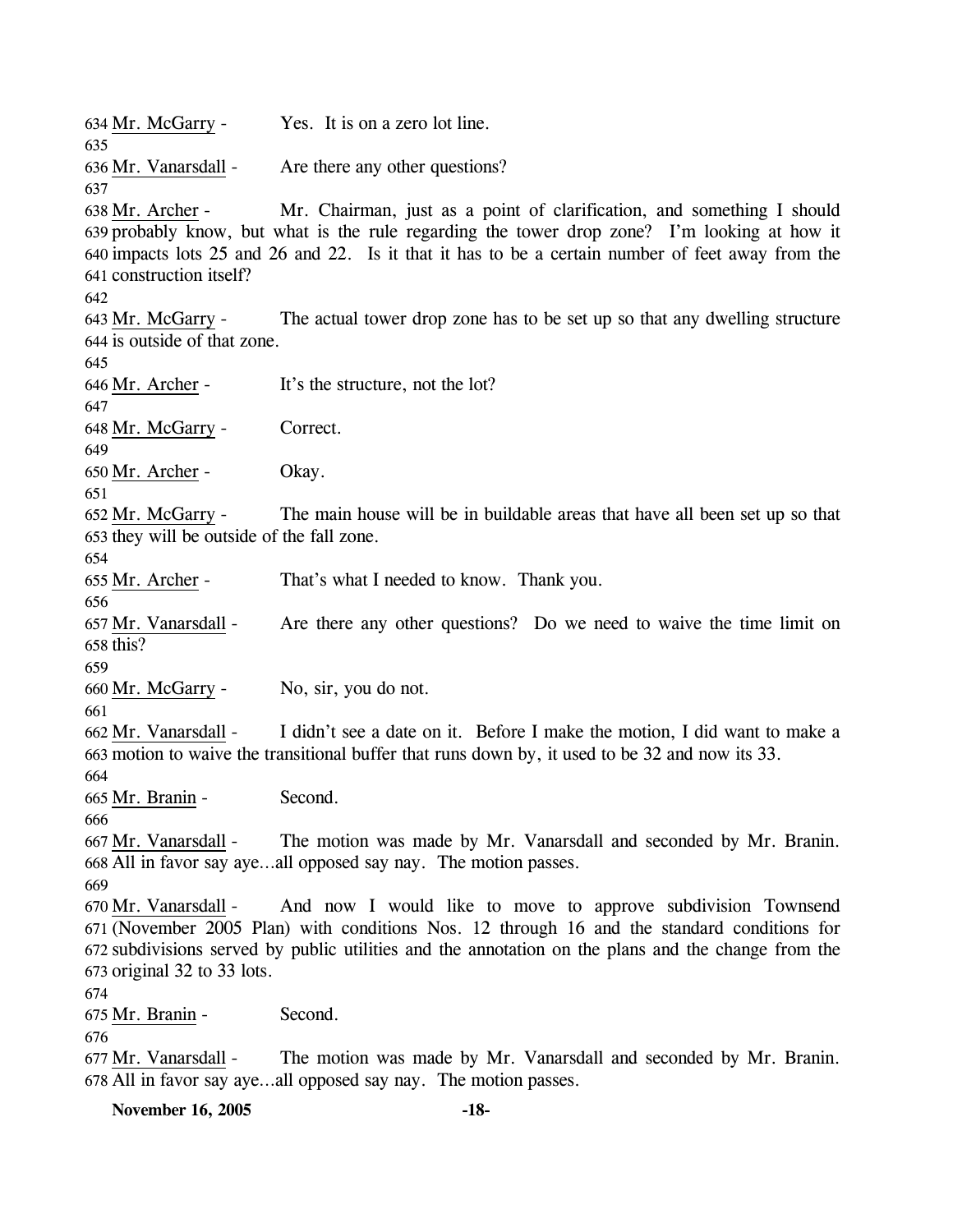679 The Planning Commission granted conditional approval for subdivision Townsend (November 680 2005 Plan) subject to the annotations on the plans, the standard conditions for subdivisions 681 served by public utilities, and the following additional conditions:

- 682
- 683 12. 684 12. A County standard sidewalk shall be constructed on one side of the interior roads, with the exception of cul-de-sac roads, and along the west side of Francistown Road.
- 685 13. 686 The proffers approved as part of zoning case  $C$ -61 $C$ -04 shall be incorporated in this approval.
- 687 14. 688 689 The limits and elevation of the 100-year frequency flood shall be conspicuously noted on the plat and construction plans and labeled "Limits of 100-year floodplain." Dedicate floodplain as a "Variable Width Drainage & Utilities Easement."
- $69015.$ 691 692 The detailed plant list and specifications for the landscaping to be provided within the 25foot-wide common area along Francistown Road shall be submitted to the Department of Planning for review and approval prior to recordation of the plat.

693 16. 694 695 696 697 16. Prior to requesting the final approval, a draft of the covenants and deed restrictions for the maintenance of the common area by a homeowners association shall be submitted to the Department of Planning for review. Such covenants and restrictions shall be in form and substance satisfactory to the County Attorney and shall be recorded prior to recordation of the subdivision plat.

698

## 699 **ARCHITECTURAL PLANS & LIGHTING PLAN**

## 700 **(Deferred from the October 26, 2005 Meeting)**

701

POD-62-05 Towne Center West – W. Broad Street **Timmons Group for Towne Center – West, LLC:** Request for approval of architectural plans and a lighting plan for a plan of development as required by Chapter 24, Section 24-106 of the Henrico County Code, for a 77,647 square foot shopping center (Phase 1). The 41.9-acre site is located on the north line of W. Broad Street (U.S. Route 250), approximately 500 feet east of N. Gayton Road on parcels 734-764-6330, 734-764- 8352, 735-764-6278, 736-764-1973, 735-764-1287 and 735- 764-4320. The zoning is B-2C, Business District (Conditional), R-6C, General Residence District (Conditional) and WBSO, West Broad Street Overlay District. County water and sewer. **(Three Chopt)** 

702

Is there anyone in the audience in opposition to POD-62-05, Towne Center West, architectural plans, in the Three Chopt District? No opposition. Mr. Silber, is this the 704 705 one you were on television about? 703 Mr. Vanarsdall -

706

707 Mr. Silber - I think that might be true, yes, sir.

708

My wife was so proud of that. Randy is on television. I thought it was a 710 new governor, the way she said it. 709 Mr. Vanarsdall -

711

#### **November 16, 2005 -19-**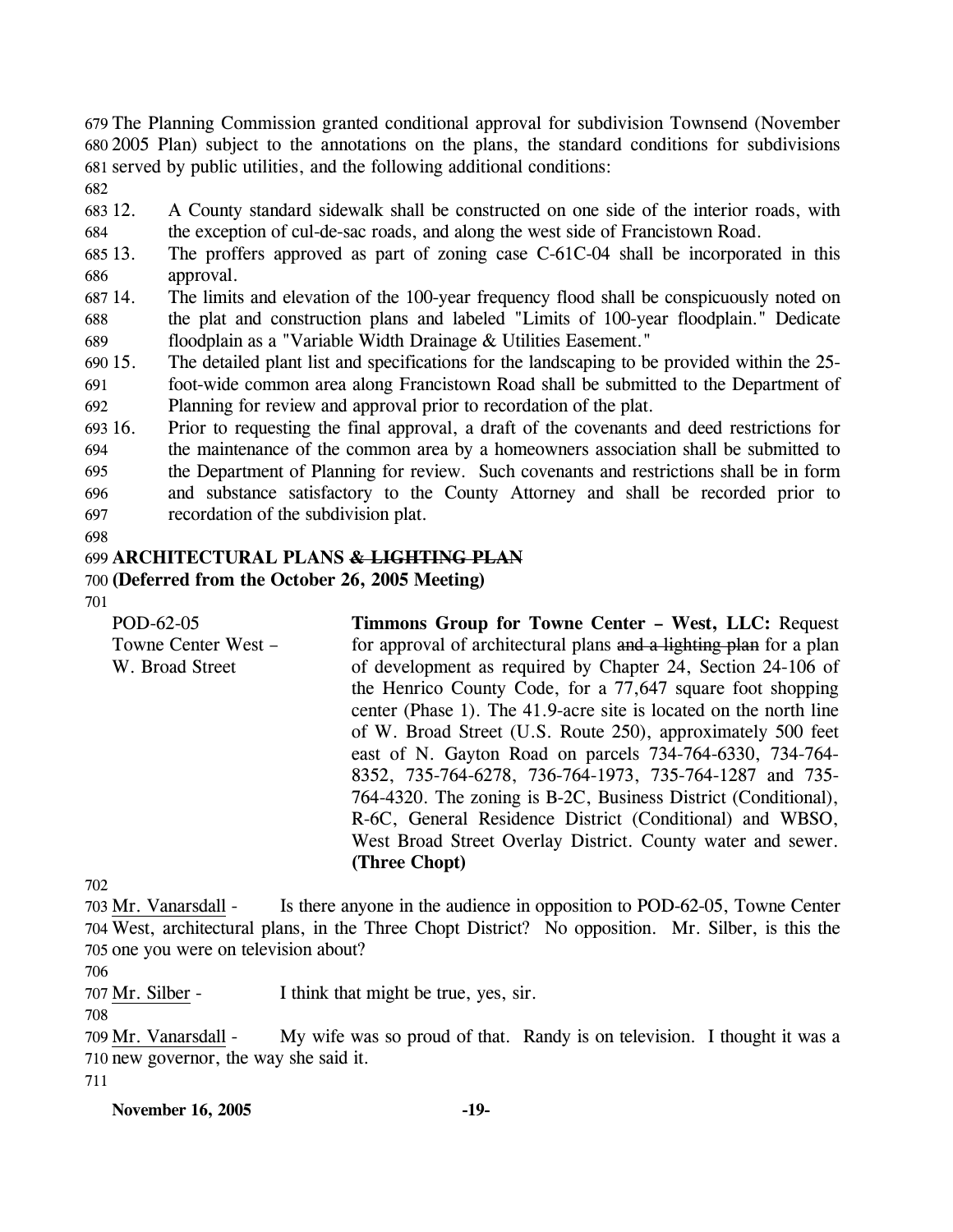| 712 Mr. Archer -     | I saw him to. You are very photogenic. |
|----------------------|----------------------------------------|
| 713                  |                                        |
| 714 Mr. Vanarsdall - | All right. Mr. Wilhite, good morning.  |
| 715                  |                                        |

Good morning. Thank you, Mr. Chairman. The site plan for this project 717 was approved at your October POD meeting. The architectural plans and the lighting plan were 718 deferred until today. Since the meeting in October, we have met with the applicant to discuss 719 issues dealing with the architectural plans. There are some revised plans that we received last 720 week that are included in your addendum packet that you received this morning. The plans for building Nos. 6 and 7 were in your packet. Building No. 6 is the one located closest to W. 721 722 Broad Street. Building No. 7 is in the line of three to the north of that. Basically, the changes 723 that were done were to add or increase detailing to the rear façade of the structures to meet 724 proffer requirements. Building No. 7, which is in your packet as well, is identically similar to 725 Nos. 8 and 9, which are facing future multi-family areas in the same development. 716 Mr. Wilhite -

726

 The changes that were made on there do meet the proffer requirements that were accepted with the rezoning case. Staff is in a position to recommend approval. On page 2 of your addendum, staff's updated recommendation appears. Also, at this time, the applicant wants to withdraw the lighting case. They are not in a position to go forward at this time. So, we still need information on that. I'll be happy to answer any questions that you have.

732

Mr. Wilhite, the second sheet of the plan refers to building seven, this 734 actually would be for buildings Nos. 7, 8, and 9, wouldn't it? 733 Mr. Silber -

735

Yes. The treatment of the back of buildings 8 and 9 are substantially 737 similar to what appears in 7. 736 Mr. Wilhite -

738

Have you just not provided us additional sheets or they just provided 7 as a 740 representation of what 8 and 9 would look like? 739 Mr. Silber -

741

No, we do have the sheets. The sheets have been provided for 8 and 9 but 743 it is essentially the same as the back of 7 and we didn't include that in the packet. 742 Mr. Wilhite -744

745 Mr. Silber - Sure, that's fine. Thank you.

746

747 Mr. Vanarsdall - Are there any other questions by Commission members?

748

Mr. Secretary, would you like to make any comments since you were on 750 TV in regards to this one? 749 Mr. Branin -

751

752 Mr. Silber - No, sir. No thank you.

753

Mr. Chairman, I would like to move for approval of POD-62-05 for staff's 755 recommendation including the revised architectural plans, the staff's annotations and removal of 756 the lighting plan. 754 Mr. Branin -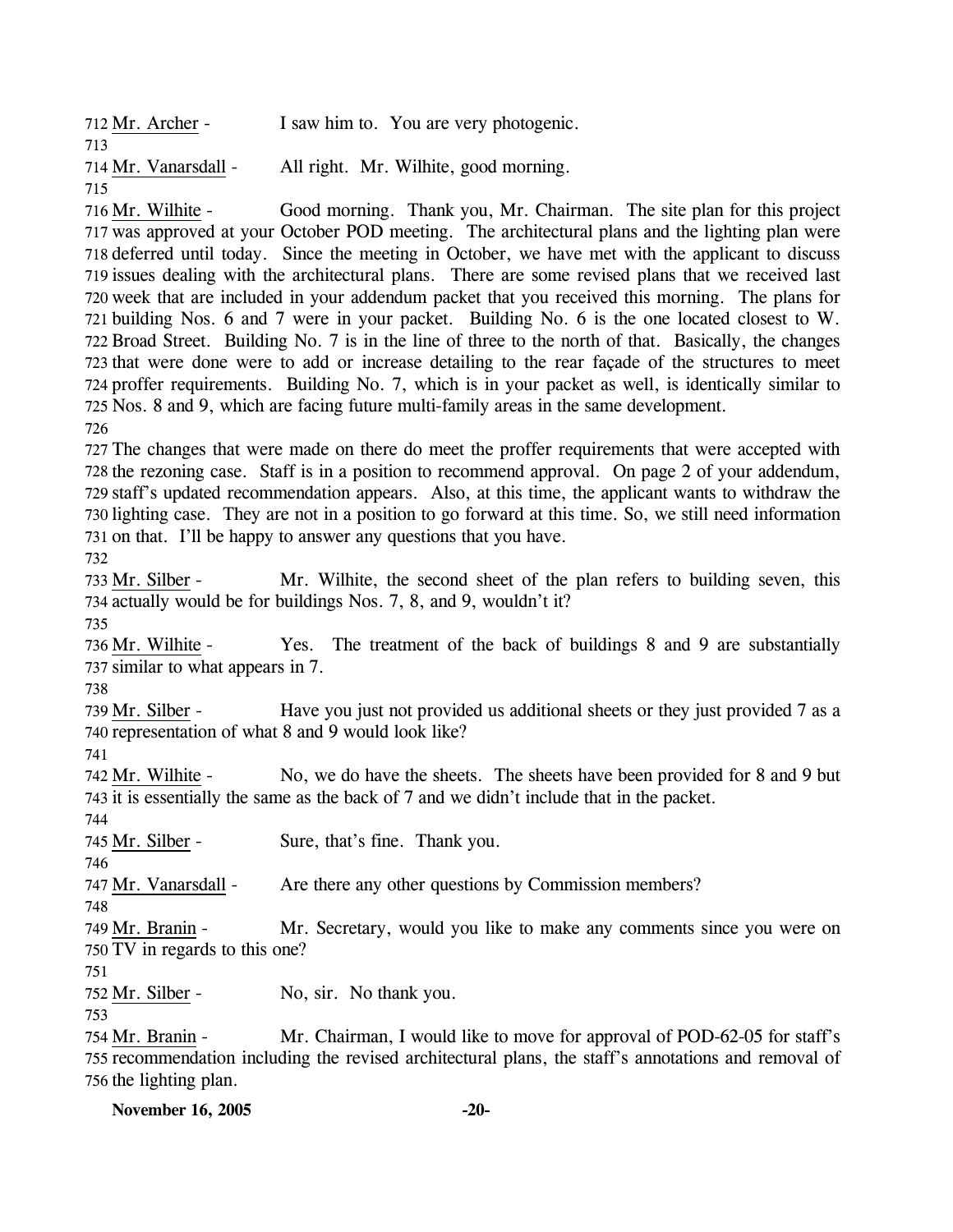757

758 Mrs. Jones - Second.

759

The motion was made by Mr. Branin and seconded by Mrs. Jones. All in 761 favor say aye...all opposed say nay. The motion passes. 760 Mr. Vanarsdall -762

 The Planning Commission approved POD-62-05, Towne Center West Architectural Plans, the lighting plan was withdrawn by the applicant. The plans were approved subject to the standard conditions, the annotations on the plans and the additional conditions approved for this plan at the October 26, 2005 meeting.

767

# 768 **PLAN OF DEVELOPMENT & TRANSITIONAL BUFFER DEVIATION**

769

POD-69-05 Genworth Development Center–Brookfield Office Park - 6604 W. Broad Street (U.S. Route 250) **Mozingo & Associates for Genworth Financial:** Request for approval of a plan of development and transitional buffer deviation, as required by Chapter 24, Sections 24-106 and 24-  $106.2(e)(3)$  of the Henrico County Code, to construct a threestory, 89,500 square foot employee training and development facility, with a 48-room dormitory and a  $1\frac{1}{2}$  story, 6,500 square foot hospitality center. The 4.559-acre site is located at the southwest corner of Falmouth Street and Bethlehem Road in the Brookfield Office Park on part of parcel 769-744-4118. The zoning is O-3, Office District. County water and sewer. **(Brookland)**

770

Is there anyone in the audience in opposition to POD-69-05, Genworth 772 Development Center, in the Brookland District? No opposition. Good morning, Ms. Goggin. 771 Mr. Vanarsdall -773

Good morning. A revised plan is being handed out to you right now. The 775 revised plan was submitted yesterday and provides the 50/10 information as required by Public 776 Works Design Division, and it also provides the Fire Department's access as requested to 777 perform vehicle rescue operations, I hope it's not necessary, but just in case it is. Fire did 778 comment that the fire lane south of the building would need to be continued east toward Falmouth 779 Street. Public Works Traffic Division is requiring that removable bollards and/or chains are 780 provide for the emergency access off of Bethlehem Road so that people do not confuse it with an 781 entrance into the site. 774 Ms. Goggin -

782

783 The plans do not include the additional parking required by Planning but the applicant has agreed 784 to provide the necessary parking on the Genworth Office Complex and we have drafted a 785 condition to help address that.

786

 One of the proposed buildings will serve as a training facility for local and out-of-town employees for Genworth Financial. The facility will also provide accommodations for their out- of-town employees. While in the County, to help provide a good training experience for their out-of-town guests a hospitality house is also proposed to provide an area outside the classroom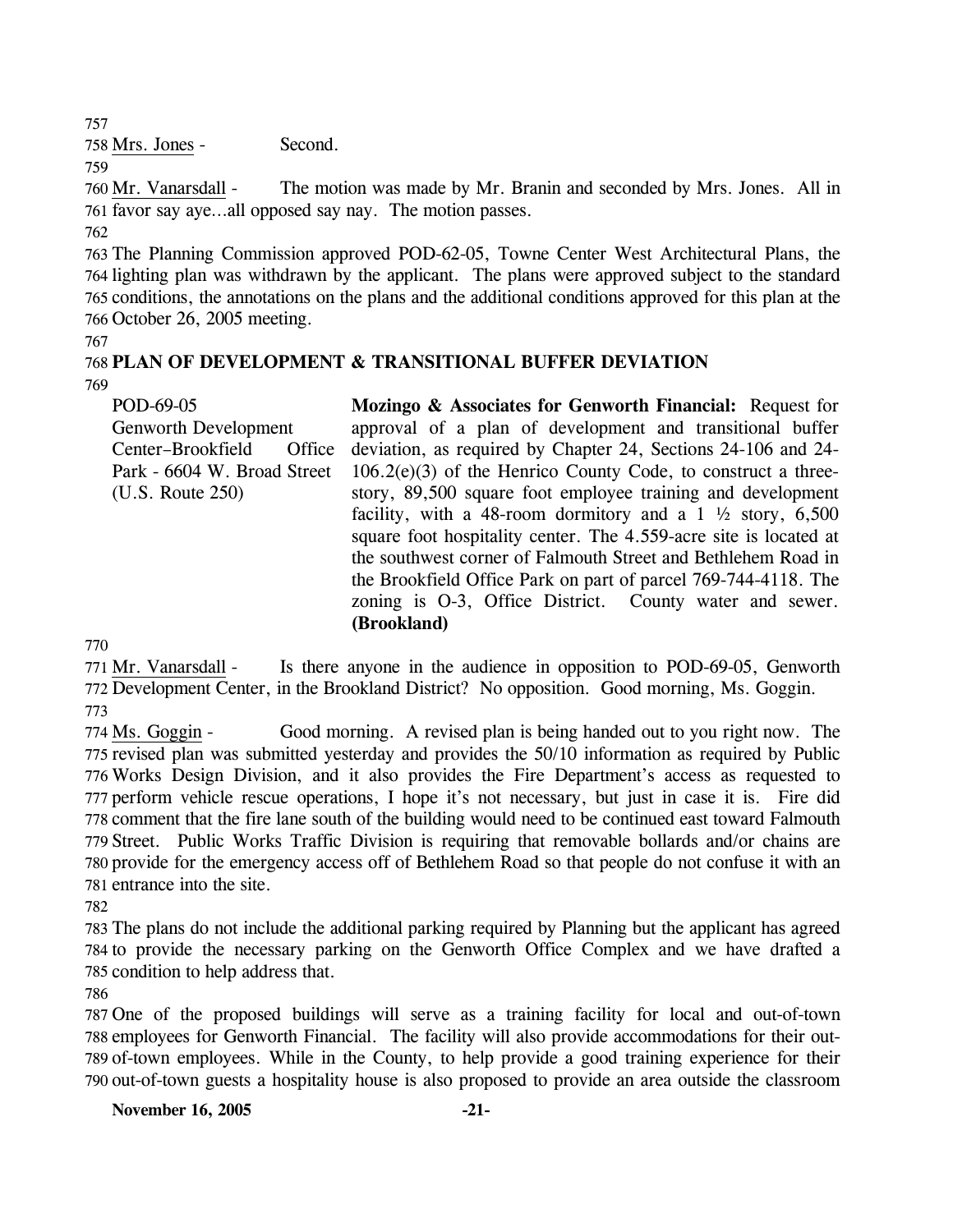791 for visiting employees to unwind while on the Genworth campus.

792 The applicant has also requested a transitional buffer deviation along Bethlehem Road to reduce 793 the required 25-foot transitional buffer to 10 feet and to allow breaks in the buffer to 794 accommodate emergency vehicle access.

795

 The applicant has provided colored renderings of the proposed buildings. The color didn't quite come through (referring to rendering on the screen) but this is the training facility and this is the hospitality house. I will be happy to answer any questions the Commission may have. The applicant's engineer and attorney are here if you have any questions of them. The transitional buffer deviation, as well as the wavier of time limits, will both require separate motions. Should the Commission choose to approve the plans, staff recommends approval of the revised plans with staff's annotations on the original plan in your agenda, the standard conditions for plans of development, additional conditions Nos. 24 through 37 in the agenda and condition No. 38 which would address the parking and I have worked up some language. The language for that condition could be: A plan shall be provided to provide not less than 50 parking spaces on the Genworth Property prior to final approval of the construction plan. I'll be happy to answer any questions you may have.

808

| 809 Mr. Vanarsdall - | Are there any questions by Commission members?             |
|----------------------|------------------------------------------------------------|
| 810                  |                                                            |
| 811 Mr. Jernigan -   | Ms. Goggin, how many additional parking spaces do we need? |
| 812                  |                                                            |
| 813 Ms. Goggin -     | We are down to needing 38 with the revised plan.           |

814

Let me explain a couple of things to the Commission. On your original 816 agenda (sic) there were three issues and the two she just told us about have been satisfied. And 817 then we came to the additional parking. There are 1,700 parking spaces on the campus that was 818 satisfactory before, I believe, 1993. Then it changed and they came up short. How many short, 83 wasn't it? 819 815 Mr. Vanarsdall -

820

821 Ms. Goggin - Yes, sir.

And so staff recommended we have 50 parking spaces. We have trouble 824 finding them so this morning Jack Wilson, attorney, Randy and Dave and I met and talked about 825 it and that's why we have condition No. 38 to address the parking so that we would not have to 826 defer it. By the way, Don Cooper, in the back there is from the headquarters and so this satisfied 827 him and satisfied Jack the attorney and I'm sure satisfied Mike Mozingo and the architect. So, 828 that's what happened. So, everybody seems to be very pleased about it. And I want to say that 829 the County and I and all of us are very glad, Don, that Genworth is going to stay where it is and 830 going to stay in Henrico County. 823 Mr. Vanarsdall -

831

832 Mr. Cooper - Thank you, sir.

<sup>822</sup>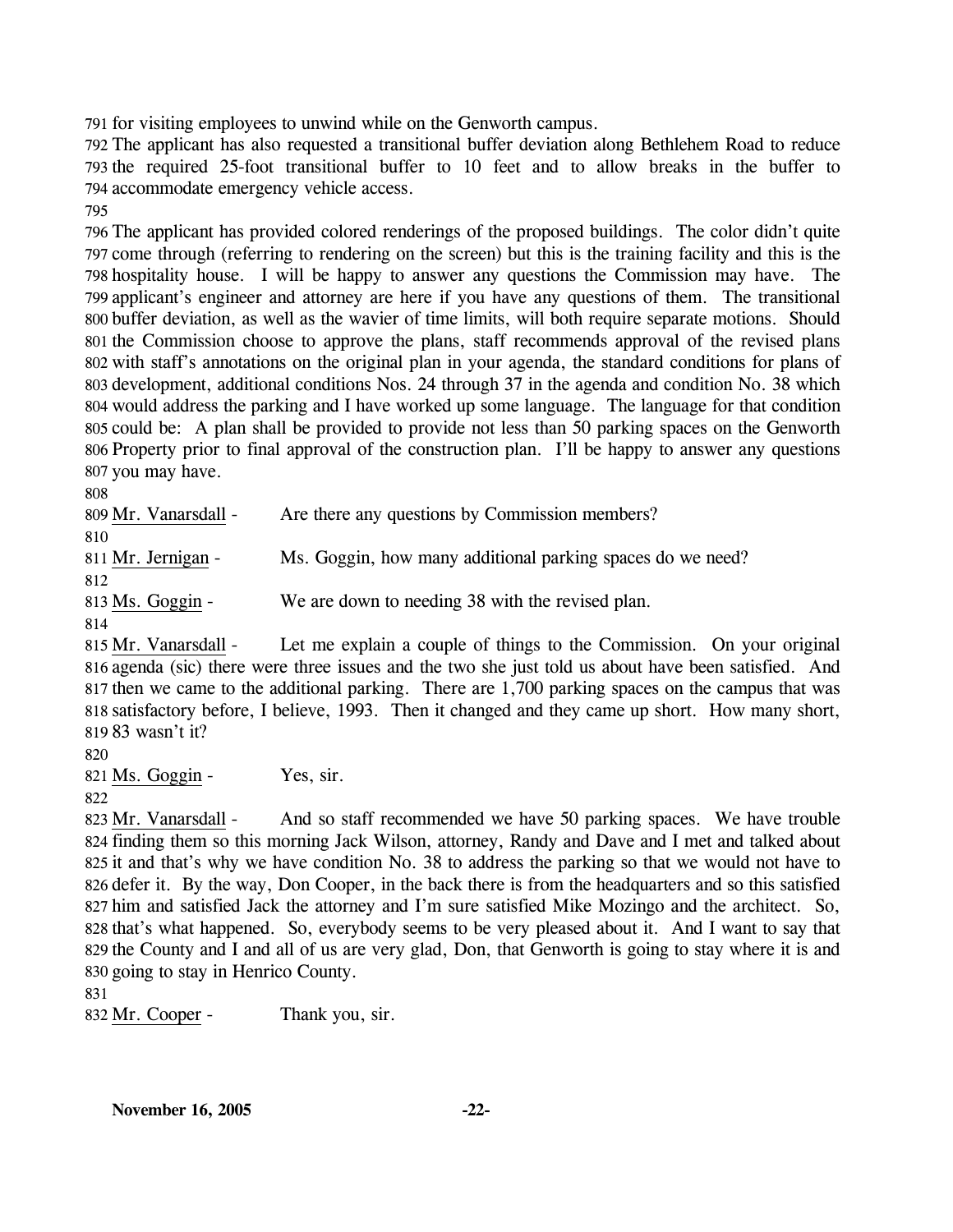We are very happy about this. This is a new concept, I guess. Thank 834 you, Ms. Goggin. 833 Mr. Vanarsdall -

835

Mr. Chairman, members of the Commission, I just want to make sure that 837 we are clear on the parking condition. The original plan that we were looking at this morning 838 showed 12 parking spaces. I think the revised plan that you have now before you shows 24 839 spaces. 836 Mr. Wilson -

840

841 Mr. Branin - Sir, would you state your name, please, for the record.

842

I'm sorry. I'm Jack Wilson and I represent Genworth. Thank you. I 844 want to make sure that we are clear on the parking. The original plan showed 12 parking spaces 845 on the site and that's the plan that Mr. Vanarsdall was referring to this morning that we were 846 looking at. The revised plan, that I think you have before you, already shows an additional 12 847 beyond that. So, really, what we are talking about is needing to come up with now 38 more 848 spaces somewhere else on the Genworth facility. So, I wasn't quite sure what plan we were 849 going to be looking at to approve this morning. But, if it is the revised plan, then the condition 850 should say an additional 38 spaces on the Genworth property because the revised plan that you 851 have before you has already picked up 12 of that 50. 843 Mr. Wilson -

852

I think we would be acting on the revised plan, which does show 24. I 854 may want to have that condition read again. Are we talking about a total of 50 parking spaces or 855 are we talking about additional parking spaces. If that's true, I think Mr. Wilson is right, I think 856 we would be talking about the difference which I guess is 38. Ms. Goggin, can you read that 857 condition again? 853 Mr. Silber -

858

The conditions does state 50 parking spaces but with the revised plan and 860 the additional parking shown on the revised plan it would require 38 additional spaces to the 861 revised plan. 859 Ms. Goggin -

862

863 Mr. Silber - Can you read that condition then, please.

864

Okay. A plan shall be provided to provide not less than 50 parking spaces 866 on the Genworth property prior to final approval of the construction plan. 865 Ms. Goggin -

867

You could put a total of 50 and then that will take care of the 12 and the 38. 869 868 Mr. Vanarsdall -

870

Yes, we can amend that to say 38 but it would be understood that there are 38 in addition to the 24 that's shown on this plan. 872 871 Mr. Silber -

873

874 Mr. Vanarsdall - Well, why don't you put 38 additional?

875

876 Ms. Goggin - Yes, we can change it to....

877

**November 16, 2005 -23-**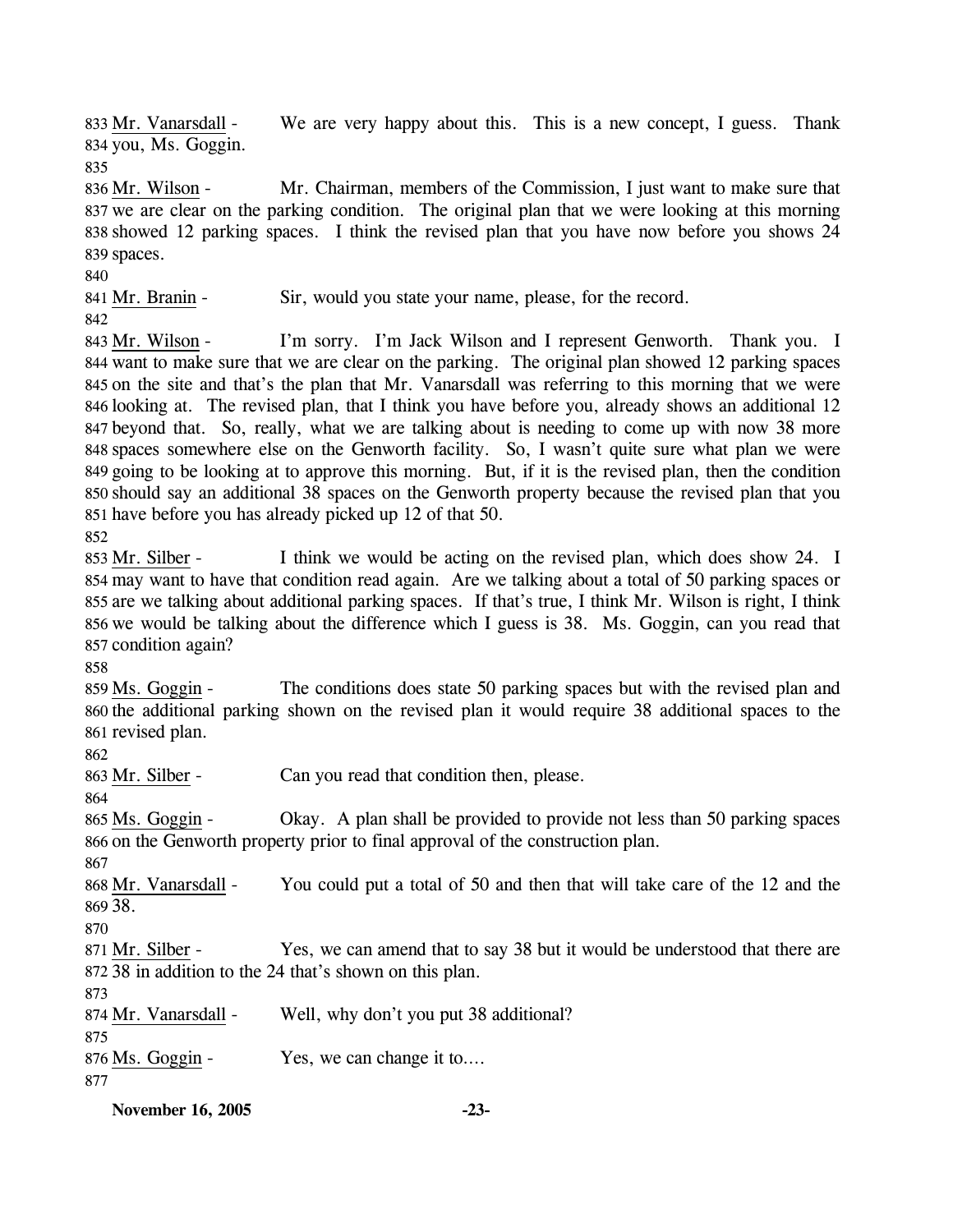**November 16, 2005 -24-** 878 Mr. Silber - I think it needs to stipulate that there will be 38 additional parking spaces. 879 So, it could state: A plan shall be provided to provide an additional 38 881 parking spaces on the Genworth property prior to final approval of the construction plan. 880 Ms. Goggin -882 That's correct. I think it may be appropriate for the applicant to also 884 provide the Commission some information as to where they think these 38 parking spaces maybe 885 provided. Maybe Mr. Mozingo could help us with that. 883 Mr. Silber -886 I'm Mike Mozingo, the applicant's engineer. We will provide plan of 888 whatever you require for the additional 38 spaces. If that's the way you want to do it, we will 889 provide a plan or drawing or whatever that will show you those 38 spaces. 887 Mr. Mozingo -890 891 Mr. Branin - Can you currently show us where those would be located? 892 We haven't talked about that at all. I have not talked with my client at all 894 on where those would be. Some might be on the site property that we are referring to now that 895 we are approving today and others might be elsewhere on the Genworth campus. We have not 896 talked about that at all, yet. 893 Mr. Mozingo -897 Okay. As long as you understand that you will need to come up with 38 899 parking spaces. You can't commit at this time where those might be. If you fall short of that we 900 will have an issue with the plan going forward. 898 Mr. Silber -901 902 Mr. Mozingo - We won't fall short. 903 Okay. So, help me to understand…. It sounds like staff has indicated that 905 the Division of Fire has indicated that the fire access lane near the dormitory needs to be 906 extended southward toward Falmouth Street. 904 Mr. Silber -907 908 Mr. Mozingo - That's correct. 909 910 Mr. Silber - To what extent will that be extended? 911 912 Mr. Mozingo - It's only about 40 feet, 40 additional feet. 913 The Division of Fire has indicated that 40 additional feet will cover (unintelligible) 915 914 Mr. Silber -916 To the end of the building, basically, from where we show it on the 918 revised plan to the end of the building, on that front corner. 917 Mr. Mozingo -919 920 Mr. Silber - Okay. 921 922 Mr. Vanarsdall - All right. Thank you. Do I need to waive the time limit on this?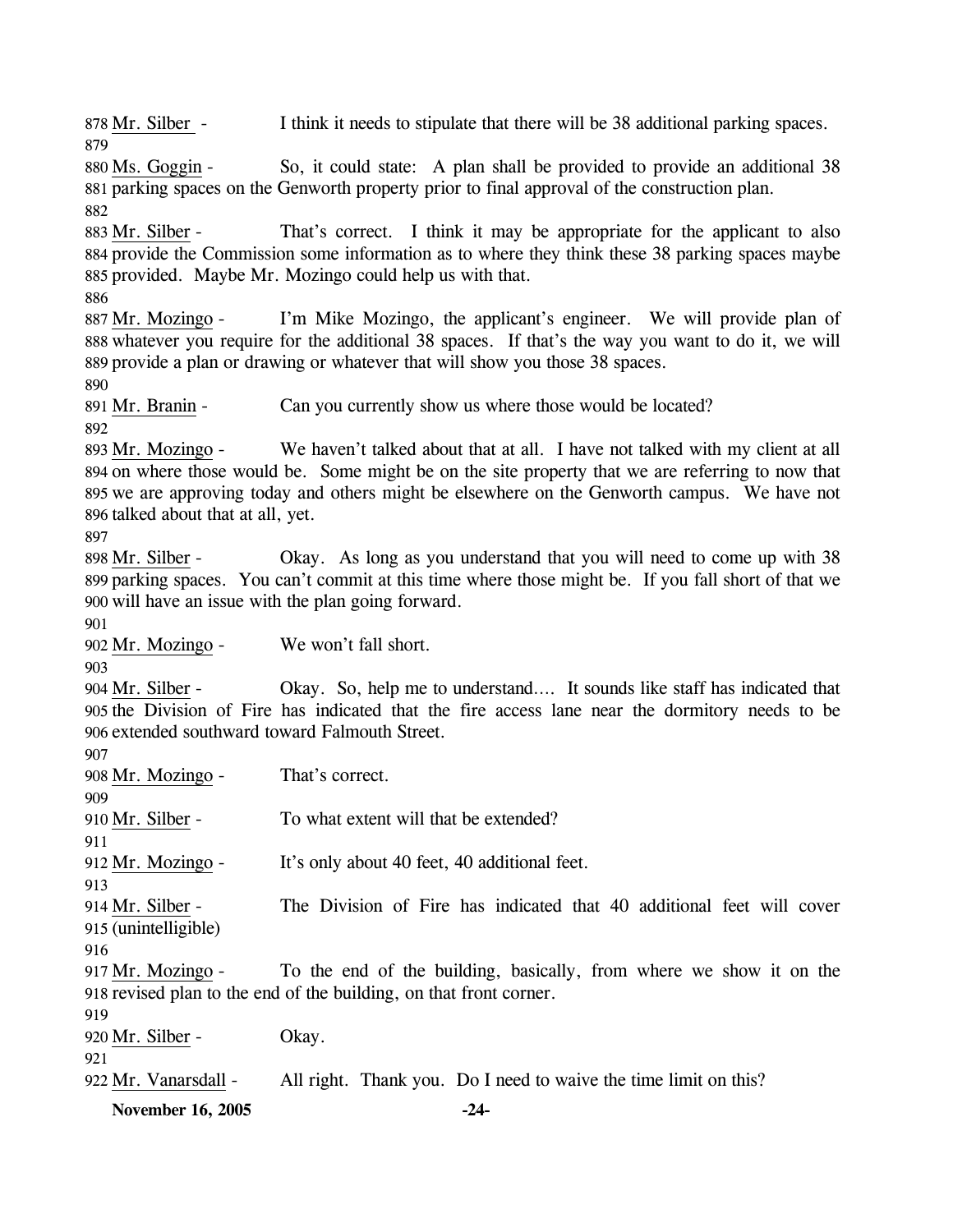923

924 Mr. Silber - Yes, you do.

925

I want to thank Jack for meeting at 7:30 a.m. this morning. And I want to 927 thank Randy and Dave for interrupting their routine so early in the morning to get this done. I 928 want to waive the time limit. I move that we waive the time limit on this revised plan. 926 Mr. Vanarsdall -

929

930 Mr. Archer - Second, Mr. Chairman.

931

The motion was made by Mr. Vanarsdall and seconded by Mr. Archer. All in favor say aye…all opposed say nay. The motion passes. 933 932 Mr. Vanarsdall -

934

935 The Planning Commission approved to waive the time limit for the revised plan for POD-69- 936 05, Genworth Development Center – Brookfield Office Park.

937

938 Mr. Vanarsdall - Now I want to move that we honor the transitional buffer deviation.

939

940 Mr. Archer - Second.

941

The motion was made by Mr. Vanarsdall and seconded by Mr. Archer. All in favor say aye…all opposed say nay. The motion passes. 943 942 Mr. Vanarsdall -

944

945 The Planning Commission approved the transitional buffer deviation for POD-69-70, 946 Genworth Development Center – Brookfield Office Park.

947

And now, Ms. Goggin, I'm going to get you to do something. I move now to recommend approval for POD-69-05, Genworth Development Center – Brookfield Office 949 950 Park, 6604 W. Broad Street (U.S. Route 250) with the annotations on the plan, the standard 951 conditions for developments of this type and then we have conditions Nos. 24 through 37. And, 952 I'm going to ask Ms. Goggin to read No. 38 which pertains to parking. 948 Mr. Vanarsdall -

953

Number 38 reads: A plan shall be provided to provide 38 additional 955 parking spaces on the Genworth Property prior to final approval of the construction plan. 954 Ms. Goggin -

956

957 Mr. Vanarsdall - Thank you. That's my motion.

958

959 Mr. Archer - Second, Mr. Chairman.

960

The motion was made by Mr. Vanarsdall and seconded by Mr. Archer. All in favor say aye…all opposed say nay. The motion passes. 962 961 Mr. Vanarsdall -

963

Mr. Chairman, I would like to thank you for your willness to meet with 965 us this morning and Mr. Silber and Mr. O'Kelly's willness to work through this issue today. 966 Genworth really appreciates it and so do I. Thank you. 964 Mr. Wilson -967 Mr. Vanarsdall - Did you get any breakfast, Jack?

**November 16, 2005 -25-**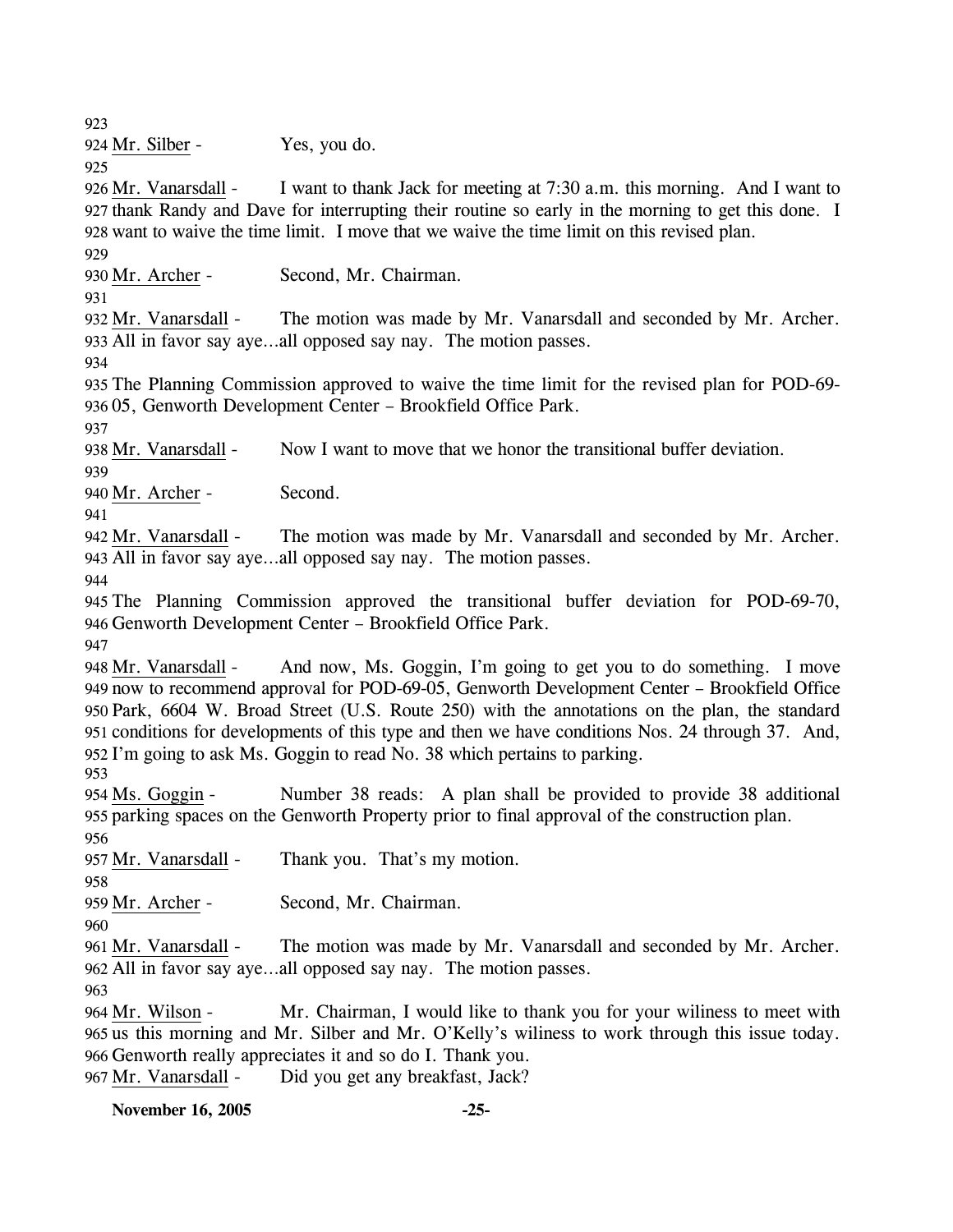968

969 Mr. Wilson - No, and I'm going to get some now after I get back across the river.

970

971 The Planning Commission approved POD-69-05, Genworth Development Center – Brookfield 972 Office Park, subject to the annotations on the plans, the standard conditions attached to these 973 minutes for developments of this type, and the following additional conditions:

974

975 24. 976 977 978 24. The right-of-way for widening of Bethlehem Road as shown on approved plans shall be dedicated to the County prior to any occupancy permits being issued. The right-of-way dedication plat and any other required information shall be submitted to the County Real Property Agent at least sixty (60) days prior to requesting occupancy permits.

979 25. 980 981 982 983 The easements for drainage and utilities as shown on approved plans shall be granted to the County in a form acceptable to the County Attorney prior to any occupancy permits being issued. The easement plats and any other required information shall be submitted to the County Real Property Agent at least sixty (60) days prior to requesting occupancy permits.

984 26. 985 The drainage facilities on I-64 shall be approved by the Virginia Department of Transportation and the County.

986 27. 987 The developer shall provide fire hydrants as required by the Department of Public Utilities and Division of Fire.

- 988 28. Outside storage shall not be permitted.
- 989 29. 990 991 992 993 The developer shall install an adequate restaurant ventilating and exhaust system to minimize smoke, odors, and grease vapors. The plans and specifications shall be included with the building permit application for review and approval. If, in the opinion of the County, the type system provided is not effective, the Commission retains the rights to review and direct the type of system to be used.
- 994 30. 995 996 Any necessary off-site drainage and/or water and sewer easements must be obtained in a form acceptable to the County Attorney prior to final approval of the construction plans.
- 997 31. 998 999 Deviations from County standards for pavement, curb or curb and gutter design shall be approved by the County Engineer prior to final approval of the construction plans by the Department of Public Works.
- 1000 32. 1001 The loading areas shall be subject to the requirements of Chapter 24, Section 24-97(b) of the Henrico County Code.
- 1002 33. 1003 Storm water retention, based on the 50-10 concept, shall be incorporated into the drainage plans.
- 1004 34. 1005 1006 Insurance Services Office (ISO) calculations must be included with the plans and contracts and must be approved by the Department of Public Utilities prior to the issuance of a building permit.
- 1007 35. 1008 1009 Approval of the construction plans by the Department of Public Works does not establish the curb and gutter elevations along the Henrico County maintained right-ofway. The elevations will be set by Henrico County.

1010 36. 1011 1012 Evidence of a joint ingress/egress and maintenance agreement must be submitted to the Department of Planning and approved prior to issuance of a certificate of occupancy for this development.

# **November 16, 2005 -26-**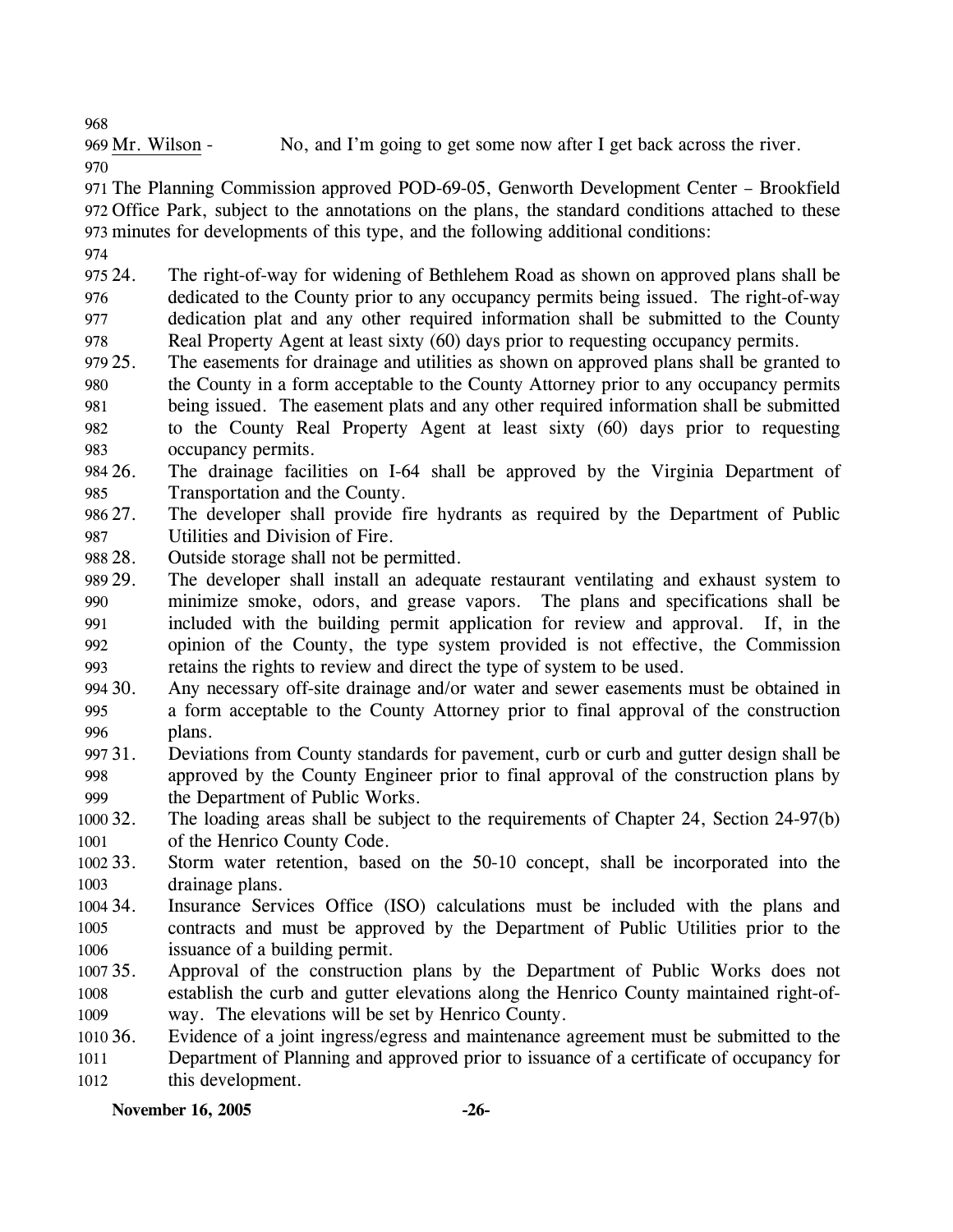1013 37. 1014 1015 1016 1017 37. The location of all existing and proposed utility and mechanical equipment (including HVAC units, electric meters, junction and accessory boxes, transformers, and generators) shall be identified on the landscape plans. All equipment shall be screened by such measures as determined appropriate by the Director of Planning or the Planning Commission at the time of plan approval**.**

1018 38. 1019 38. A plan shall be provided to provide 38 additional parking spaces on the Genworth Property prior to final approval of the construction plan.

1020

## 1021 **PLAN OF DEVELOPMENT**

1022

POD-70-05 Darbytown Townhouses **Balzer & Associates, Inc. for Darbytown Road, LLC:**  Request for approval of a plan of development, as required by Chapter 24, Section 24-106 of the Henrico County Code, to construct 17, two-story townhouse units for sale. The 1.71-acre site is located at the northwest corner of Darbytown Road and Shirleydale Avenue (1481 Darbytown Road) on parcel 804- 711-4444. The zoning is R-5, General Residence District. County water and sewer. **(Varina)**

1023

Is there anyone in the audience in opposition to POD-70-05, Darbytown 1025 Townhouses, in the Varina District? No opposition. Good morning, again, Mr. McGarry. 1024 Mr. Vanarsdall -1026

Good morning, Mr. Chairman. This is a revised architectural, that's 1028 why I put it on your screen. The time limit was met on this resubmission. The revised 1029 architectural was submitted to show how they had dressed up the townhouse fronts, providing 1030 shutters. It also shows provision of windows on the end walls closest to the property lines. It 1031 also indicates that the building material will be hardi plank and staff is recommending some 1032 brick in place of the hardi plank. The schematic landscape plan was also submitted and is also 1033 acceptable to the staff. The full-blown plan will be reviewed at a later time by staff. And, 1034 then finally, the details that the tot lot equipment type and layout be shown, staff has also 1035 agreed to accept that with a formal lighting and landscaping plan application. The staff can 1036 recommend approval of this plan of development subject to the standard conditions for 1037 developments of this type, which are townhouses, and additional conditions Nos. 24 through 1038 32. I'll be happy to answer any questions. 1027 Mr. McGarry -

| 1039                  |                                                                      |
|-----------------------|----------------------------------------------------------------------|
| 1040 Mr. Vanarsdall - | Are there any questions of Mr. McGarry by Commission members?        |
| 1041                  |                                                                      |
| 1042 Mr. Jernigan -   | I don't have any questions, Mr. Chairman.                            |
| 1043                  |                                                                      |
| 1044 Mr. Vanarsdall - | Do you need to hear from the applicant?                              |
| 1045                  |                                                                      |
| 1046 Mr. Jernigan -   | Yes, sir.                                                            |
| 1047                  |                                                                      |
| 1048 Mr. Vanarsdall - | All right. Will the applicant come down, please. State your name for |
| 1049 the record.      |                                                                      |
|                       |                                                                      |

**November 16, 2005** -27-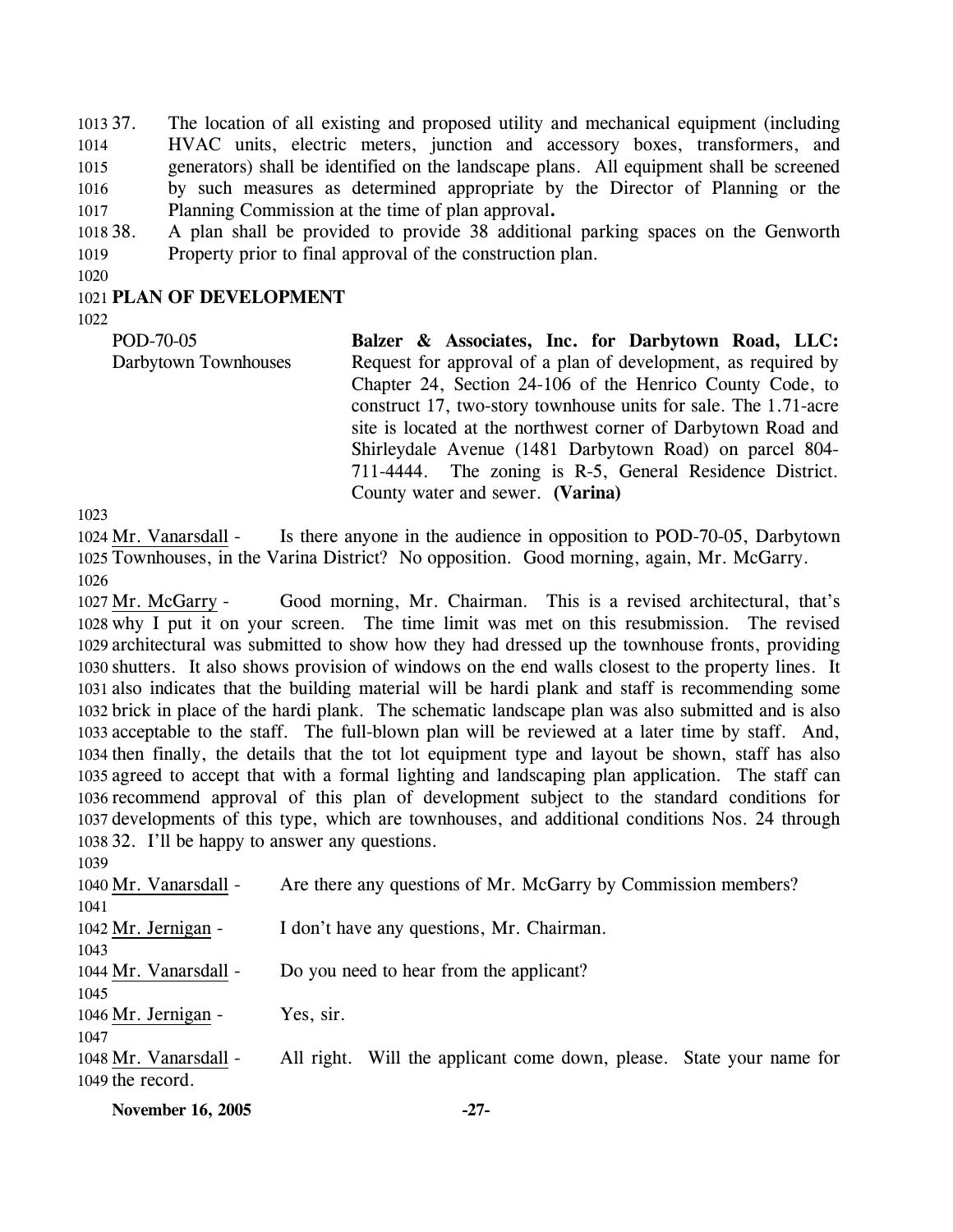1050

Good morning. My name is Pat Patterson and I'm representing the 1052 applicant for the project, Darbytown Townhouses. Do you have any specific questions that 1053 you would like to ask me? 1051 Mr. Patterson -

1054

Good morning, Mr. Patterson. Prior to this meeting, we discussed that 1056 staff did want some brick on this project and I'm happy that you moved up to hardi plank 1057 rather than trying to put vinyl out there. So, I'll tell you what. I'm all right with the hardi 1058 plank but as we discussed, I would like to have a little color variation on it. So, if you could 1059 put three colors. 1055 Mr. Jernigan -

1060

1061 Mr. Patterson - We agree with that, no problem at all.

1062

That will break it up a little bit rather than being all white or gray and 1064 that comes in a gray. But something in a soft tone that just shows a little difference. The 1065 shingles, are they dimensional or just standard? 1063 Mr. Jernigan -

1066

I don't know what the plans show on the shingles. I think they are 1068 dimensional but I'm not sure of that. 1067 Mr. Patterson -

1069

Mr. Jernigan, we weren't laughing at you, it's what written here. On 1071 the plan it says front with "shudders." 1070 Mr. Vanarsdall -

1072

It makes me shudder to see it. Yes, the shutters will make it look better. And can we make it dimensional shingles and three colors and we will be okay with that. 1074 1073 Mr. Jernigan -1075

1076 Mr. Patterson - We can make the shingles dimensional. That's no problem.

1077

Okay. Thank you, sir. Mr. Chairman, with that I will move for 1079 approval of POD-70-05, Darbytown Townhouses, with the standard conditions for 1080 developments of this type and the following additional conditions Nos. 24 through 32. 1078 Mr. Jernigan -

1081

1082 Mr. Branin - Second.

1083

The motion was made by Mr. Jernigan and seconded by Mr. Branin. All 1085 in favor say aye...all opposed say nay. The motion passes. 1084 Mr. Vanarsdall -

1086

1087 The Planning Commission approved POD-70-05, Darbytown Townhouses, subject to the 1088 annotations on the plans, the standard conditions attached to these minutes, and the following 1089 additional conditions:

1090

1091 24. 1092 The developer shall provide fire hydrants as required by the Department of Public Utilities and Division of Fire.

1093 25. 1094 25. Prior to issuance of a certificate of occupancy for any building in this development, the engineer of record shall certify that the site has been graded in accordance with the

**November 16, 2005 -28-**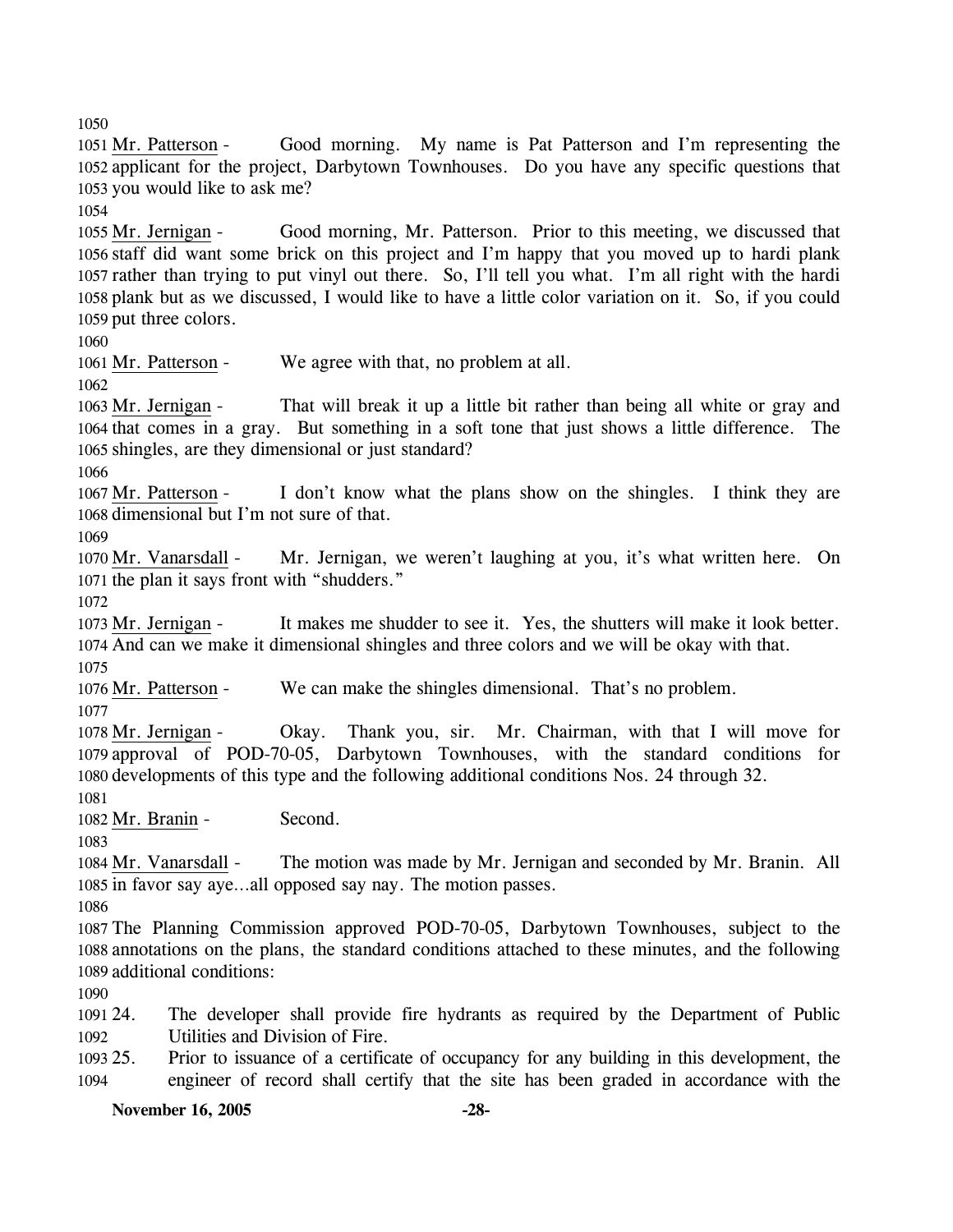1095 approved grading plans.

1096 26. 1097 Any necessary off-site drainage and/or water and sewer easements must be obtained in a form acceptable to the County Attorney prior to final approval of the construction plans.

- 1098 27. 1099 1100 Deviations from County standards for pavement, curb or curb and gutter design shall be approved by the County Engineer prior to final approval of the construction plans by the Department of Public Works.
- 1101 28. 1102 1103 Insurance Services Office (ISO) calculations must be included with the plans and contracts and must be approved by the Department of Public Utilities prior to the issuance of a building permit.
- 1104 29. 1105 1106 29. Approval of the construction plans by the Department of Public Works does not establish the curb and gutter elevations along the Henrico County maintained right-of-way. The elevations will be set by Henrico County.
- 1107 30. The unit house numbers shall be visible from the parking areas and drives.

1108 31. 1109 1110 1111 The names of streets, drives, courts and parking areas shall be approved by the Richmond Regional Planning District Commission and such names shall be included on the construction plans prior to their approval. The standard street name signs shall be ordered from the County and installed prior to any occupancy permit approval.

1112 32. 1113 The subdivision plat for Darbytown Townhouse shall be recorded before any building permits are issued.

1114

## 1115 **SUBDIVISION (Deferred from the October 26, 2005 Meeting)**

1116

Wilton Collector Roads, Phase 1 (October 2005 Plan) **Youngblood, Tyler & Associates, P.C. for WF Hunt, LLC and HHHunt Corporation:** The 47.35-acre portion of the 1185-acre site proposed for a subdivision for public roads is located on property adjacent to the north and south lines of the Pocahontas Parkway (State Route 895) and the James River shore line on parcel 798-683-5459. The zoning is UMUC, Urban Mixed Use District (Conditional). County water and sewer. **(Varina) 0 Lot** 

1117

Is there anyone in the audience in opposition to Wilton Collectors Road, 1119 Phase 1, in the Varina District? No opposition. Mr. Wilhite. 1118 Mr. Vanarsdall -

1120

If you might remember, we had a subdivision approved back in March for 1122 Wilton Parkway which is the road leading from Route 5 into this development. The plan before 1123 you today is for the first phase of the public roads within the Wilton development. Since this was 1124 deferred from your meeting in October, the applicant has met with the Traffic Engineering 1125 Division to work out the traffic issues. We did receive a revised plan on Monday afternoon, 1126 which has just been handed out to you. It will require you to waive the time limits for approval. All the traffic issues with the County have been worked out at this point. In addition, we did 1127 1128 receive some written comments from VDOT on yesterday. Essentially, at this point, they are 1129 reserving any comments they have until later on in the design process. 1121 Mr. Wilhite -1130

1131 I do need to point out that the proposed interchange with Pocahontas Parkway (State Route 895)

**November 16, 2005** -29-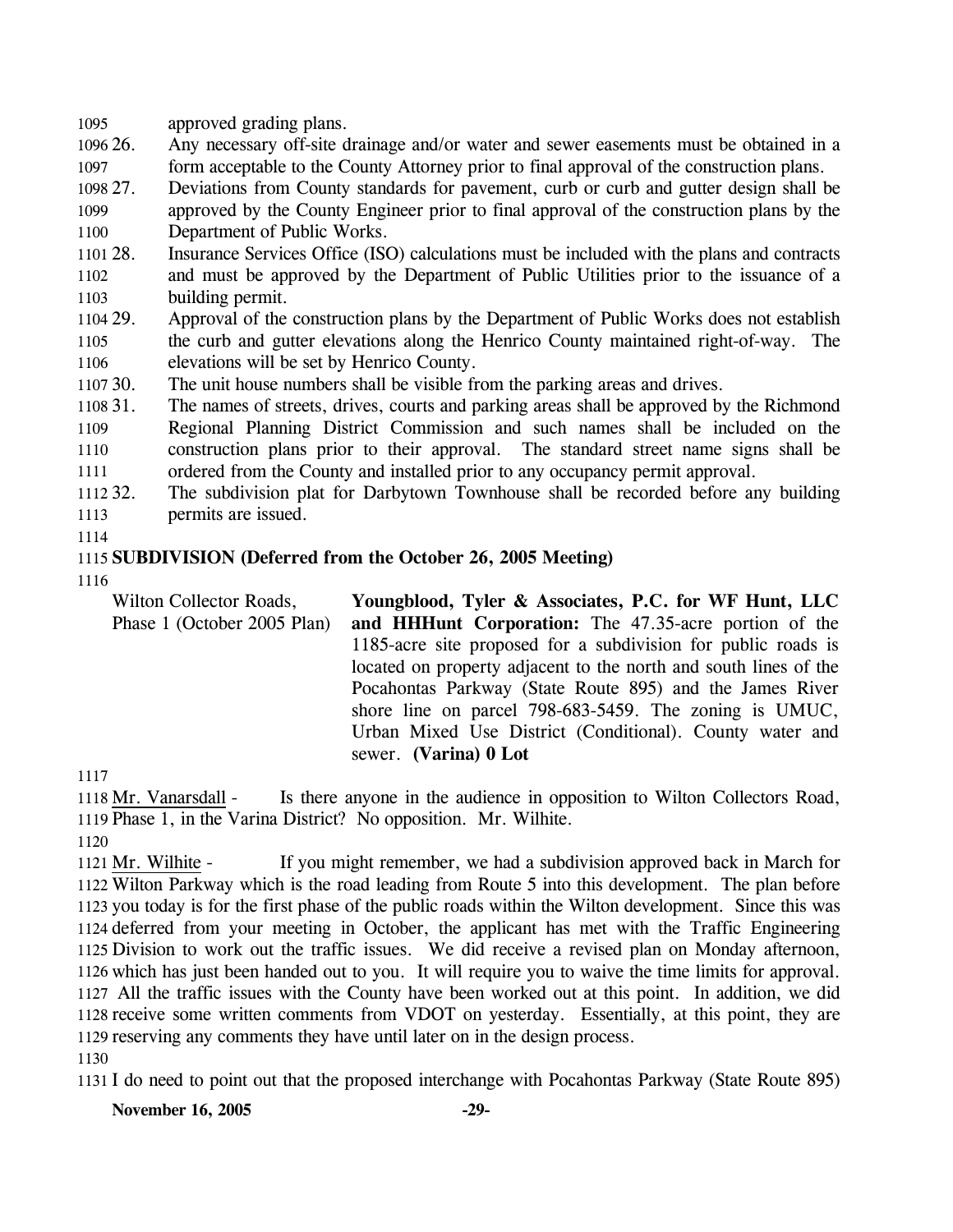1132 has not been approved yet. It's to go before the Commonwealth Transportation Board I believe 1133 in December.

1134

1135 The layout that you have before you now has really no significant changes from the plan that was 1136 originally submitted to us. Just details as far as the right-of-way width, median width, and turn 1137 lane locations have been resolved.

1138

 The applicant also did provide us with an updated master plan, which I will put on the screen. Unfortunately, it is a little hard to read. Essentially, what appears as "Road B" on the subdivision plan, the crossing with I-895, has been shifted approximately 600 feet west, closer to the James River and also "Road B" has been moved roughly about 600 feet to the north of I-895 where it parallels it and some additional development is planned in that area.

1144

1145 Staff is in a position to recommend approval of the revised plan received on Monday. I'll be 1146 happy to answer any questions you may have.

1147

Are there any questions for Mr. Wilhite? No questions. All right. Thank 1149 you. Mr. Jernigan, do you want to hear from the applicant? 1148 Mr. Vanarsdall -

1150

1151 Mr. Jernigan - I don't really need to unless he just wants to talk.

1152

He doesn't want to talk. He always sits on the front row to make a good 1154 impression but he doesn't always want to talk. 1153 Mr. Vanarsdall -

1155

Mr. Chairman, the Commonwealth Transportation Board has always kind 1157 of been behind us on this, I mean, lagging behind. They wanted us to do approvals before 1158 anything would happen with them, and they meet next month. But, as the proffers of this case, if 1159 they deny the entrances, anyway, we are protected on housing. So, I'm ready to make a motion. 1156 Mr. Jernigan -1160

1161 Mr. Vanarsdall - Go ahead.

1162

1163 Mr. Jernigan - Unless Mr. Silber has something to say.

1164

I think I'm fine. I don't know, Mr. Jernigan, if there's any update that's 1166 necessary on the connection of these roads, back across Osborne to Route 5. Maybe Mr. Tyler 1167 can share with us at this point. Obviously, these roads will tie into that and that's a major 1168 entrance into this project. That alignment has been approved by the Commission or a conditional 1169 subdivision has been approved for those roads. 1165 Mr. Silber -

1170

I would add, from staff's standpoint, that conditional approval was granted 1172 back in March and we have not seen a submittal yet for final subdivision approval. And at the 1173 same time, construction plans for that roadway, Wilton Parkway, would come in the same time. 1174 So, the applicant has not made his submission yet for final approval. 1171 Mr. Wilhite -1175

1176 Mr. Silber - Okay. Mr. Jernigan, you are correct. If there is any difficulty in getting

**November 16, 2005** -30-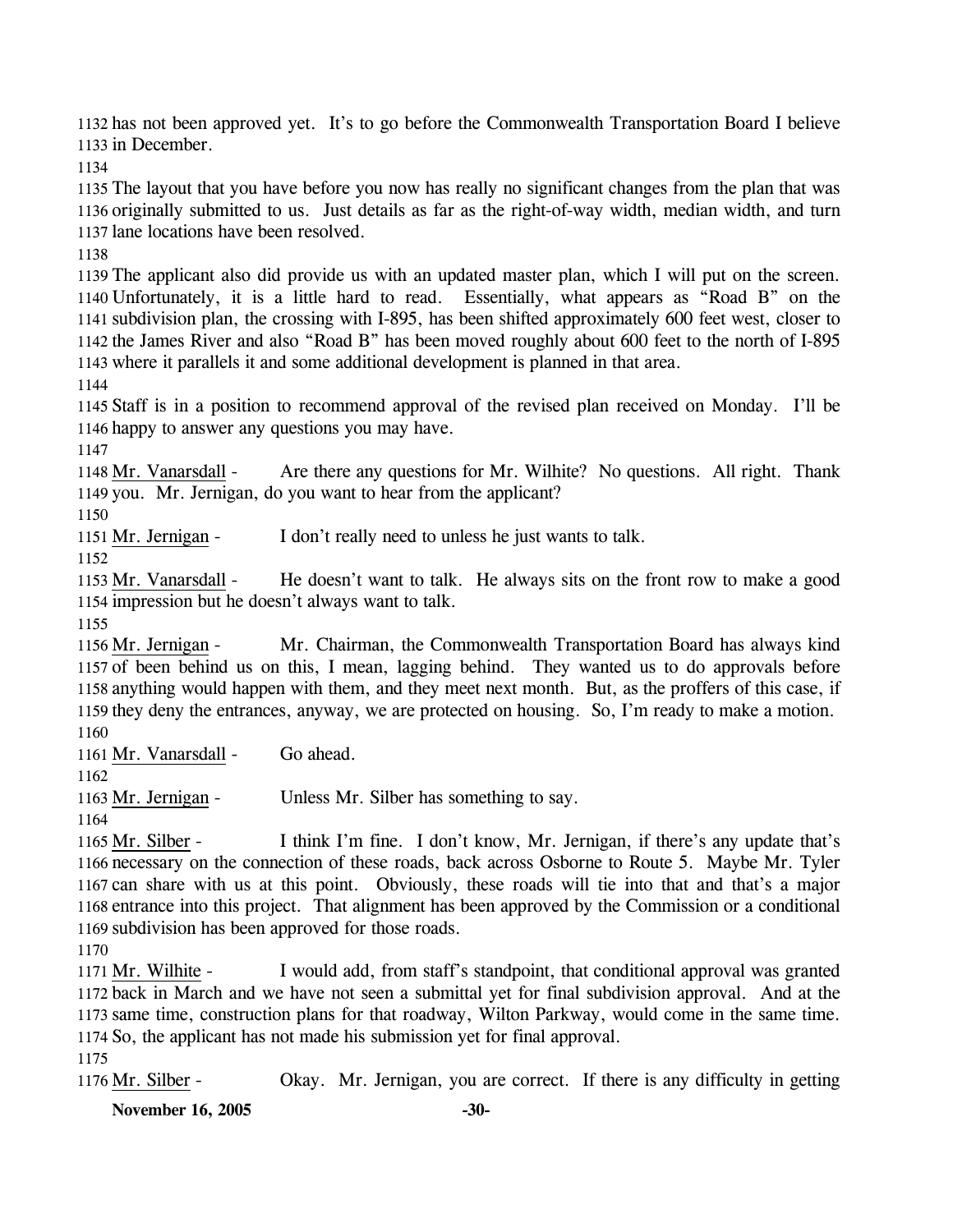1177 access to I-895 the proffer conditions do restrict the amount of development they can achieve. 1178 So, obviously, what you are approving today would be impacted if the connection to I-895 is not 1179 approved.

**November 16, 2005** -31-1180 1181 Mr. Jernigan - Yes, sir. 1182 So, that is a very important decision that the Commonwealth 1184 Transportation Board is about to make. 1183 Mr. Silber -1185 1186 Mr. Jernigan - Okay. All right. We have to move to waive the time limits. 1187 1188 Mr. Wilhite - Yes, sir. 1189 Okay. I make a motion to waive the time limit on the Wilton Collector Roads. 1191 1190 Mr. Jernigan -1192 1193 Mr. Archer - Second. 1194 The motion was made by Mr. Jernigan and seconded by Mr. Archer. All 1196 in favor say aye...all opposed say nay. The motion passes. 1195 Mr. Vanarsdall -1197 1198 The Planning Commission approved to waive the time limit for plan submittal for Wilton 1199 Collector Roads, Phase 1 (October 2005 Plan). 1200 And with that, Mr. Chairman, I would like to move for approval of 1202 subdivision Wilton Collector Road, Phase 1 (October 2005 Plan) with the standard conditions for 1203 subdivisions served by public utilities, and the following additional conditions Nos. 12 through 1204 15. 1201 Mr. Jernigan -1205 1206 Mr. Branin - Second. 1207 The motion was made by Mr. Jernigan and seconded by Mr. Branin. All 1209 in favor say aye...all opposed say nay. The motion passes. 1208 Mr. Vanarsdall -1210 1211 The Planning Commission granted conditional approval to subdivision Wilton Collector Roads, 1212 Phase 1 (October 2005 Plan) subject to the annotations on the plans, the standard conditions 1213 attached to these minutes for subdivisions served by public utilities, and the following additional 1214 conditions: 1215 1216 12. 1217 1218 1219 13. 1220 1221 14. The limits and elevation of the 100-year frequency flood shall be conspicuously noted on the plat and construction plans and labeled "Limits of 100-year floodplain." Dedicate floodplain as a "Variable Width Drainage & Utilities Easement." Any necessary offsite drainage easements must be obtained prior to approval of the construction plan by the Department of Public Works. The proffers approved as part of zoning case C-56C-04 shall be incorporated in this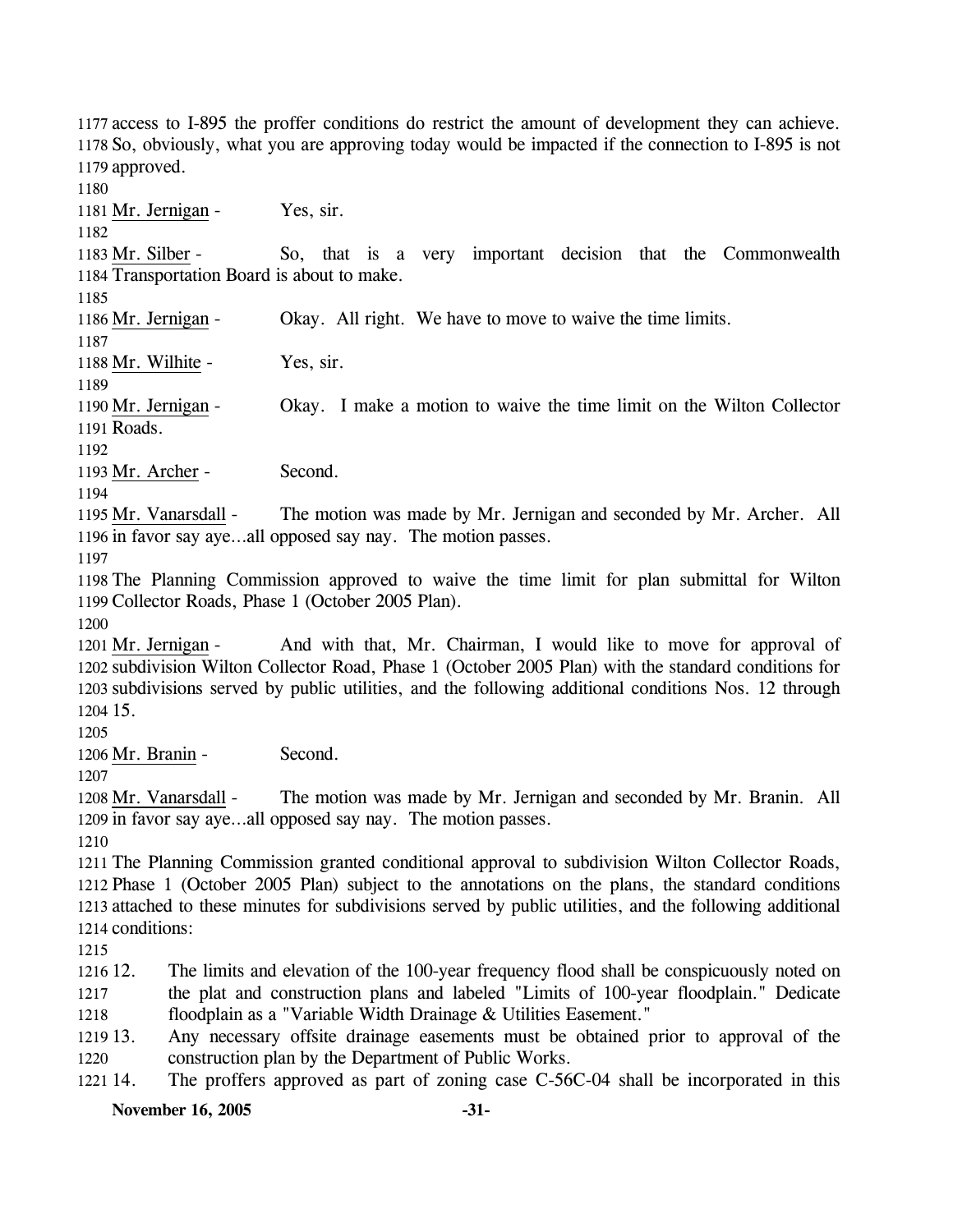#### 1222 approval.

1223 15. 1224 15. A landscape and lighting plan for the collector roads shall be submitted for review and approval prior to the recordation of the subdivision plat.

1225

## 1226 **SUBDIVISION**

1227

| Pemberton Grove           | Engineering Design Associates for Woodland O. Hogg & O.           |
|---------------------------|-------------------------------------------------------------------|
| (November 2005 Plan)      | W. H. III, Ruth P. Coffman and Oakleigh Properties, LLC:          |
| 11081 Old Washington Road | The $17.70$ 13.97-acre site proposed for a subdivision of $17.16$ |
|                           | single-family homes is located on the east side of Old            |
|                           | Washington Highway, 550 630 feet northwest of the                 |
|                           | intersection of Haley's Hollow Road and Old Washington Road       |
|                           | on parcels 771-770-6776, 772-770-1548 and 771-770-6729.           |
|                           | The zoning is R-2A, One-Family Residence District. County         |
|                           | water and sewer. (Brookland) 47 16 Lots                           |
| 1228                      |                                                                   |

Is there anyone in the audience in opposition to subdivision Pemberton 1230 Grove (November 2005 Plan) in the Brookland District? No opposition. Good morning, Mr. 1231 Greulich. 1229 Mr. Vanarsdall -

1232

Good Morning Mr. Chairman, Planning Commission members, this 1234 conditional application was submitted on September 30th of this year and proposed a 1235 subdivision to create 16 lots. Staff began its initial review and determined that in fact 17 lots 1236 were being proposed. Staff advised the applicant of this and stated that the plans should reflect 1237 this. The setbacks of the accessory buildings on lot 17 were also asked for to determine if they 1238 would meet the required setbacks, for a reverse corner lot, from the proposed road. Finally, 1239 staff was concerned about the proposed common area. During the staff/developer meeting, 1240 planning staff reiterated these concerns and Public Works Design also stated that they would 1241 require additional right-of-way shown on the plans before they could recommend approval. 1242 The applicant indicated that these deficiencies would be corrected before the Commission 1243 meeting and submitted a revised plan on November 04 that reflected these changes. However, 1244 on November 09, staff was advised that the structures on lot 17 would not be removed because 1245 the applicant no longer owned this lot. Staff determined that the applicant recorded a deed on 1246 September 09 that sold this lot to another party. As a result, County staff could no longer 1247 require that this lot be a part of the subdivision nor require that the structures meet the required 1248 setbacks from the proposed road. The applicant had applied the Code utilizing the ability to 1249 subdivide a lot that has not been previously subdivided thus the property line would technically 1250 exist prior to the construction of the road. As a result, these structures will be granted non-1251 conforming status when the new road was built. While the sale of this parcel and its exclusion 1252 from this subdivision are technically allowed by the County Code, the spirit of the subdivision 1253 ordinance has not been met. As a result, a portion of Old Washington Highway will not be 1254 improved and an accessory structure will now be closer to a road than could be. This fact is 1255 compounded further when the orientation of the neighboring lot to the east is considered. The 1256 buildable area for lot 16 is such that the home will be further away from the road than the 1257 neighboring garage and the homeowner will be forced to look at the rear of this garage. Staff 1233 Mr. Greulich -

**November 16, 2005** -32-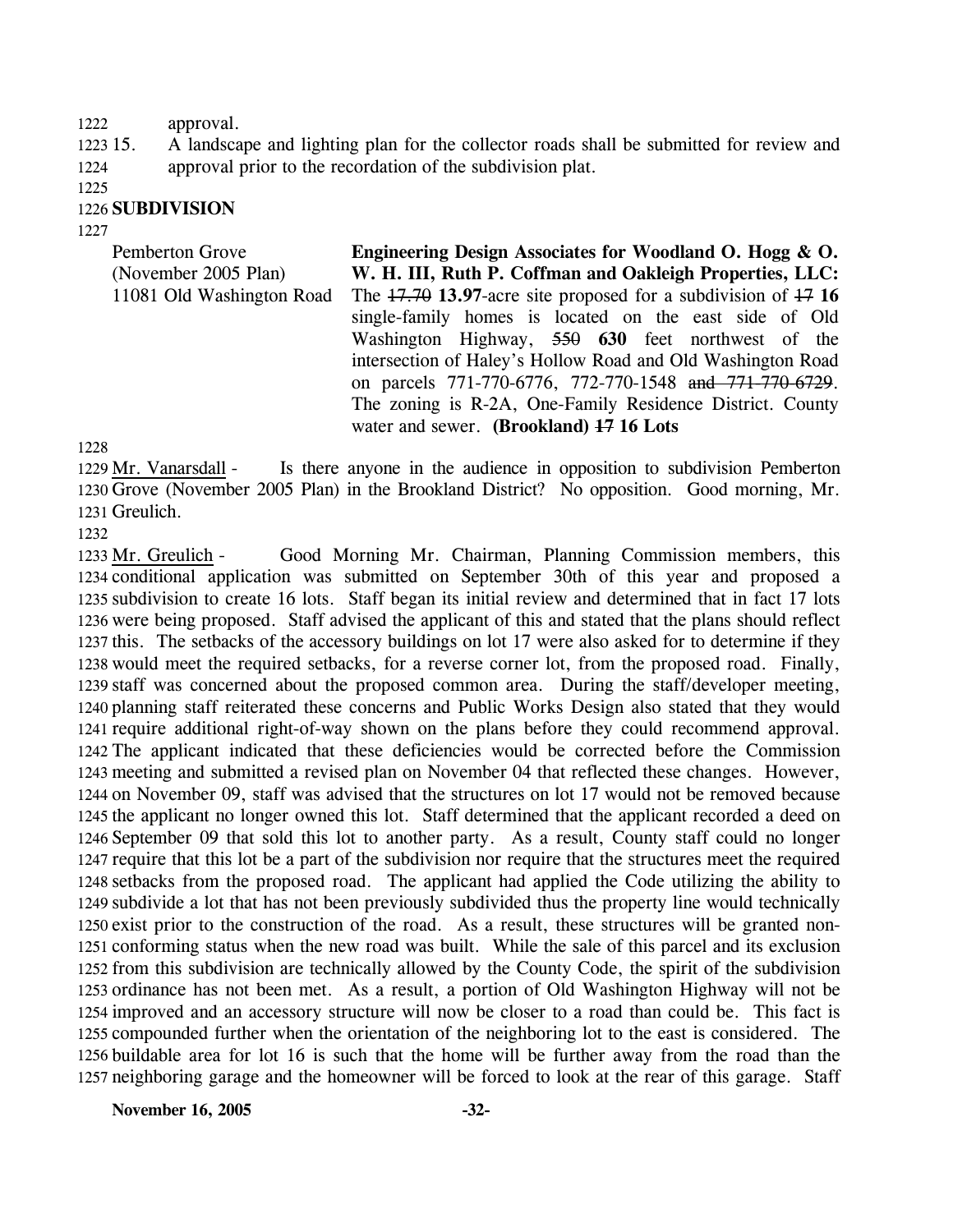has added condition eighteen to address this concern and it can be found in the addendum on page three. It states: "A landscaped strip, equivalent to a transitional 10' buffer shall be located along the length of the western property line of lot 16. Details for the landscaping shall be shown on the construction plans."

1262

 The revised plan as provided to staff and included in this morning's addendum does adequately address all of the required comments from staff. Therefore, staff can recommend approval of the latest, submitted plan. It is subject to the annotations on the plan, the standard conditions for conditional subdivisions served by public utilities, additional conditions twelve through seventeen and addendum condition number eighteen. Staff and representatives of the applicant are available to answer any questions you may have. Thank you.

1269

Thank you. Are there any questions by Commission members? No 1271 questions. Unless someone on the Commission wants to hear from the applicant, I don't need 1272 to. With that, I recommend Pemberton Grove for approval November 2005 Plan with the 1273 standard conditions for subdivisions served by public utilities and also the annotations on the 1274 plan and conditions Nos. 12 through 17 and adding No. 18 on the addendum. 1270 Mr. Vanarsdall -

1275

1276 Mr. Branin - Second.

1277

The motion was made by Mr. Vanarsdall and second by Mr. Branin. All 1279 in favor say aye...all opposed say nay. The motion passes. 1278 Mr. Vanarsdall -

1280

1281 The Planning Commission granted conditional approval to Pemberton Grove (November 2005 1282 Plan) subject to the annotations on the plans the standard conditions for subdivisions served by 1283 Public Utilities and the following additional conditions:

1284

1285 12. Each lot shall contain at least 13,500 square feet exclusive of the flood plain areas.

- 1286 13. 1287 1288 13. Prior to requesting final approval, the engineer shall furnish the Department of Planning Staff a plan showing a dwelling situated on Lots 6 and 16 to determine if the lot design is adequate to meet the requirements of Chapter 24, of the Henrico County Code.
- 1289 14. 1290 1291 The limits and elevation of the 100-year frequency flood shall be conspicuously noted on the plat and construction plans and labeled "Limits of 100-year floodplain." Dedicate floodplain as a "Variable Width Drainage & Utilities Easement."
- 1292 15. 1293 1294 15. A plan shall be submitted prior to recordation of the plat showing the buildable area for each lot to properly recognize the limitations for dwelling unit dimensions and setbacks. Buildable area is that area within which a dwelling unit may legally be located considering
- 1295 1296 the front yard, side yard, and rear yard setback requirements of Chapter 24, of the Henrico County Code.
- 1297 16. 1298 Any necessary offsite drainage easements must be obtained prior to approval of the construction plan by the Department of Public Works.

1299 17. 1300 1301 1302 Any future building lot containing a BMP, sediment basin or trap and located within the buildable area for a principal structure or accessory structure, may be developed with engineered fill. All material shall be deposited and compacted in accordance with the Virginia Uniform Statewide Building Code and geotechnical guidelines established by a

## **November 16, 2005** -33-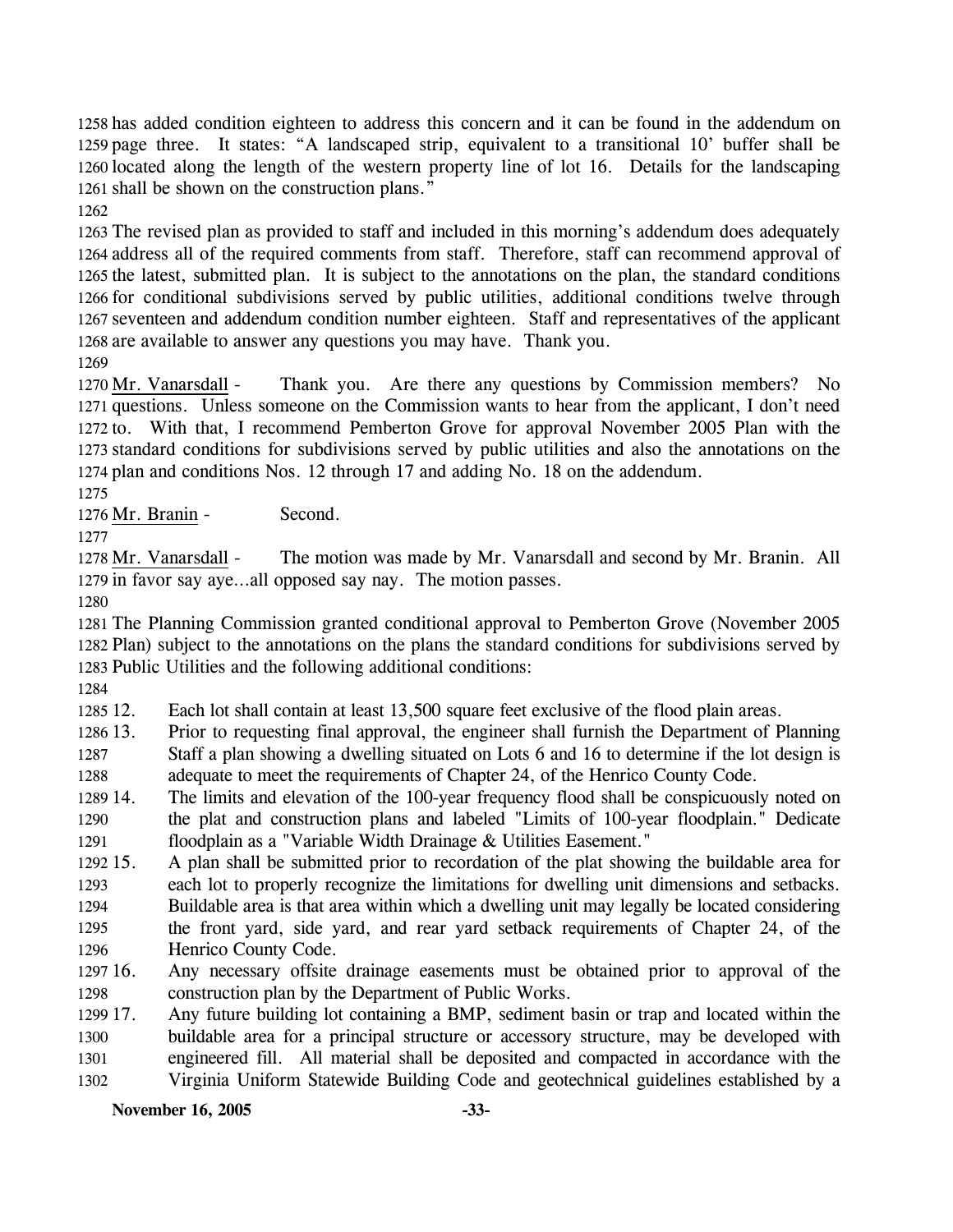**November 16, 2005 -34-** 1303 1304 1305 1306 1307 18 1308 1309 1310 professional engineer. A detailed engineering report shall be submitted for the review and approval by the Building Official prior to the issuance of a building permit on the affected lot. A copy of the report and recommendations shall be furnished to the Directors of Planning and Public Works. 18. A landscaped strip, equivalent to a transitional 10' buffer shall be located along the length of the western property line of lot 16. Details for the landscaping shall be shown on the construction plans. That concludes the portion of the agenda that involves PODs and 1312 subdivisions. We do have the Resolution for substantial and accord, but next on the agenda 1313 would be approval of the minutes. Do you want to take it in that order and approve your minutes 1314 first or hear the resolution for substantial in accord? 1311 Mr. Silber -1315 1316 **APPROVAL OF MINUTES: October 26, 2005**  1317 1318 Mr. Vanarsdall - Are there any corrections? 1319 I have one correction and it's on page 40, line 1526. It should read, 1321 "landscaping and parking" not "park" "parking." And, that's it. 1320 Mr. Jernigan -1322 1323 Mr. Vanarsdall - Are there any other corrections by Commission members? 1324 1325 Mr. Archer - Excellent, Mr. Jernigan. 1326 1327 Mr. Jernigan - I figured I needed to find something once in a while. 1328 1329 Mr. Archer - You read that one page. 1330 1331 Mr. Vanarsdall - If there are no more corrections I'll entertain a motion. 1332 1333 Mr. Archer - Mr. Chairman, I move that the minutes be approved as corrected. 1334 1335 Mr. Branin - Second. 1336 The motion was made by Mr. Jernigan and second by Mr. Branin. All 1338 in favor say aye...all opposed say nay. The motion passes. 1337 Mr. Vanarsdall -1339 1340 The Planning Commission approved the minutes from the October 26, 2005, meeting subject 1341 to the corrections. 1342 Next on the agenda is a resolution for substantial in accord SIA-02-05 1344 this is for the Eastern Henrico Recreation Center on Laburnum Avenue in the Fairfield District. 1345 1343 Mr. Silber -1346 1347 Mr. Vanarsdall - Mr. Tyson, did you learn anything this morning sitting on the other side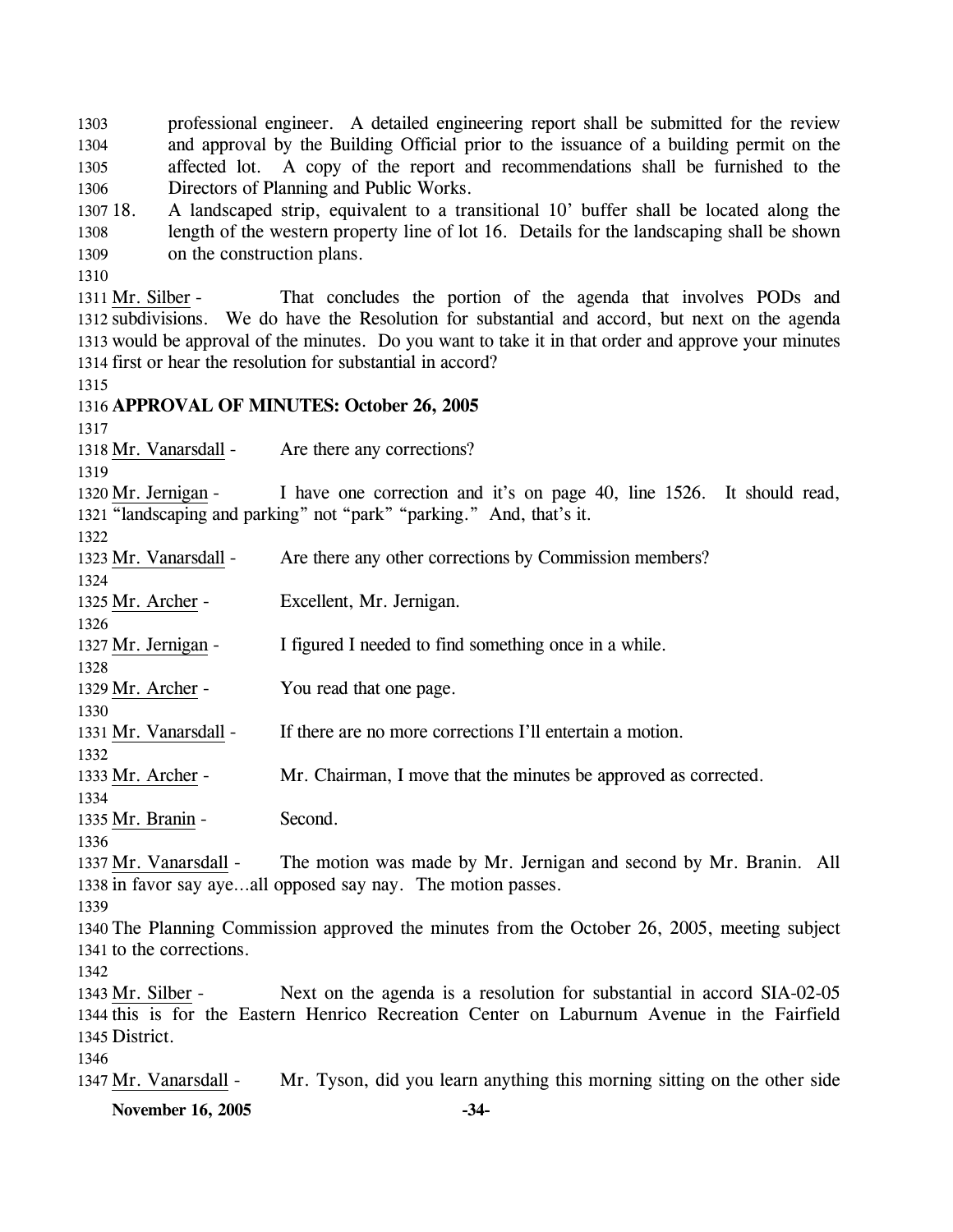of the aisle?

1350 Mr. Tyson - That it's cold in here in the morning hours.

 **RESOLUTION: SIA-02-05 – Eastern Henrico Recreation Center Site – Substantially In Accord with the County Comprehensive Plan (Fairfield District) – (Staff Report by Lee Tyson)** 

Mr. Chairman, Mr. Kaechle, members of the Commission, and Mr. 1357 Secretary. The Planning Department has received a request from the Division of Recreation and 1358 Parks to coordinate a "Substantially in Accord" study with other County departments to determine 1359 whether the proposed site for the Eastern Henrico Recreation Center is substantially reasonable in 1360 light of the Comprehensive Plan recommendations for future land uses for this site and the 1361 surrounding area. The proposed site, part of Parcel 807-733-6105, is located in the Fairfield 1362 District on the west line of N. Laburnum Avenue, approximately 1,300 feet south of Harvie 1363 Road and 1800 feet north of Creighton Road. The total area of the subject site is approximately 1364 18 acres. It is part of a larger parcel (with a total of 36.38 acres), the remaining portion of 1365 which is located on the north line of Laburnum Avenue at the southeast intersection with 1366 Harvie Road, which is shown here (referring to the screen). This was the subject of rezoning 1367 case C-71C-05, which the Planning Commission heard on last Thursday night. 1356 Mr. Tyson -

 The proposed site has several positive attributes to recommend it. (1)The site has ample frontage along N. Laburnum Avenue. (2) Access to the site is already available from either direction with a crossover at Watts Lane. (3) There is sufficient buildable acreage outside environmentally sensitive areas on the property. (4) There are no wetlands noted on the site outside of the small area occupied by the stream crossing at the far southeastern most corner of the site. (5) Minimal grading will be required during construction of the recreation facility. (6) Public water and sewer are readily available to the site. (7) The proposed use is compatible with the existing and proposed land uses surrounding the property. 

 A primary limitation with developing the subject site as proposed is the need to dedicate a portion of the acreage for right-of-way for Watts Lane and the expense of constructing this roadway across the middle of the site. The irregular shape of the property may also pose a challenge, however the Division of Recreation & Parks has indicated that there is room outside of any environmental sensitive areas to accommodate the building. 

 The 2010 Land Use Plan recommends Office development for the proposed site. The proposed site is also designated a Prime Economic Development Site for office/service and/or office uses in the Plan. The subject site is in the Airport Safety Overlay District (Transitional Zone).

 The site does support the General and Government and Semi-Public Goals, Objectives and Policies of the 2010 Land Use Plan with consideration of the physical attributes and limitations of the proposed site. The conclusion of the studies is the proposed site supports the intent, goals, objectives of the 2010 Land Use Plan without imposing adverse effects on the surrounding community and staff recommends that the site be found substantially in accord with the County's Comprehensive plan. I'll be happy to answer any questions you may have.

**November 16, 2005 -35-**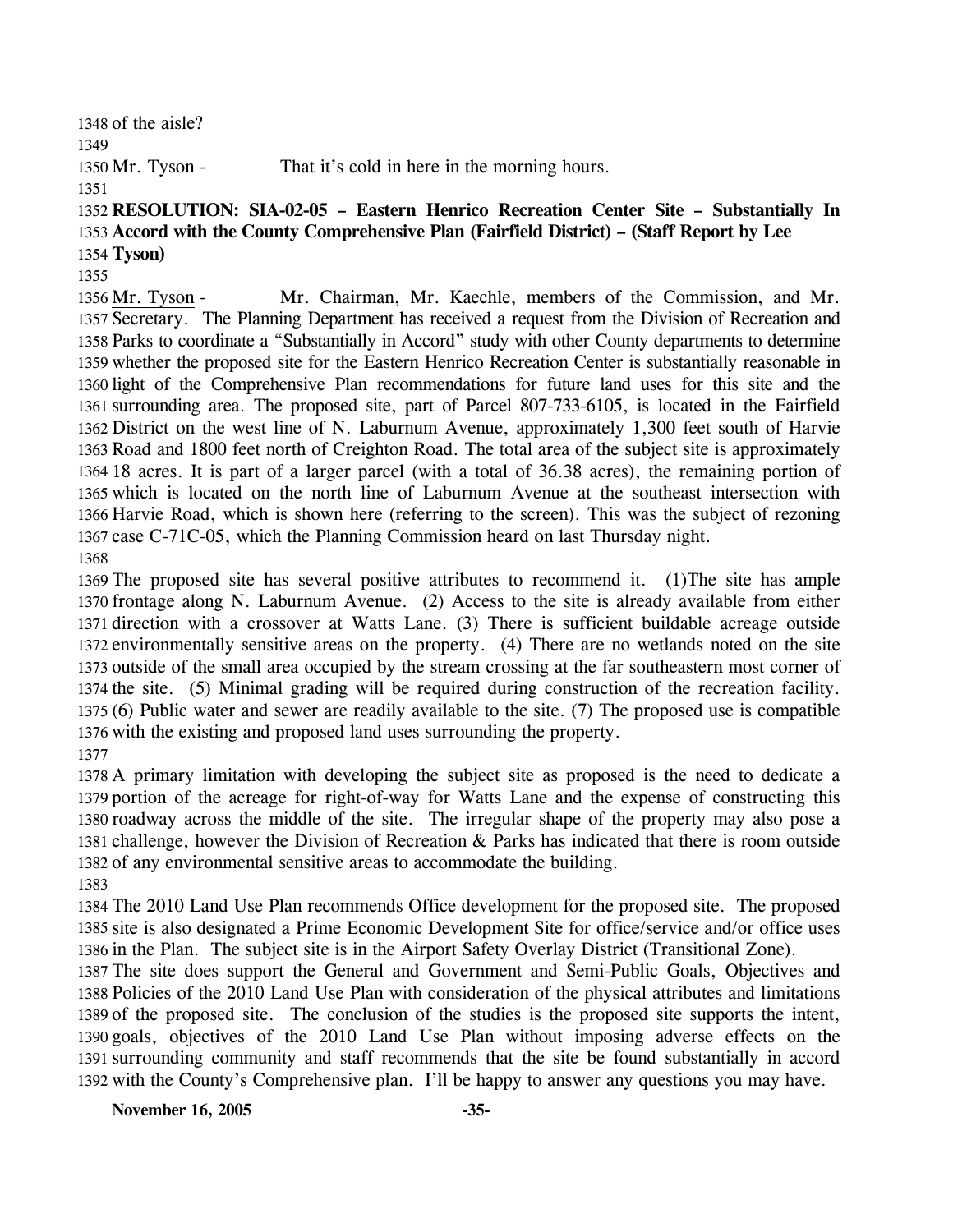1393

Are there any questions for Mr. Tyson. Thank you, Lee. Now we need 1395 a motion to do this and send it on to the Board. 1394 Mr. Vanarsdall -

1396

Mr. Vanarsdall, I do have one question, and maybe Mr. Tyson 1398 mentioned this and maybe I missed it, but the Watts Lane that's coming through the property, 1399 that's on the Major Thoroughfare Plan, would the County be building that with the 1400 construction of this recreation facility? 1397 Mr. Silber -

1401

I don't know the answer to that, Mr. Silber. We pointed that out or that 1403 was pointed out as a limitation by the Department of Public Works but I don't have the 1404 construction timetable for when that will go through. The construction timetable for the 1405 recreation site that was submitted by Recreation  $\&$  Parks says that the construction wouldn't 1406 occur for a couple of years. Construction would take approximately 15 months and the 1407 Division does not anticipate opening the facility before the Fall of 2009, but I'm not sure as to 1408 the timing of Watts Lane construction. 1402 Mr. Tyson -

1409

So, we don't know whether the recreation facility would go on the north 1411 side or south side of Watts Lane? 1410 Mr. Silber -

1412

We don't know that. I would suspect on the north side, as there is a 1414 small area of environmentally sensitive land on the southern portion. I believe the recreation 1415 center itself would probably go on the north side with any accessory fields and activity areas 1416 on the south side, but I'm not sure of that. 1413 Mr. Tyson -

1417

As the Commission may recall when this property was up for rezoning, 1419 one of the issues dealt with Watts Lane and the only crossover along this frontage of Laburnum 1420 is at the location of where Watts Lane would go through, so it does provide a much safer way 1421 of getting to Laburnum and it does provide a left-turn movement out of this site, if Watts Lane 1422 were built. You can see that it goes across a portion of the property (referring to map on the 1423 screen) down on the sort of the lower end. It's not a part of this site, and we would need to 1424 work out an arrangement or require some additional property from the Fraternal Order of the 1425 Police, I believe owns that property. But, I think access to Laburnum would be greatly 1426 improved if Watts Lane were constructed with the development of this site. So, we will need 1427 to work out the details of that as the plan comes in for that recreation facility. 1418 Mr. Silber -1428

Mr. Secretary, I was curious about this. I can remember seeing that 1430 maybe 15 or 16 years ago. Knowing that Watts Lane kind of terminates at Sandy Lane but I 1431 used to notice when I was coming down Laburnum that the driveway, essentially to Kings 1432 Point Apartments was named Watts Lane. And I notice how they were across from each other 1433 and I figured one day there will be a road in there connecting those two. So, somebody 1434 planned that years and years ago. 1429 Mr. Archer -

1435

1436 Mr. Silber - Nothing like good planning, eh, Mr. Archer? 1437

**November 16, 2005 -36-**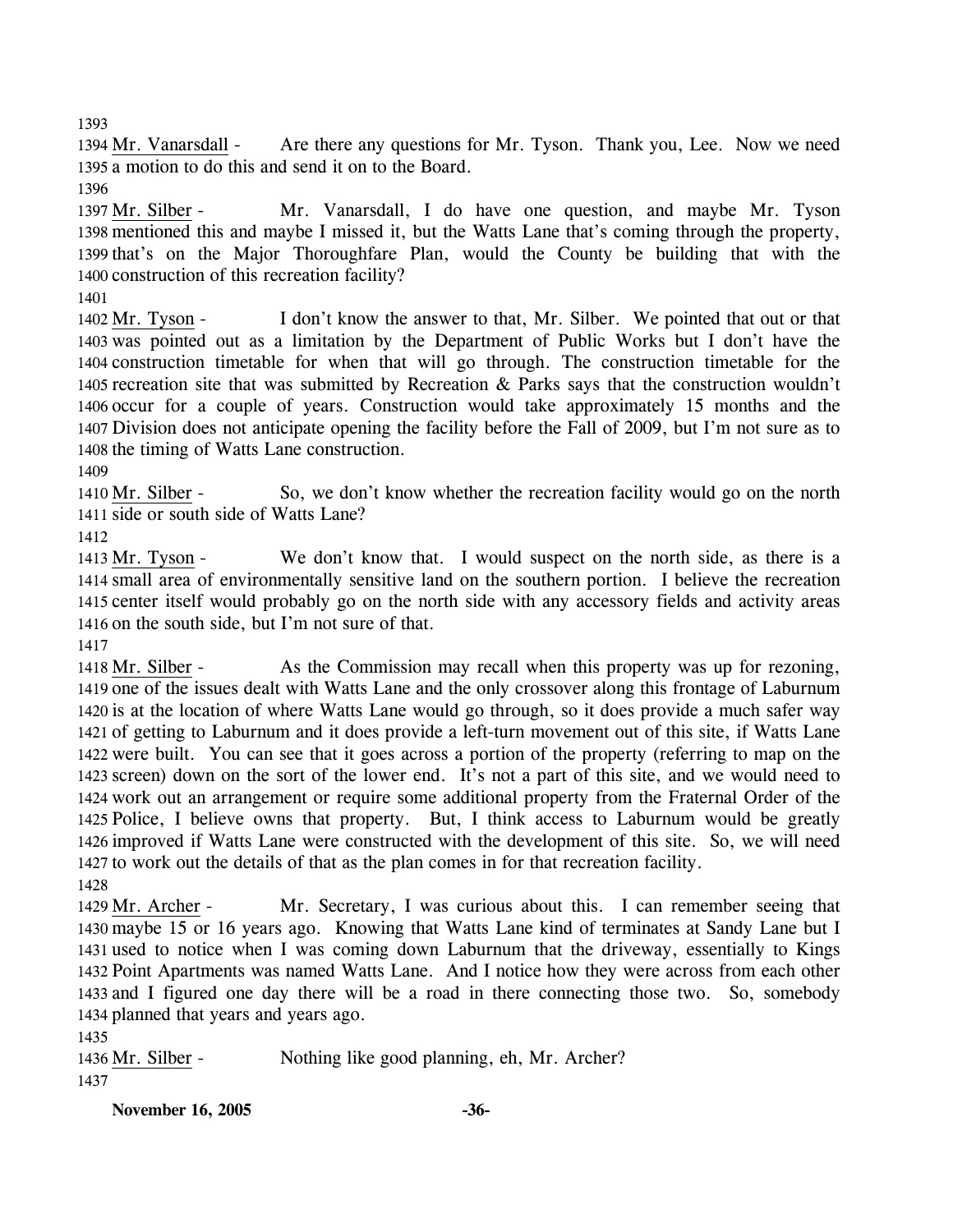| 1438 Mr. Archer -             | I'll tell you. I often wondered about that. I knew it was coming one                         |
|-------------------------------|----------------------------------------------------------------------------------------------|
| 1439 day.                     |                                                                                              |
| 1440                          |                                                                                              |
| 1441 Mr. Vanarsdall -         | Are there any more questions for Mr. Tyson?                                                  |
| 1442                          |                                                                                              |
| 1443 Mr. Archer -             | I have to move on this, right, Mr. Secretary?                                                |
| 1444                          |                                                                                              |
| 1445 Mr. Silber -             | Yes, sir.                                                                                    |
| 1446                          |                                                                                              |
| 1447 Mr. Archer -             | All right, then                                                                              |
| 1448                          |                                                                                              |
| 1449 Mr. Vanarsdall -         | You can read that right there.                                                               |
| 1450                          |                                                                                              |
| 1451 Mr. Archer -             | Do we need to read the resolution?                                                           |
| 1452                          |                                                                                              |
| 1453 Mr. Silber -             | I don't think it needs to be read.                                                           |
| 1454                          |                                                                                              |
| 1455 Mr. Vanarsdall -         | Tell him how to shorten it.                                                                  |
| 1456                          |                                                                                              |
| 1457 Mr. Silber -             | I think you can just read the final resolution.                                              |
| 1458                          |                                                                                              |
| 1459 Mr. Archer -             | Okay. I will move that the resolution titled SIA-02-05 be recommended                        |
| 1460 for approval.            |                                                                                              |
| 1461                          |                                                                                              |
| 1462 Mr. Branin -             | Second.                                                                                      |
| 1463                          |                                                                                              |
| 1464 Mr. Vanarsdall -         | The motion was made by Mr. Archer and seconded by Mr. Branin. All                            |
|                               | 1465 in favor say ayeall opposed say nay. The motion passes.                                 |
| 1466                          |                                                                                              |
|                               | 1467 The Planning Commission approved to recommend the Resolution SIA-02-05, Eastern Henrico |
|                               | 1468 Recreation Center Site in the Fairfield District to the Board of Supervisors.           |
|                               |                                                                                              |
| 1469<br>1470 Mr. Vanarsdall - | Mr. Silber, to you have anything else for us?                                                |
|                               |                                                                                              |
| 1471                          |                                                                                              |
| 1472 Mr. Silber -             | No, sir, Mr. Chairman.<br>I would like to wish everybody a Happy                             |
| 1473 Thanksgiving.            |                                                                                              |
| 1474                          |                                                                                              |
| 1475 Mrs. Jones -             | To you as well.                                                                              |
| 1476                          |                                                                                              |
| 1477 Mr. Vanarsdall -         | I hope all of you have a nice Thanksgiving and the Lord be good to you.                      |
| 1478 And get a big ham.       | The big ham in my family is me.                                                              |
| 1479                          |                                                                                              |
| 1480 Mr. Archer -             | Thank you, Mr. Secretary. Watch your cholesterol that's about all I can                      |
| 1481 say.                     |                                                                                              |
| 1482                          |                                                                                              |
|                               |                                                                                              |

**November 16, 2005** -37-